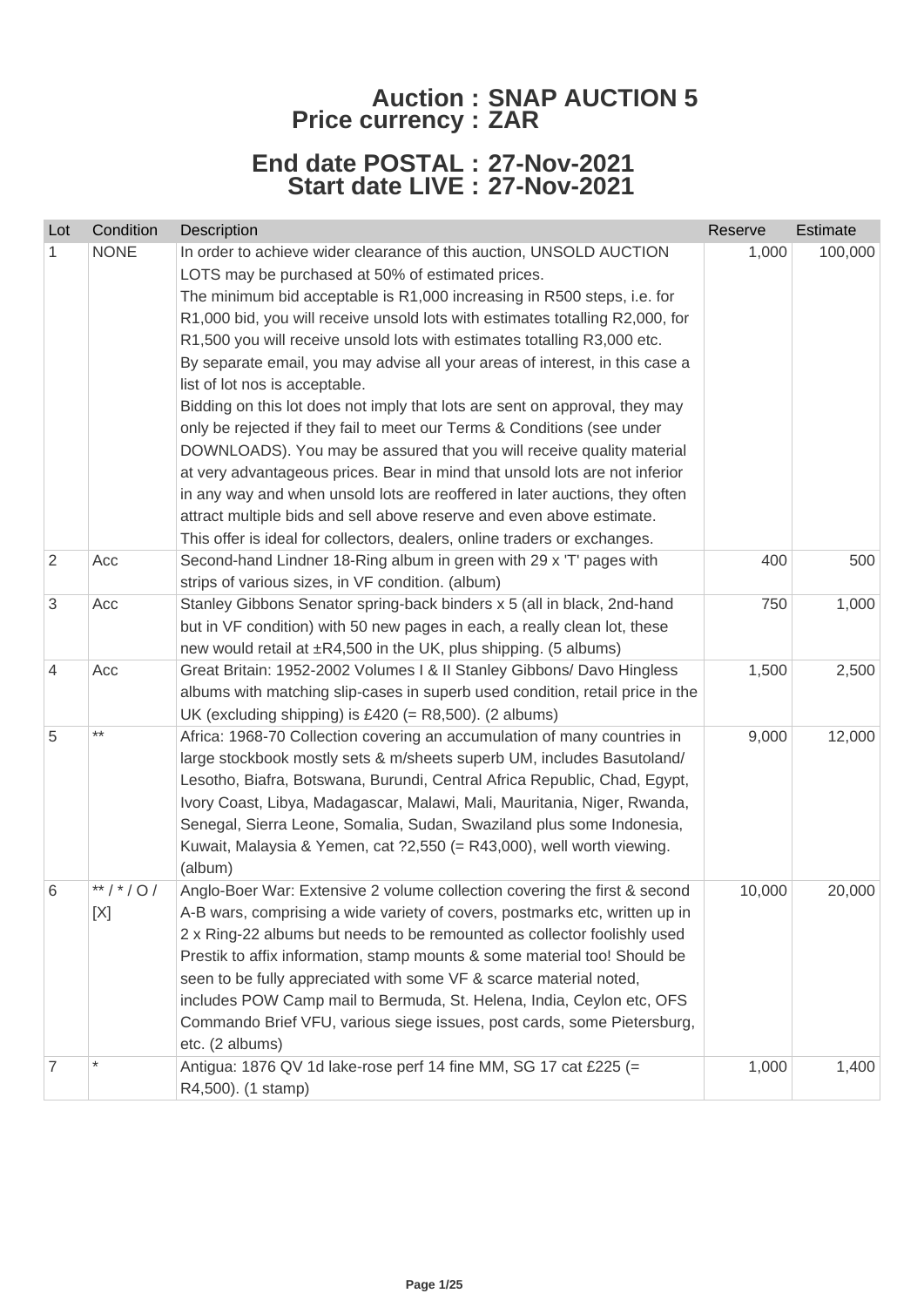| $\,8\,$ | Proof               | Australia - Tasmania: 1855 4d grey-blue on thick unwatermarked paper,<br>believed to be either a Proof or possibly ex the 1889 Reprints (see Robson<br>Lowe 1952 Handbook), creased across top but still scarce & attractive. (1<br>item)                                                                                                                                                                                                                                                                                                       | 400    | 800    |
|---------|---------------------|-------------------------------------------------------------------------------------------------------------------------------------------------------------------------------------------------------------------------------------------------------------------------------------------------------------------------------------------------------------------------------------------------------------------------------------------------------------------------------------------------------------------------------------------------|--------|--------|
| 9       | $\star$             | Australia - Tasmania: 1856-57 4d blue fresh MM with shallow gum thin but<br>still scarce & attractive, SG 22 cat £3,250 (= $R65,000$ ). (1 stamp)                                                                                                                                                                                                                                                                                                                                                                                               | 2,000  | 4,000  |
| 10      |                     | Australia: 1932 Opening of Sydney Harbour Bridge 5s fine LMM, SG 143<br>cat £425 (= $R8,500$ ). (1 stamp)                                                                                                                                                                                                                                                                                                                                                                                                                                       | 2,000  | 2,500  |
| 11      | <b>FDC</b>          | Australia: 1945-70 Accumulation of ±300 mostly illustrated FDC's with<br>some better & useful thematics noted, odd tone spot noted but not too<br>serious, should be viewed. (small box)                                                                                                                                                                                                                                                                                                                                                        | 300    | 450    |
| 12      |                     | Bechuanaland - Stellaland: 1884 1d top marginal block of 4 fresh MM with<br>IMPERF VERTICALLY between horizontal pairs & also appears to have<br>been printed on creased paper, odd minor fault hardly detracts from a<br>RARE & SPECTACULAR item, SG 1a cat £9,000 (= R180,000+). (block)                                                                                                                                                                                                                                                      | 50,000 | 70,000 |
| 13      | ** $/$ *            | Bechuanaland Protectorate: 1913-24 (wmk Simple Cypher) KGV 2d orange<br>Die II, SW corner control 'W 23' block of 6 (imperf margins), LMM on 1<br>stamp only, SG 77 cat £300+ as LMM singles (= R6,000+) excluding<br>premium for UM or this scarce control piece. (block)                                                                                                                                                                                                                                                                      | 2,000  | 3,000  |
| 14      | <b>FDC</b>          | Bechuanaland Protectorate: Collection of mostly illustrated FDC's from<br>1937 Coronation to 1966 Pioneer Corps almost complete (excl Defin sets)<br>including some special covers & extras, SG 115-201 cat £125+ as used<br>stamps (= $R2,500+$ ), a clean lot. (album)(***Postal only***)                                                                                                                                                                                                                                                     | 600    | 750    |
| 15      | $***$               | Bechuanaland Protectorate: 1926 Postage Due set in blocks of 4 superb<br>UM, SG D1-3 cat £200+ as LMM (= $R4,000+$ ), very scarce in UM multiples.<br>(3 blocks)                                                                                                                                                                                                                                                                                                                                                                                | 1,400  | 1,800  |
| 16      | $\circ$             | Bechuanaland Protectorate: 1926 Postage Due set VFU, SG D1-3 cat £275<br>$(= R5,500)$ , a scarce group. (3 stamps)                                                                                                                                                                                                                                                                                                                                                                                                                              | 1,200  | 1,500  |
| 17      | $*$ / O             | Belgium: 1900-70's period, small stockbook of mint & used mostly in sets<br>with some with duplication, cat $?340 (= R5,800)$ . (album)                                                                                                                                                                                                                                                                                                                                                                                                         | 1,000  | 1,400  |
| 18      | ** / [X]            | Botswana: 1978 Bird Definitive set complete, the 3 top values in cyl/ imprint<br>strips of 5, middle values 25t to 50t in cyl/ imprint/ gutter blocks of 20 &<br>lower values all in complete double/ gutter panes of 50 superb UM, SG<br>411-27 cat £135+ (= $R2,700+$ ) valued as 5 complete sets only.<br>(album)(***Postal only***)                                                                                                                                                                                                         | 600    | 900    |
| 19      | $^{\ast\ast}$ / [X] | Botswana 1987 Animals Definitive, a collection comprising the set spread<br>across 2 official FDC's plus another set on special JWANENG illustrated &<br>registered FDC with special "Diamond" cancels, plus another group of all 3<br>FDC's signed by the designer Philip Huebsch, a complete set of maxicards<br>also signed by the designer, plus the official booklet with the set UM,<br>another with a set tied on day of issue plus another booklet unused, the<br>stamps alone cat £316+ (= $R6,300+$ ), a superb assembly. (FDC album) | 1,500  | 2,000  |
| 20      | **/*/0/<br>[X]      | British Commonwealth: 8 Boxes containing 52 partly remaindered approval<br>books, strength in Ireland & Southern Africa, viewing recommended. (box)                                                                                                                                                                                                                                                                                                                                                                                             | 500    | 750    |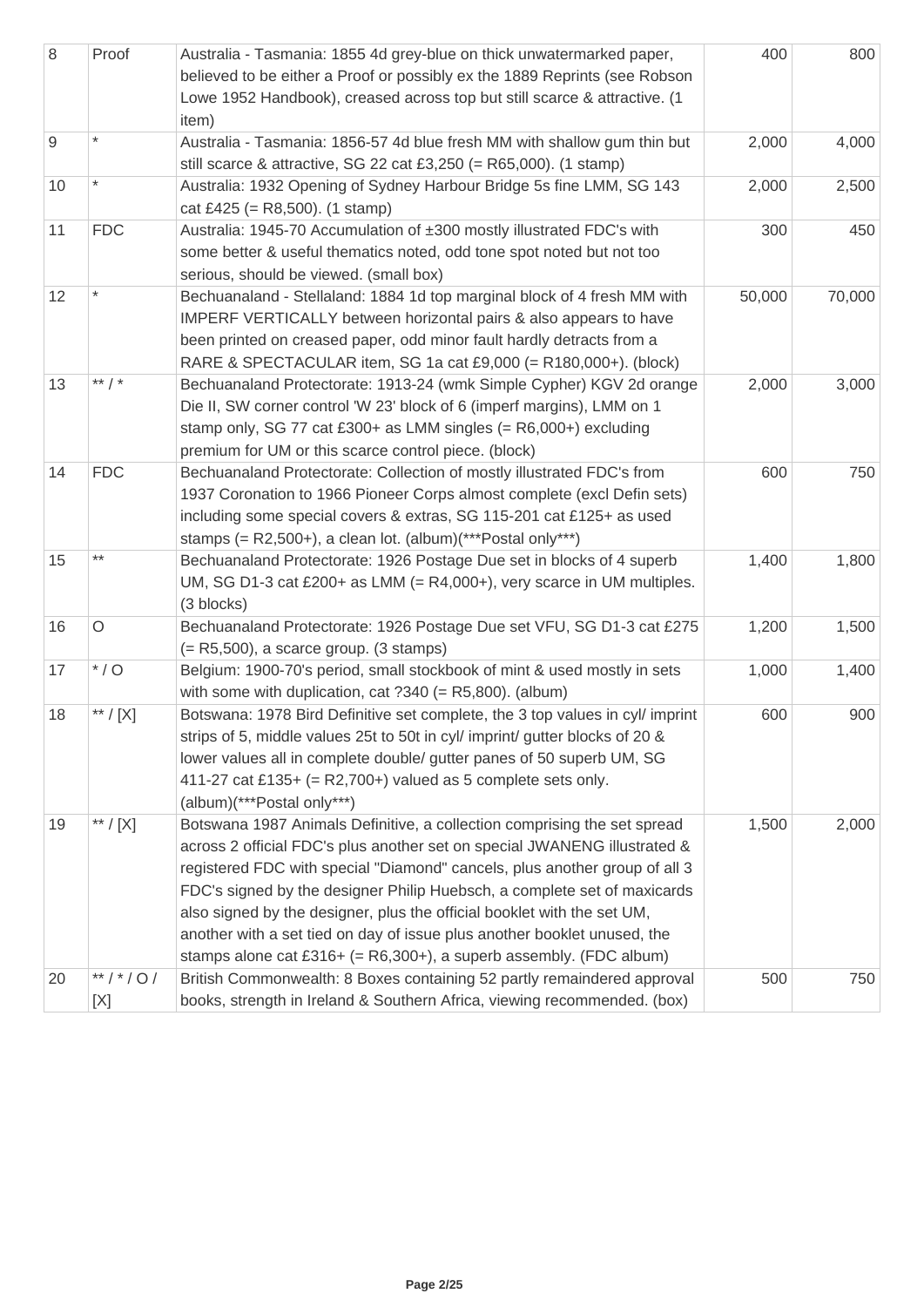| Lot | Condition      | Description                                                                                                                                                                                                                                                                                                                                                                                                                                                                                                                                                                                                              | Reserve | Estimate |
|-----|----------------|--------------------------------------------------------------------------------------------------------------------------------------------------------------------------------------------------------------------------------------------------------------------------------------------------------------------------------------------------------------------------------------------------------------------------------------------------------------------------------------------------------------------------------------------------------------------------------------------------------------------------|---------|----------|
| 21  | **/*/0/<br>[X] | British Commonwealth: Early to modern mixed bag of useful material<br>comprising batch of Bechuanaland QV to QEII used on & off paper<br>(postmark interest!) & 1935 Silver Jubilee x 5 mint sets, Guernsey 1974-75<br>Military Defin set UM, few pre-Union & Union Revenues & Postal Cards,<br>various RSA booklets & 1982 Buildings (& other) control blocks plus 1996<br>Football Champs sheetlet with MISSING BALL variety all UM, also some<br>1937 Commonwealth KGVI Coronation sets mint, Ciskei 1981 Bird Defins<br>& Indep control strips UM, plus Sweden 1984 Year Pack, condition mostly<br>VF. (ring binder) | 500     | 750      |
| 22  | ** / * / O     | New Zealand & Canada: 1860-1980 Collection of mainly used with some<br>mint (few later period UM), appears to be stronger in early New Zealand<br>but unchecked for condition, arranged rather haphazardly in clean 32-page<br>stockbook with some loose in glassine bags, careful checking may be<br>rewarding. (stockbook)                                                                                                                                                                                                                                                                                             | 400     | 600      |
| 23  | $\circ$        | British Commonwealth: 1860-1960's a FU accumulation in large stockbook<br>including India, Kenya, Uganda & Tanganyika, Malaya (Trengganu),<br>Morocco Tangier, Trinidad & Tobago, Tonga, Tristan da Cunha, Turks &<br>Caicos Islands, Virgin Islands, Zambia & Zanzibar, cat £750+ (= R15,000).<br>(album)                                                                                                                                                                                                                                                                                                               | 2,800   | 3,500    |
| 24  | O              | British Commonwealth: From 1880-1960's FU accumulation in large<br>stockbook including Cook Islands, Malaya States, Nauru, Newfoundland,<br>Nigeria, Norfolk Islands, North Borneo, Nyasaland, Papua & New Guinea,<br>St Christopher & Nevis, St Helena, St Vincent, Sarawak, Seychelles, Sierra<br>Leone, Singapore, Somaliland & Swaziland, cat £1,140 (= R23,000).<br>(album)                                                                                                                                                                                                                                         | 3,000   | 4,000    |
| 25  | $*$ / O        | British Commonwealth: 1885-1950's mix of countries including Ceylon,<br>Malta, Mauritius, Morocco Agencies, Monserrat, Newfoundland, Nigeria,<br>Nyasaland, Western Samoa & Zanzibar most LMM in album, includes<br>KEVII to QE short sets etc, cat £1,400+ (= R28,000+), worth viewing.<br>(album)                                                                                                                                                                                                                                                                                                                      | 4,500   | 6,000    |
| 26  | ** $/$ *       | World Commonwealth: 1900-1980 stockbook containing Singapore,<br>Seychelles, Somaliland, Swaziland, St Christopher & Nevis, St. Helena, St<br>Lucia, St Vincent, Sierra Leone, Trinidad & Tobago and Turks & Caicos<br>Islands parts sets, mostly VF UM & LMM. Contains fair number of<br>duplicates - ideal dealers stock. (1 album)                                                                                                                                                                                                                                                                                    | 1,500   | 2,000    |
| 27  |                | British Commonwealth: 1910-36 fine accumulation of KGV singles & part<br>sets in small, but well-filled stockbook, includes Antigua, Basutoland,<br>Bechuanaland, British Solomon Islands, Cyprus, East Africa & Uganda, Fiji,<br>Gambia, Gibraltar, Gilbert & Ellis Islands, Gold Coast, Grenada, India,<br>Ireland, Jamaica, KUT, Leeward Islands, Malta, Morocco Agencies &<br>Nyasaland, mostly VF MM, cat $£1,900 (= R38,000)$ . (album)                                                                                                                                                                            | 5,500   | 7,500    |
| 28  | $*$ / O        | British Commonwealth: 1920-60's mixed accumulation in stockbook<br>including Ascension, Australia, Bahamas, Bermuda, Cayman Is, Gibraltar,<br>Norfolk Island & St Helena fine MM & FU, duplicated range of Bahamas<br>1954 QEII Defin higher values, cat £680 (= R14,000). (album)                                                                                                                                                                                                                                                                                                                                       | 2,000   | 3,000    |
| 29  | $*$ / O        | British Commonwealth: 1935 KGV Silver Jubilee omnibus collection of sets<br>mostly LMM &/ or FU, neatly arranged in catalogue order on Pro-fil pages,<br>an excellent base for further development or resale, cat £2,100+ $(=$<br>R42,000+). (ring file)                                                                                                                                                                                                                                                                                                                                                                 | 8,000   | 12,000   |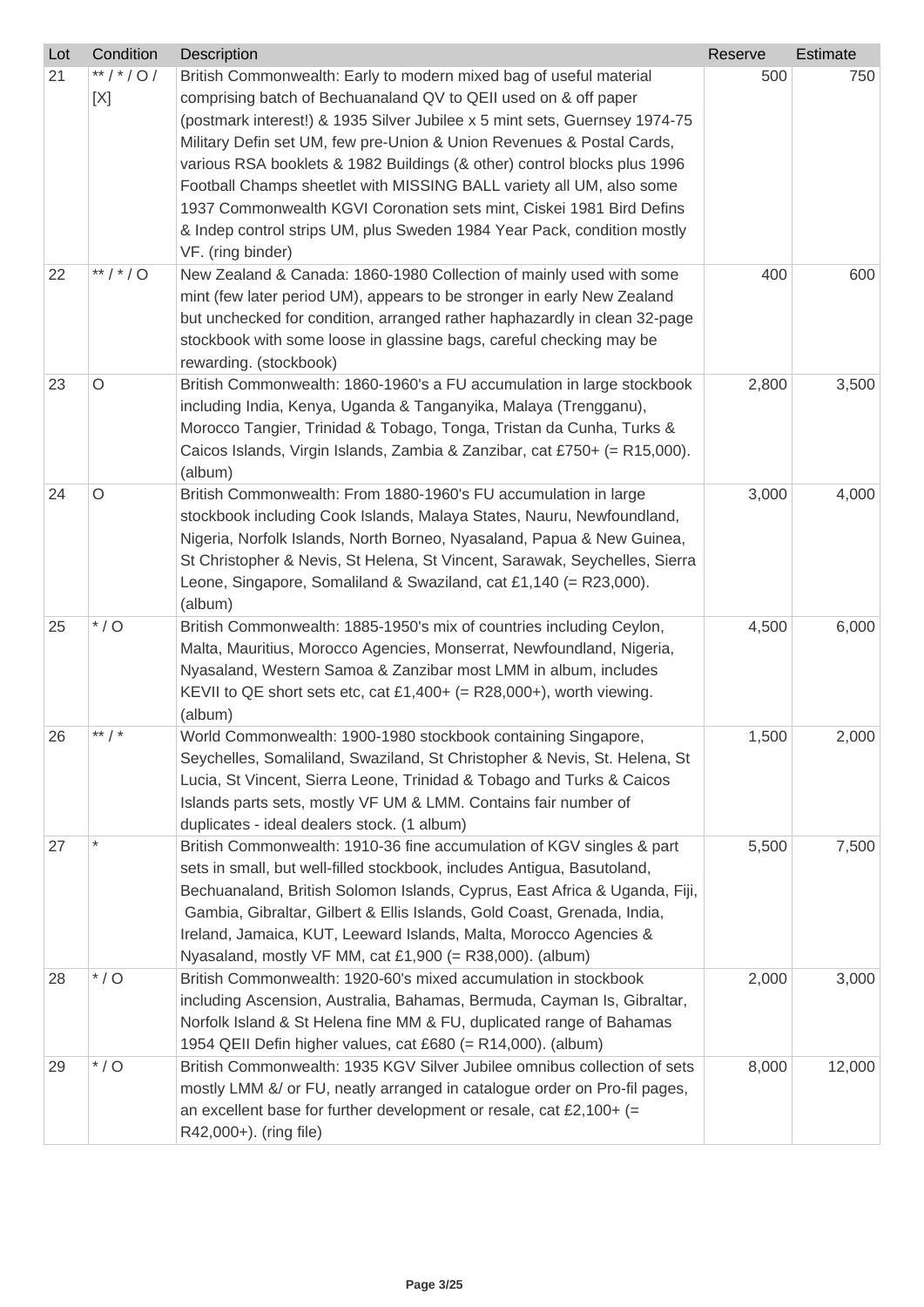| Lot | Condition | Description                                                                                                                                                                                                                                                                                                                                                                                                                                                                                                          | Reserve | Estimate |
|-----|-----------|----------------------------------------------------------------------------------------------------------------------------------------------------------------------------------------------------------------------------------------------------------------------------------------------------------------------------------------------------------------------------------------------------------------------------------------------------------------------------------------------------------------------|---------|----------|
| 30  |           | British Commonwealth: 1935-1970 stockbook containing accumulation of<br>mainly Kenya, Uganda & Tanganyika but also Morocco Tangier, Samoa,<br>Tonga, Virgin Islands, Zambia & Zanzibar, some rust evident in KUT but<br>affected stamps not included in valuation, cat £650 (= R13,000). (album)                                                                                                                                                                                                                     | 1,800   | 2,500    |
| 31  | $*$ / O   | British Commonwealth: 1935-1970's a mixed accumulation in stockbook<br>including Aden, Aitutaki, Anguilla, Antigua, Ascension, Bahamas, Bermuda,<br>Barbados, British Antarctic, British Honduras, British Guiana, British<br>Solomon Islands, Brunei, Cayman Islands, Ceylon, Cook Islands, Channel<br>Islands & Cyprus, fine MM & FU, cat £2,250+ (= $R45,000$ ). (album)                                                                                                                                          | 6,000   | 8,000    |
| 32  | * $/$ **  | British Commonwealth: 1935-1960's onwards MM & UM accumulation of<br>part sets & singles including Falkland Islands, Fiji, Gambia, Ghana, Gilbert<br>& Ellis Islands, Gold Coast, Grenada, Hong Kong & Jamaica, cat £1,150 (=<br>R23,500). (album)                                                                                                                                                                                                                                                                   | 3,000   | 4,000    |
| 33  | **/*/0    | British Commonwealth: 1953 QEII Coronation omnibus issue, a dealer's<br>duplicated stock of mint (much UM) & used arranged in alphabetic order in<br>large stockbook, some sets are toned but most are VF. (stockbook)                                                                                                                                                                                                                                                                                               | 300     | 400      |
| 34  | $***$     | British Commonwealth: 1977 QEII Jubilee omnibus issue complete UM<br>(appears to be ex 1st distribution comprising 45 sets, 11 m/sheets & 2<br>booklets) plus special album, brand new condition. (small box)                                                                                                                                                                                                                                                                                                        | 250     | 350      |
| 35  | $***$     | British Commonwealth: 1981 Royal Wedding omnibus collection of UM<br>sets, m/sheets, sheetlets plus some FDC's & related literature, mostly<br>mounted up in 2 albums. (flat box)                                                                                                                                                                                                                                                                                                                                    | 400     | 600      |
| 36  | * $/$ **  | Canada: 1937-38 KGVI Definitive top values (10c to \$1 including 10c both<br>colours) plus coils complete MM/ UM, SG 363-70 cat £220 (= $R4,400$ ). (9<br>stamps)                                                                                                                                                                                                                                                                                                                                                    | 900     | 1,200    |
| 37  | $\circ$   | Cape of Good Hope - Triangulars: 1855-63 1d rose & 4d blue G/FU both<br>with 3 clear margins but cut close at top, SG 5a & 6a cat £390 (= $R7,800$ ).<br>(2 stamps)                                                                                                                                                                                                                                                                                                                                                  | 1,100   | 1,400    |
| 38  | Ppc       | Cape of Good Hope & South Africa Union: 1900-1920's (& few more<br>modern) Extensive life-time collection of 200 picture post cards of Port<br>Elizabeth & environs with a wide variety of views including railways (incl 2)<br>Cape Govt Railway cards), shipping, hotels, street scenes, buildings,<br>horse-drawn carts, trams, early motor vehicles etc, many are used & better<br>postmarks are possible but completely unchecked, condition appears to be<br>mostly fine, odd duplication noted. (small album) | 2,000   | 4,000    |
| 39  | O         | Central & South America: 1850-1900 mostly used ranges with odd mint on<br>old-time album leaves, some useful early period material noted with<br>strength in Brazil & Mexico, well worth careful scrutiny. (leaves)                                                                                                                                                                                                                                                                                                  | 750     | 950      |
| 40  | ** $/$ *  | Congo (Kinshasa):1960-69 Range of sets & m/sheets plus a few Congo<br>(Brazzaville) ex same period on stockcards, mostly UM with few LMM, cat<br>?350 (= R6,000), a clean lot with some useful thematics noted. (small box)                                                                                                                                                                                                                                                                                          | 1,000   | 1,500    |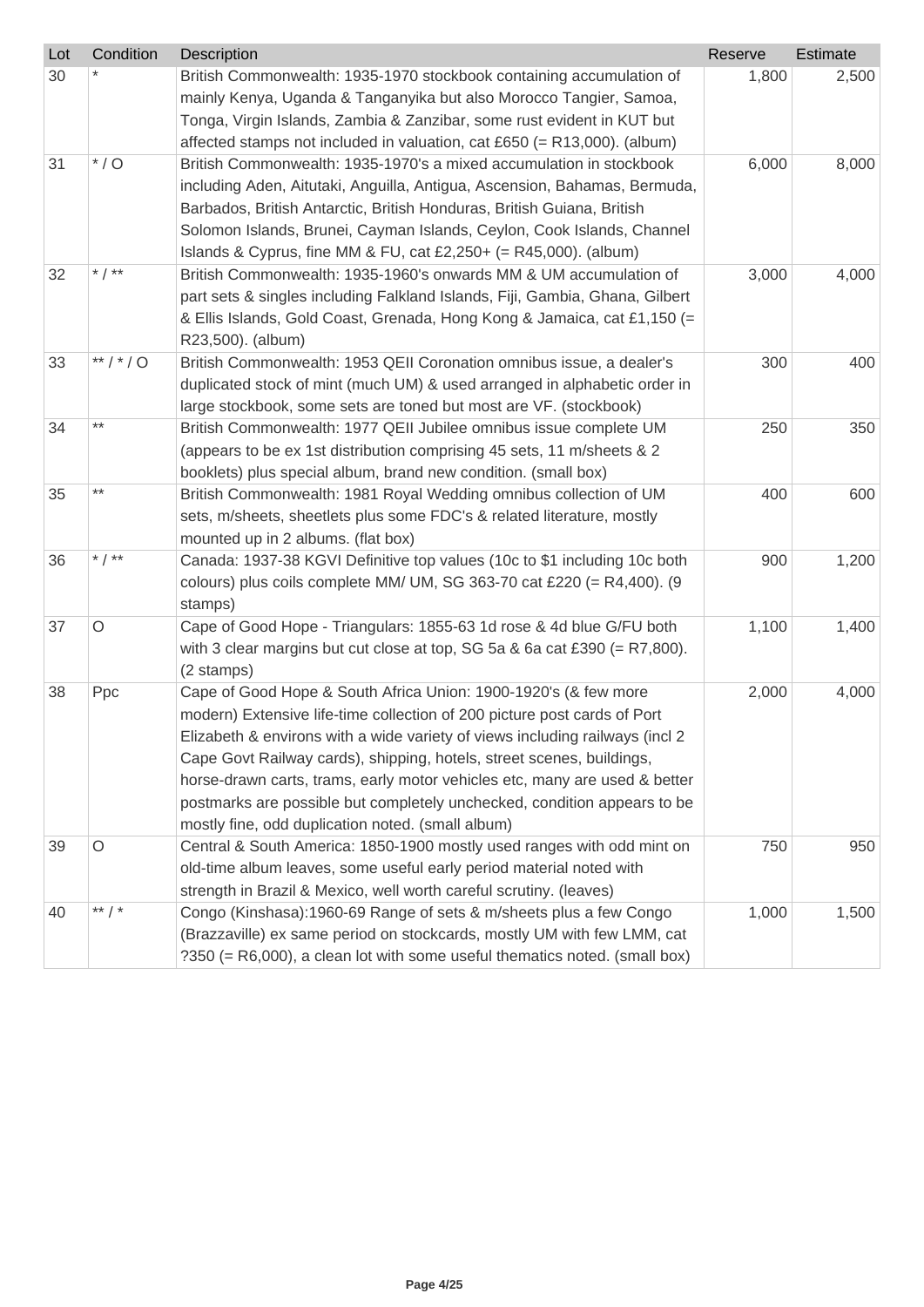| 41 | **/*/0/<br>[X] | Czechoslovakia: 1918-1939 Specialised collection with comprehensive<br>range of stamps, proofs, controls & covers including Siberian, Scout,<br>?Charity?, Hradcany & Airmail issues. Each issue has been well covered,<br>most with some archival material or self-standing item. Some items of note<br>are (with 1994 SG cat values): (a) Scout 20h overprint - £1,000; (b) Siberia<br>10kop on Russian stamp - £1,000; (c) 1930 Airmail 5kc (perf 12.25) - £850<br>& 20kc (perf 13.75 x 12.25) - £850; (d) 1934 National Anthem sheets -<br>£1500; (e) ?Charity? period airmail issue - £1000, etc. Cat value (SG 1994)<br>£20,000++ (= $R400,000++$ ). (Note: No value has been placed on any better<br>items without written certificates, but many European stamps are certified<br>via expertising h/s's on the reverse, as found in this collection). Beautifully<br>written up in 14 matching Lindner albums with extra material in 5 large<br>stockbooks, plus fine lot of invaluable literature, should be viewed to be<br>fully appreciated, a superior collection seldom seen in South Africa. (3<br>cartons) | 100,000 | 150,000 |
|----|----------------|----------------------------------------------------------------------------------------------------------------------------------------------------------------------------------------------------------------------------------------------------------------------------------------------------------------------------------------------------------------------------------------------------------------------------------------------------------------------------------------------------------------------------------------------------------------------------------------------------------------------------------------------------------------------------------------------------------------------------------------------------------------------------------------------------------------------------------------------------------------------------------------------------------------------------------------------------------------------------------------------------------------------------------------------------------------------------------------------------------------------------|---------|---------|
| 42 | $***$          | Europa: 1956-94 An extensive collection on pre-printed hingeless pages in<br>8 albums, almost complete superb & UM, includes many commemorative<br>m/sheets with high value imperf &/or sheet numbered varieties, also<br>additional album with leaves for special items but empty, a wonderful lot cat<br>$?9,300+ (= R158,000)$ . (large carton)                                                                                                                                                                                                                                                                                                                                                                                                                                                                                                                                                                                                                                                                                                                                                                         | 25,000  | 35,000  |
| 43 | $^{\star}$ / O | Europe: Covering 1900-1960's mixed lot mostly FU with some LMM in 6<br>stockbooks, countries include Belgium, Hungary, Norway, Poland,<br>Romania, Spain & Switzerland, estimated cat value ±R12,000. (6 albums)                                                                                                                                                                                                                                                                                                                                                                                                                                                                                                                                                                                                                                                                                                                                                                                                                                                                                                           | 1,800   | 2,400   |
| 44 | **/*/0         | Europe: 1900-1970's in one stockbook, including German Reich, post WWI<br>high denomination multiples used & post WWII German Allied occupation<br>sets. Then also various Europe & GB stamps in used multiples, Europa<br>sets covering 1957-76 & some sheetlets UM. A valuable accumulation for<br>dealer or exchanges. Est to catalogue $?2,380$ (= R40,000).                                                                                                                                                                                                                                                                                                                                                                                                                                                                                                                                                                                                                                                                                                                                                           | 7,000   | 9,000   |
| 45 | $**/O$         | Europe: 1960-72 Accumulation of mainly European countries UM & FU in<br>large stockbook, includes Albania, Andorra, Denmark, Finland, Greece, Isle<br>of Man, Malta, (Mauritius,) Monaco, Norway, Portugal & Sweden, with<br>some m/sheets & sheetlets noted, value $\pm$ R24,500. (album)                                                                                                                                                                                                                                                                                                                                                                                                                                                                                                                                                                                                                                                                                                                                                                                                                                 | 4,000   | 5,000   |
| 46 | $*$ / O        | Finland: 1900-1950's a fine mostly FU collection/ accumulation in one<br>Larsson pre-printed album & one stockbook, good range of complete<br>commem sets plus duplication of many stamps, cat $\pm$ ?260 (= R4,400). (2<br>albums)                                                                                                                                                                                                                                                                                                                                                                                                                                                                                                                                                                                                                                                                                                                                                                                                                                                                                        | 700     | 900     |
| 47 | O              | France: 1860-1960 collection/ accumulation FU in stockbook, includes<br>earliest defins (unchecked, good finds possible) & later commemoratives<br>(with many duplicates), ideal for specialist or dealer, cat $\pm$ ?500 (= R8,500).<br>(album)                                                                                                                                                                                                                                                                                                                                                                                                                                                                                                                                                                                                                                                                                                                                                                                                                                                                           | 1,500   | 2,000   |
| 48 | **/*/0         | France: 1876-1973 A fairly substantial collection in two pre-printed albums,<br>1st mostly mint & 2nd album used. 1st album with water damaged affecting<br>front 20 pages, cat $\pm$ ?1,800 (= R30,000) based on complete sets with<br>singles & incomplete sets largely ignored. (2 albums)                                                                                                                                                                                                                                                                                                                                                                                                                                                                                                                                                                                                                                                                                                                                                                                                                              | 3,000   | 4,000   |
| 49 | **/*/0         | France: 1900-1975, a fine accumulation of MM, UM & FU including some<br>colonies in stockbook, France includes art issues from 1961-75 UM & FU<br>with duplication, ideal for dealer $\&\/$ or exchanges, cat $\pm$ ?530 (= R9,000).<br>(album)                                                                                                                                                                                                                                                                                                                                                                                                                                                                                                                                                                                                                                                                                                                                                                                                                                                                            | 1,500   | 2,000   |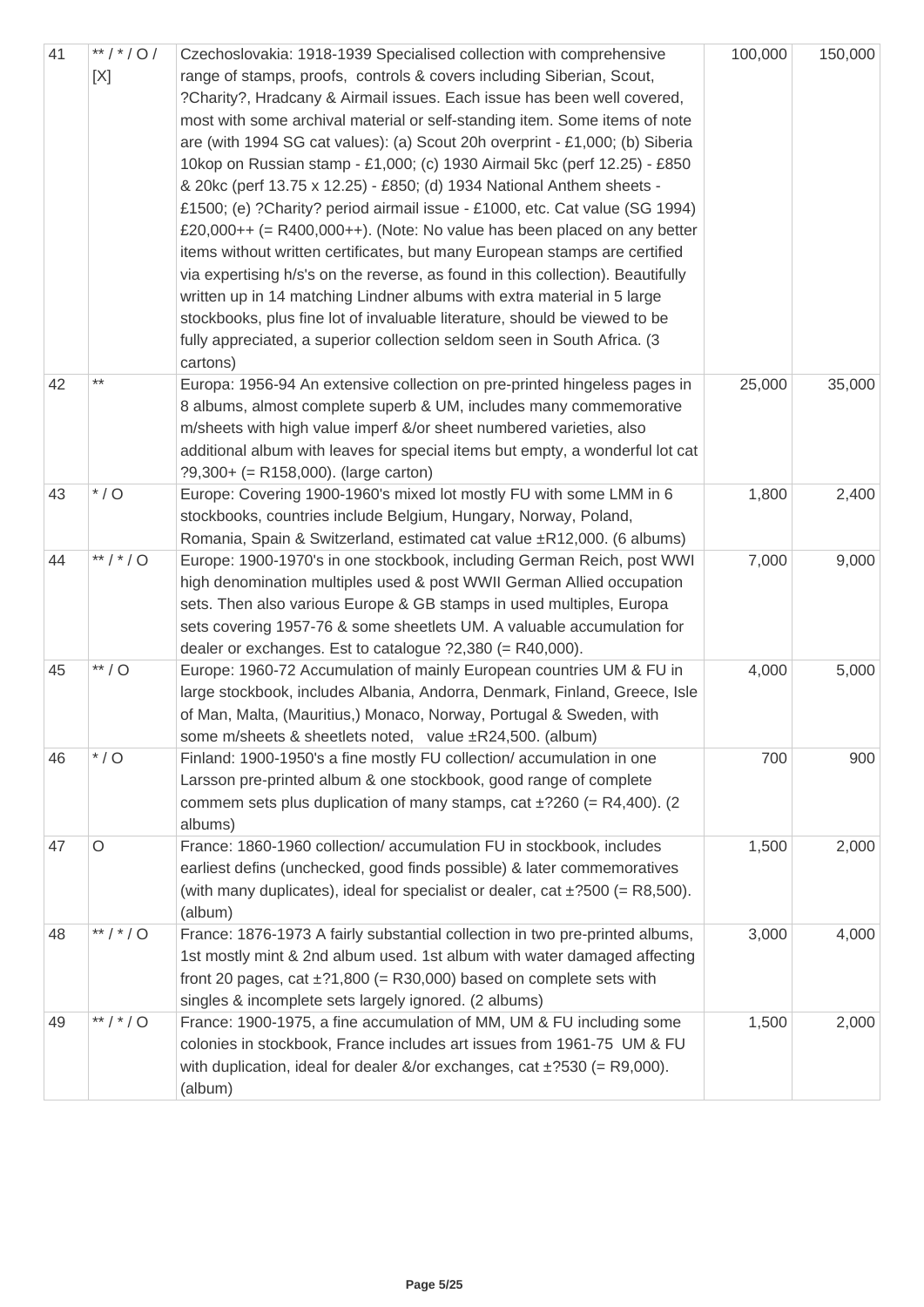| Lot | Condition      | Description                                                                                                             | Reserve | Estimate |
|-----|----------------|-------------------------------------------------------------------------------------------------------------------------|---------|----------|
| 50  | $**/O$         | France: 1946-99 An extensive collection in 6 pre-printed hingeless albums,                                              | 8,000   | 12,000   |
|     |                | earlier material is used, from 1967 onwards mostly complete & UM, with                                                  |         |          |
|     |                | some additional issues on stock pages, cat $?2,800+ (= R48,000)$ . (large                                               |         |          |
|     |                | carton)                                                                                                                 |         |          |
| 51  | $*$ / O        | French Colonies: Basic collection of mostly used early period with some                                                 | 200     | 400      |
|     |                | mint, in large ring binder. (album)                                                                                     |         |          |
| 52  | $*$ / O        | French Colonies - Algeria, Morocco & Tunisia: 1888-1960 mint & used                                                     | 700     | 1,200    |
|     |                | collection neatly mounted on Yvert pre-printed leaves, STC £1,400 (=                                                    |         |          |
|     |                | R28,000), an attractive lot. (flat box)                                                                                 |         |          |
| 53  | $**/O$         | French Colonies: 1956-1987 A superb mostly UM collection of mainly                                                      | 6,000   | 7,500    |
|     |                | French Antarctic plus French Polynesia in stockbook, also some France                                                   |         |          |
|     |                | Council of Europe & UNESCO sets in singles & blocks, cat ?2,200 (=                                                      |         |          |
|     |                | R37,000). (album)                                                                                                       |         |          |
| 54  | [X]            | Germany (DDR, Berlin & West): 1950-70's Accumulation of ±300                                                            | 800     | 1,000    |
|     |                | commercial covers & some FDC's mostly sent by air (many registered) to                                                  |         |          |
|     |                | South Africa, wide variety of stamps, cancels & themes noted, mostly in                                                 |         |          |
| 55  | P <sub>C</sub> | fine condition, well worth viewing. (small box)<br>Germany Bayern: Late 1800 to early 1900's over 650+ mint & used post | 400     | 600      |
|     |                | cards & Postal Stationery Postal Cards with fine range of postmarks                                                     |         |          |
|     |                | including some BAHNPOST railway cancels, few cards have filing                                                          |         |          |
|     |                | punch-holes, overall condition mixed to VF, well worth viewing. (medium                                                 |         |          |
|     |                | (box                                                                                                                    |         |          |
| 56  | P <sub>C</sub> | Germany Wurttemberg: Late 1800 to early 1900's Postal Stationery Postal                                                 | 200     | 300      |
|     |                | Cards & picture post cards, $\pm 200$ with fine range of postmarks, condition is                                        |         |          |
|     |                | mixed to VF. (small box)                                                                                                |         |          |
|     |                |                                                                                                                         |         |          |
| 57  | P <sub>C</sub> | German Reich: Late 1800 to early 1900's post cards & Postal Stationery                                                  | 250     | 350      |
|     |                | Postal cards, over 400 cards with wide variety of cancels, includes 8 x                                                 |         |          |
|     |                | BAHNPOST railway cancels, some cards with filing punch-holes, overall                                                   |         |          |
|     |                | condition is mixed to VF. (small box)                                                                                   |         |          |
| 58  | **/*/0         | German Reich 1872-1945 impressive collection of both mint (mostly UM) &                                                 | 30,000  | 40,000   |
|     |                | used in 2 pre-printed albums, fine coverage includes most Official sets, well                                           |         |          |
|     |                | worth viewing, cat ?10,600 (= R180,000). (2 albums)                                                                     |         |          |
| 59  | $**/O$         | German Reich: 1933-45 Superb collection in pre-printed album with stamps                                                | 20,000  | 25,000   |
|     |                | being superb UM (odd stamp is FU), also includes Officials & Feldpost                                                   |         |          |
|     |                | issues plus some m/sheets, cat ?6,300 (= R107,000). (album)                                                             |         |          |
| 60  | $*$ / O        | German Colonies: 1897-1916 Small range LMM & FU on pre-printed pages                                                    | 1,000   | 1,200    |
|     |                | including Caroline Islands, China, East Africa, Kiautchou, Morocco, Turkey,                                             |         |          |
|     |                | Samoa, South West Africa & Togo, cat ?360 (= R6,000+). (album)                                                          |         |          |
| 61  | * $/$ **       | Germany - Danzig: 1920-39 Collection mostly LMM in pre-printed album,                                                   | 8,000   | 10,000   |
|     |                | nice range including Official & Post Due sets, STC ?2,900 (= R49,000).                                                  |         |          |
|     |                | (album)                                                                                                                 |         |          |
| 62  | $**/O$         | Germany - Russian Occupation: 1945-46 Small collection in 1 pre-printed                                                 | 750     | 900      |
|     |                | album, UM & VFU, includes Berlin, Dresden, Leipzig, Mecklenburg,                                                        |         |          |
|     |                | Sachsen & Thüringen, cat ?250 (= R4,250). (album)                                                                       |         |          |
| 63  | $**/O$         | Germany - Allied Occupation: 1945-50 Small collection of French, British &                                              | 900     | 1,200    |
|     |                | America Occupation UM & FU in pre-printed album, cat ?295 (= R5,000).                                                   |         |          |
|     |                | (album)                                                                                                                 |         |          |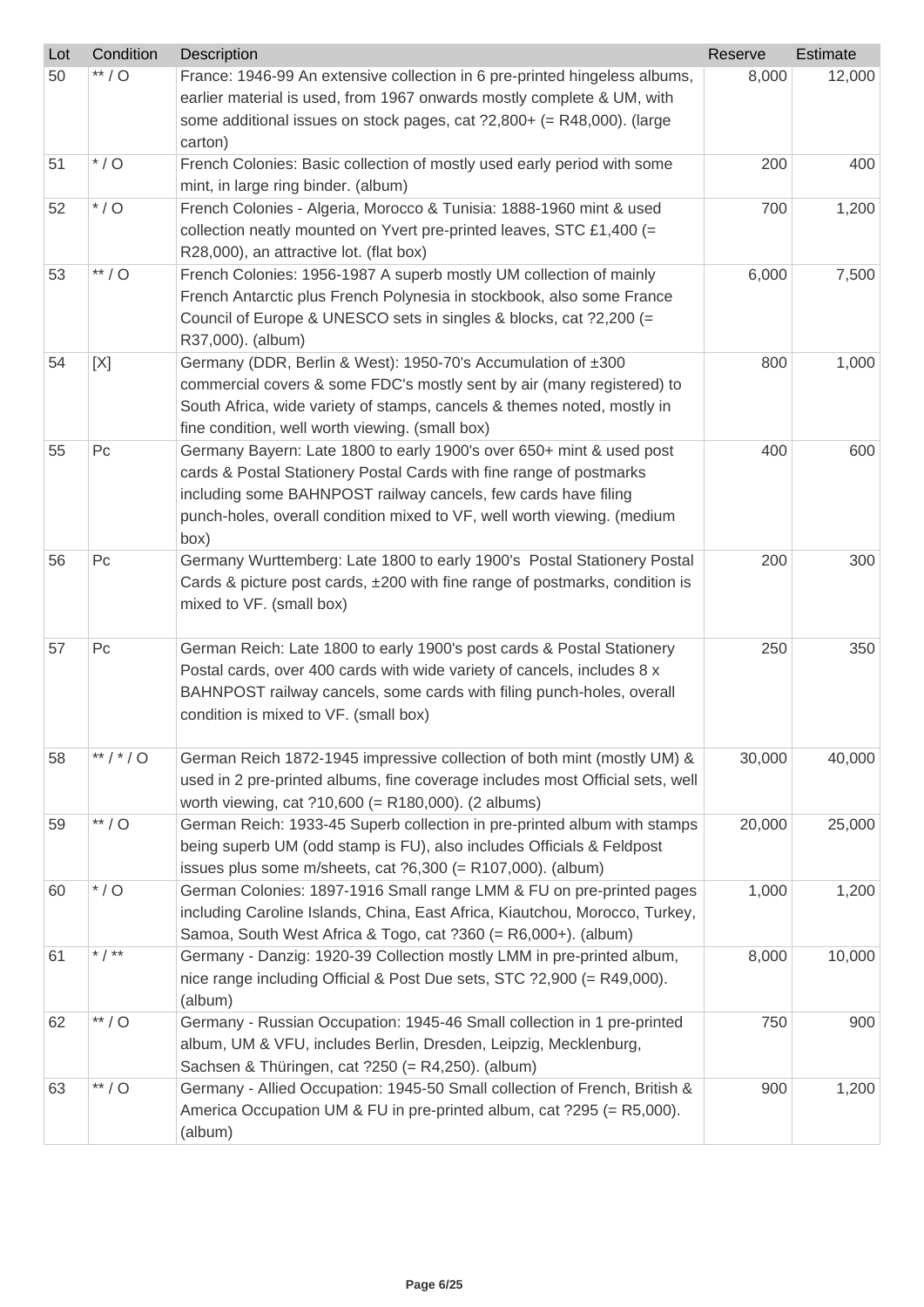| 64 | $^{\ast\ast}$ / O | Germany East: 1950-90 Comprehensive, impressive collection UM & FU in<br>10 pre-printed albums, early period mixed mint & used but fairly complete<br>UM from 1959 onwards (some 1966 sets missing), includes many m/sheets<br>& sheetlets, cat ?5,400 (= R92,000). (carton)                                                                                                                                                                                                                                                                                                                                                                           | 15,000 | 20,000 |
|----|-------------------|--------------------------------------------------------------------------------------------------------------------------------------------------------------------------------------------------------------------------------------------------------------------------------------------------------------------------------------------------------------------------------------------------------------------------------------------------------------------------------------------------------------------------------------------------------------------------------------------------------------------------------------------------------|--------|--------|
| 65 | $\circ$           | German Berlin: 1945-90 Excellent collection almost complete in pre-printed<br>album mostly FU (odd stamp is UM), includes some m/sheets & fine range<br>of Automarken issues, cat $?1,775 (= R30,000)$ . (album)                                                                                                                                                                                                                                                                                                                                                                                                                                       | 5,000  | 6,000  |
| 66 | ** $/$ *          | Germany Berlin: 1948-81 Collection mostly UM (very few LMM) in Davo<br>hingeless album with slip-case, odds pre-1960 period & stronger thereafter<br>but with many gaps still to fill, a very clean lot cat $\pm$ ?300 (= R5,000).<br>(album)                                                                                                                                                                                                                                                                                                                                                                                                          | 750    | 1,000  |
| 67 | $**/O$            | Germany Berlin: 1955-90 Very fine collection both UM & VFU in 3<br>pre-printed albums, some pre 1955 sets still required otherwise fairly<br>complete thereafter, cat $?1,900$ (= R32,000). (3 albums)                                                                                                                                                                                                                                                                                                                                                                                                                                                 | 6,000  | 8,000  |
| 68 | ** $/$ *          | Germany West: 1948-81 Mostly UM (very few LMM) collection in Davo<br>hingeless album with slip-case, includes some 1945-48 Allied Zone issues,<br>few pre-1960 period but a bit stronger thereafter with some gaps yet to fill,<br>a very clean lot cat $\pm$ ?600 (= R10,000). (album)                                                                                                                                                                                                                                                                                                                                                                | 1,000  | 1,500  |
| 69 | $**/O$            | Germany West: 1949-2004 Extensive collection UM & VFU in 9 pre-printed<br>albums, some missing & some only UM or FU, cat ?5,200 (= R88,000). (9<br>albums)                                                                                                                                                                                                                                                                                                                                                                                                                                                                                             | 15,000 | 20,000 |
| 70 | $**/O$            | German Federal Republic (West): 1951-90 Good collection almost<br>complete in 3 pre-printed albums mostly UM (odd stamps are used).<br>Includes some m/sheets & 2 Automarken sets, cat ?1,920 (= R32,700). (3<br>albums)                                                                                                                                                                                                                                                                                                                                                                                                                               | 5,500  | 6,500  |
| 71 | p.stat            | West Germany: 1965-90s Large lot comprising 2000 to 3,000+ unused<br>Postal Stationery Postal Cards, many apparently in complete sets.<br>(medium box)                                                                                                                                                                                                                                                                                                                                                                                                                                                                                                 | 500    | 1,000  |
| 72 | ** $/$ *          | Ghana: 1957-68 Almost complete collection in pre-printed hingeless album,<br>includes higher value m/sheets plus SG 332-34 set with colour variations<br>(cat £8+), some early period LMM but majority superb UM, SG 166-509 cat<br>£365 (= $R7,300$ ). (album)                                                                                                                                                                                                                                                                                                                                                                                        | 1,000  | 1,500  |
| 73 | $*$ / O           | Gibraltar & Malta: 1886-1970's, a fine accumulation of both countries in<br>stockbook with frequent duplicates MM & FU, cat £1,360 (= R27,000).<br>(album)                                                                                                                                                                                                                                                                                                                                                                                                                                                                                             | 4,000  | 6,000  |
| 74 | $\circ$           | Great Britain: 1840-51 QV to KGVI collection G/FU neatly hinged in small<br>springback album, begins with 2 x Penny Blacks, 1 with 4 margins but<br>close at base, other 3 margins but cut into at top, 7 x imperf 1d Reds<br>(mostly cut into), 2 x imperf 2d Blues (1st - 3 margins but cut into at base,<br>other 2 margins), 7 x perf 1d Reds (without plate nos) & 39 with plate nos,<br>4 x perf 2d Blues, selection of later QV with 2/6d x 3, 5s x 2 & 10s single,<br>basic KEVII range incl 2/6d x 3, 5s x 2 & 10s single, basic KGV range incl<br>10s Re-engraved Seahorse, KGVI appears complete, worth closer<br>inspection. (small album) | 7,000  | 9,000  |
| 75 | O                 | Great Britain: Lindner hingeless blue album with pages complete from<br>1840-1951 (QV to KGVI) with matching slip-case, contains some G/FU<br>stamps from 1887 onwards incl KEVII & KGVI 2/6d & 5s vals plus 1951<br>Festival High Value set, very clean. (album)                                                                                                                                                                                                                                                                                                                                                                                      | 500    | 750    |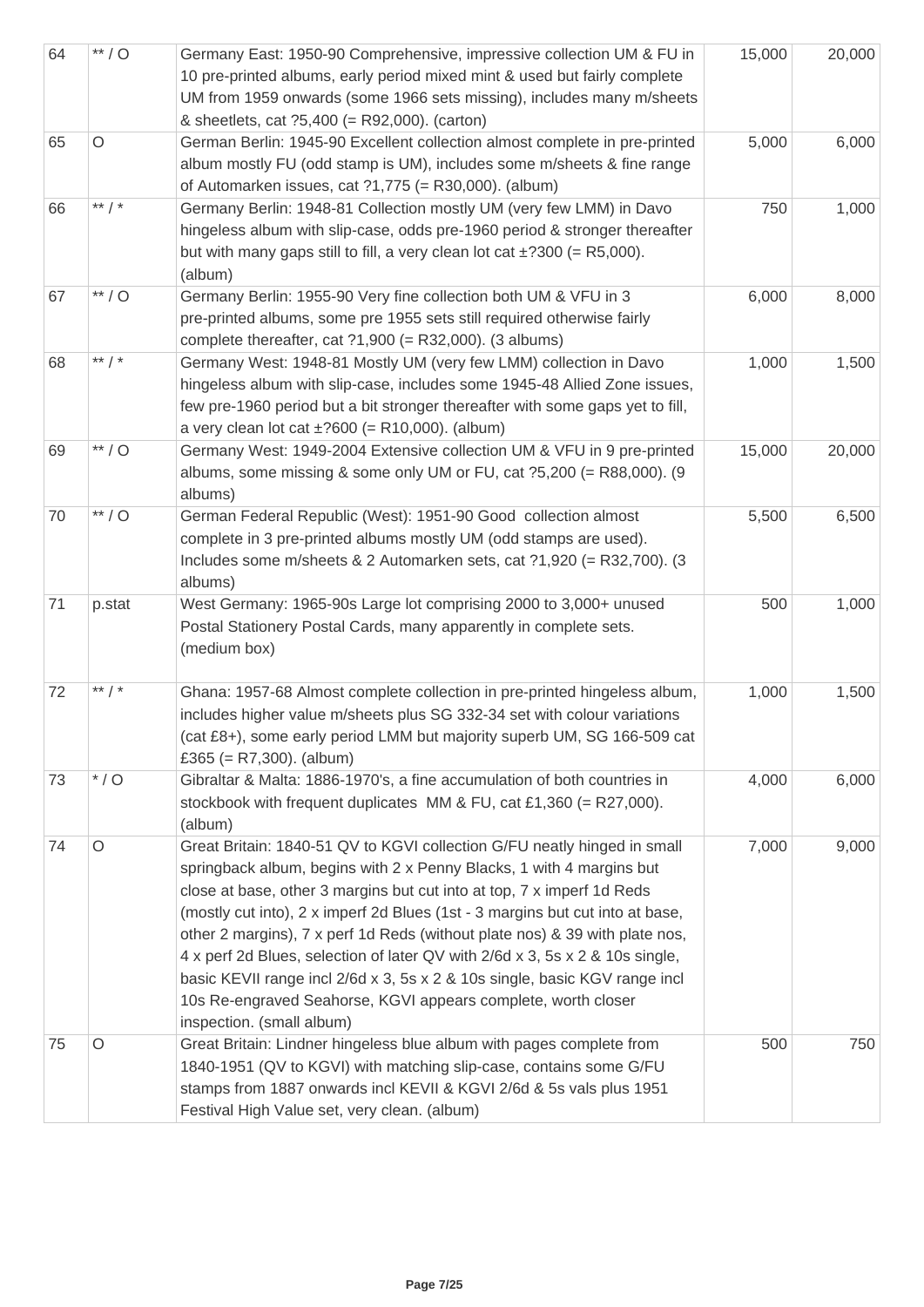| Lot | Condition      | Description                                                                                                                                                                                                                                                                                                                                                                                                                                                                                                                                                                                                                                                                                                                                                                           | Reserve | Estimate |
|-----|----------------|---------------------------------------------------------------------------------------------------------------------------------------------------------------------------------------------------------------------------------------------------------------------------------------------------------------------------------------------------------------------------------------------------------------------------------------------------------------------------------------------------------------------------------------------------------------------------------------------------------------------------------------------------------------------------------------------------------------------------------------------------------------------------------------|---------|----------|
| 76  | O              | Great Britain: KEVII High Values (either ex 1902-10 or 1911-13 printings),<br>2/6d (4 shades) & 5s (3 shades) all G/FU, cat $\pm \pounds 1,400$ (= R28,000),<br>estimated at well below UK trade price. (7 stamps)                                                                                                                                                                                                                                                                                                                                                                                                                                                                                                                                                                    | 2,000   | 3,000    |
| 77  | $\circ$        | Great Britain: Large plastic bag filled with KGV Definitive kiloware mix ex<br>1924-36 period & mostly on piece including multiples & combinations, with<br>some 2/6d & 5s Seahorses off paper separated into 2 glassine bags, many<br>useful postmarks & some perfins noted, a clean & most unusual lot that is<br>seldom seen these days, weighs 2.4kgs, well worth closer inspection.<br>(small carton)                                                                                                                                                                                                                                                                                                                                                                            | 500     | 1,000    |
| 78  | ** $/$ *       | Great Britain: 1929-83 Fairly complete collection of commems in stockbook<br>mostly UM, SG 434-1210 cat £630 (= R12,500). (album)                                                                                                                                                                                                                                                                                                                                                                                                                                                                                                                                                                                                                                                     | 2,000   | 3,000    |
| 79  | **/*/0/<br>[X] | Great Britain: Collection of mainly used with some mint in SG Windsor<br>pre-printed album plus 2 stockbooks with some loose material, few<br>oddments pre-1934, fine range of KGVI & QEII including high values in<br>sets, QEII ordinary & phosphor sets apparently complete VFU, also<br>Presentation Packs including 1965 Battle of Britain & 1972-83 Year Packs<br>complete, some Decimal Machins & Regionals to 50p plus 1977 £1, £2 &<br>£5 all in control blocks of 6, plus 5 booklets incl 1969 £1 Cooks (stitched) &<br>1972 Wedgewood (1/2p side band with perfs trimmed) & 1980-83 Prestige<br>booklets (these alone cat £70+( $=$ R1,400), condition appears VF but should<br>be viewed as odd tone spot noted, high cat value & well worth the estimate.<br>(small box) | 2,000   | 3,000    |
| 80  | $\circ$        | Great Britain: 1952-77 Accumulation of used QEII commems & defins in<br>stockbook, some foxing noted in some places, well suited for dealer or<br>online trader, cat $\pm$ £110 (= R2,200). (album)                                                                                                                                                                                                                                                                                                                                                                                                                                                                                                                                                                                   | 300     | 400      |
| 81  | $\circ$        | Great Britain: 1953-70 QEII pre-decimal collection in Lighthouse hingeless<br>album mostly FU, some gaps mostly in Wilding defins but fair degree of<br>completion in commems, most high value sets & useful Postage Dues<br>noted - these alone STC £350 (= $R7,000$ ), a VF base for further expansion,<br>album alone retails at $\pm$ R2,000. (album)                                                                                                                                                                                                                                                                                                                                                                                                                             | 2,500   | 3,500    |
| 82  | <b>FDC</b>     | Great Britain: Collection of ±300 illustrated FDC's (odd plain cover) mostly<br>from 1960-70's period with fair coverage, some odd tone spotting but most<br>are fine. (small plastic box)                                                                                                                                                                                                                                                                                                                                                                                                                                                                                                                                                                                            | 600     | 800      |
| 83  | $***$          | Great Britain: 1967-73 Fine lot of QEII commem sets between SG 751-938<br>in UM multiples, cat £390 (= $R8,000$ ) with some additional oddments<br>included gratis, excellent lot for dealer or online trader. (sheet file)                                                                                                                                                                                                                                                                                                                                                                                                                                                                                                                                                           | 500     | 750      |
| 84  | $***$          | Great Britain: 1971-86 QEII Decimal collection in Lighthouse hingeless<br>album (with matching slip-case) superb UM, commems 1971-86 complete<br>with some gaps in 1971-92 Machin defins, but including all high values plus<br>1/2p (1 side band) & all three Decimal Postage Due sets - these alone STC<br>£180+ (= R3,600), a VF base for further expansion, album alone retails at<br>$\pm$ R2,400. (album)                                                                                                                                                                                                                                                                                                                                                                       | 2,500   | 3,500    |
| 85  | P/P            | Great Britain: Complete run of GPO commem Presentation Packs from<br>1971 Ulster Paintings to 1978 Architecture (missing only 1975 Sailing),<br>mostly VF but those before 1972 Christmas with "shrunk" plastic covers,<br>which is normal for these, SG 881-1057 cat £180+ (= $R3,600$ ). (small box)                                                                                                                                                                                                                                                                                                                                                                                                                                                                                | 400     | 600      |
| 86  | [X]            | Great Britain (Bernera Island): 1980's Kings & Queens of England, the<br>complete set of 42 x 22k gold foil local issues in special album, album<br>showing some tone spotting but stamps are VF, an unusual lot. (album)                                                                                                                                                                                                                                                                                                                                                                                                                                                                                                                                                             | 1,000   | 2,000    |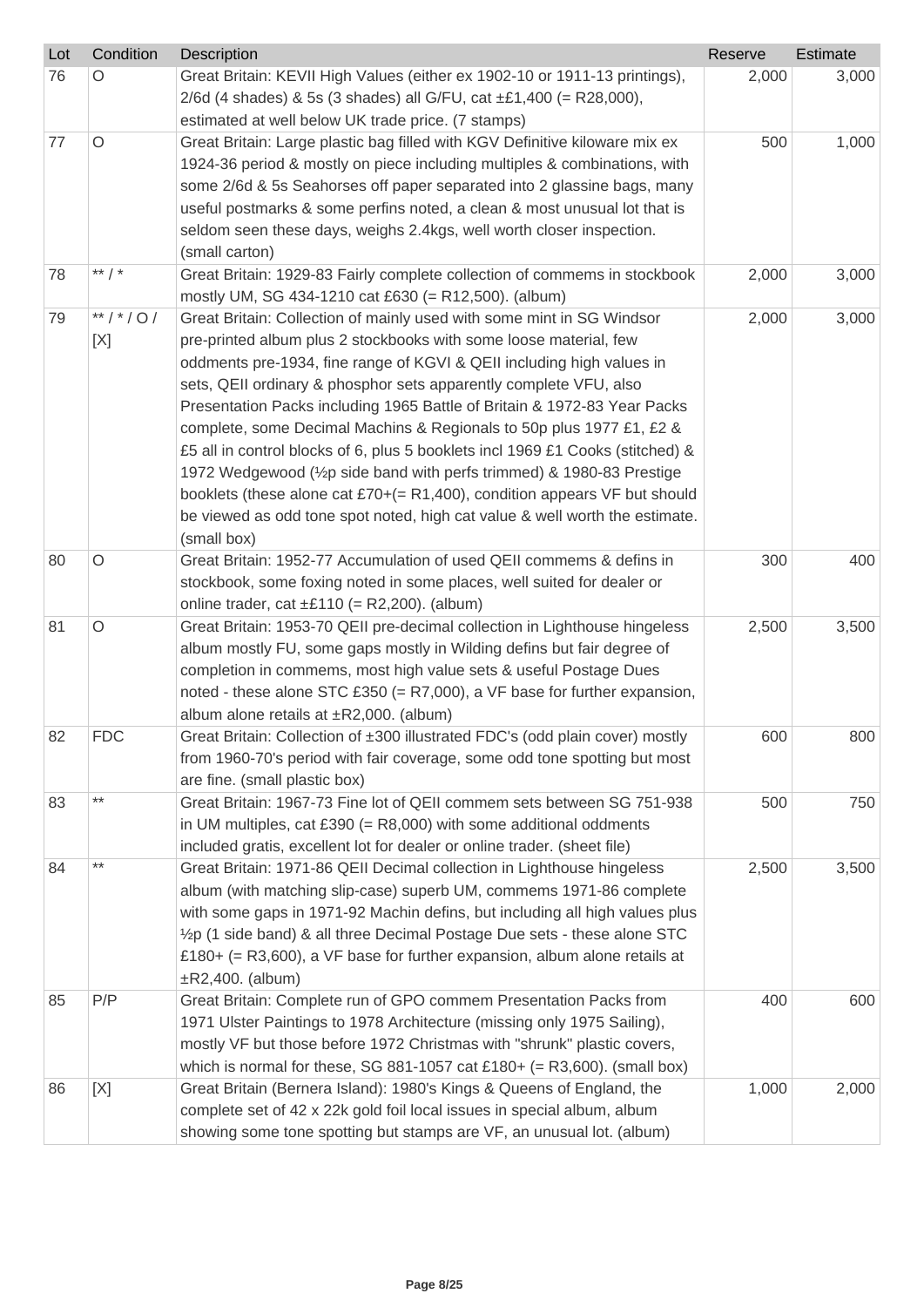| Lot | Condition | Description                                                                                                                                                                                                                                                                                                                                                                                                                                                                          | Reserve | <b>Estimate</b> |
|-----|-----------|--------------------------------------------------------------------------------------------------------------------------------------------------------------------------------------------------------------------------------------------------------------------------------------------------------------------------------------------------------------------------------------------------------------------------------------------------------------------------------------|---------|-----------------|
| 87  |           | Great Britain: 1987-99 QEII Decimal collection in Lighthouse hingeless<br>album (with matching slip-case) superb UM, commems 95% complete with<br>some gaps in Machin defins, but including most high & some Regionals, a<br>VF base for further expansion, album alone retails at $\pm$ R2,400. (album)                                                                                                                                                                             | 2,000   | 3,000           |
| 88  | Var       | Great Britain - Officials: 1896 QV 1/2d ARMY OFFICIAL overprint with<br>'OFFICIAI' variety fine MM, SG O41a cat £300 (= R6,000). (1 stamp)                                                                                                                                                                                                                                                                                                                                           | 900     | 1,200           |
| 89  | Spec      | Great Britain - Officials: 1891-1900 QV 2d with DOT TO LEFT of 'T' variety<br>[SG 070b cat £400 (= R8,000)], but also ovpt SPECIMEN [SG O70s cat<br>£300 (= $R6,000$ )] fine MM, this variety must be VERY RARE with<br>SPECIMEN ovpt. (1 stamp)                                                                                                                                                                                                                                     | 1,800   | 2,500           |
| 90  | $***$     | Channel Islands: 1969-78 Collection of Guernsey, Jersey & Isle of Man all<br>UM pre-printed hingeless album, incomplete but easy to do so, cat £60 (=<br>R1,200). (album)                                                                                                                                                                                                                                                                                                            | 250     | 350             |
| 91  | $***$     | Guernsey & Jersey: 1969-92 Small collection on 4 stock pages covering<br>most early issues & m/sheets plus 1969 & 71 Postage Due sets all superb<br>UM, some water damage at base of pages but affected stamps have been<br>excluded from valuations, Guernsey SG 13-559 & Jersey SG 15-243 cat<br>£185 (= $R3,700$ ). (album)                                                                                                                                                       | 600     | 800             |
| 92  | [X]       | Bophuthatswana, Ciskei & Transkei: 1977-90's Accumulation of 40<br>commercial covers with a useful variety of envelopes (incl reg'd), stamps,<br>cancels, rates etc, plus a large accumulation of commercially used from all<br>4 Homelands crammed into window envelopes & some loose (on piece), an<br>interesting lot that is increasingly difficult to find. (sleeve)                                                                                                            | 1,000   | 1,500           |
| 93  |           | Hong Kong: 1891 QV 2c Jubilee VF LMM, SG 51 cat £475 (= R9,500). (1<br>stamp)                                                                                                                                                                                                                                                                                                                                                                                                        | 1,600   | 2,000           |
| 94  | ** $/$ *  | Hong Kong: 1938-52 KGVI Extensive collection including basic set<br>complete (only \$10 green & violet SG 161 missing) with many shades<br>beyond SG listing, includes 27 blocks, plate blocks, gutter blocks or pairs<br>etc, all VF UM or LMM, cat $\pm \mathcal{E}4,500+$ (= R90,000+) excluding any premium<br>for positional pieces etc, \$5 dull lilac & scarlet SG 159 block of 4 not taken<br>into account due to toning, a great lot for the specialist or dealer. (sleeve) | 15,000  | 20,000          |
| 95  | $***$     | Iceland: 1939-97 Collection of UM sets on leaves, base of some pages<br>with water damage & affected sets excluded from valuations, Mi 210-869<br>cat ?700 (= R12,000). (album)                                                                                                                                                                                                                                                                                                      | 2,000   | 3,000           |
| 96  |           | Indian Convention States - Chamba: Range of QV issues including Officials<br>mostly fresh MM, between SG 1-17 & O1-21, plus some KGVI LMM (SG<br>117-119 & O66-67), fine lot cat £420 (= R8,400), includes 3 stamps with<br>faults but excluded from valuation. (19 stamps)                                                                                                                                                                                                          | 1,500   | 2,000           |
| 97  |           | India Convention States - Chamba: 1938 KGVI Definitive set to 10r<br>(missing 1r only) VF LMM, SG 82-93, 95-97 cat £600+ (= R12,000+), a<br>scarce group. (15 stamps)                                                                                                                                                                                                                                                                                                                | 2,400   | 3,000           |
| 98  | O         | Ireland: 1922-74 Small stock book of mostly FU, including some decent<br>early issues, some sets duplicated, album with some foxing but affected<br>stamps excluded from valuation, cat £540 (= $R11,000$ ). (album)                                                                                                                                                                                                                                                                 | 1,200   | 1,500           |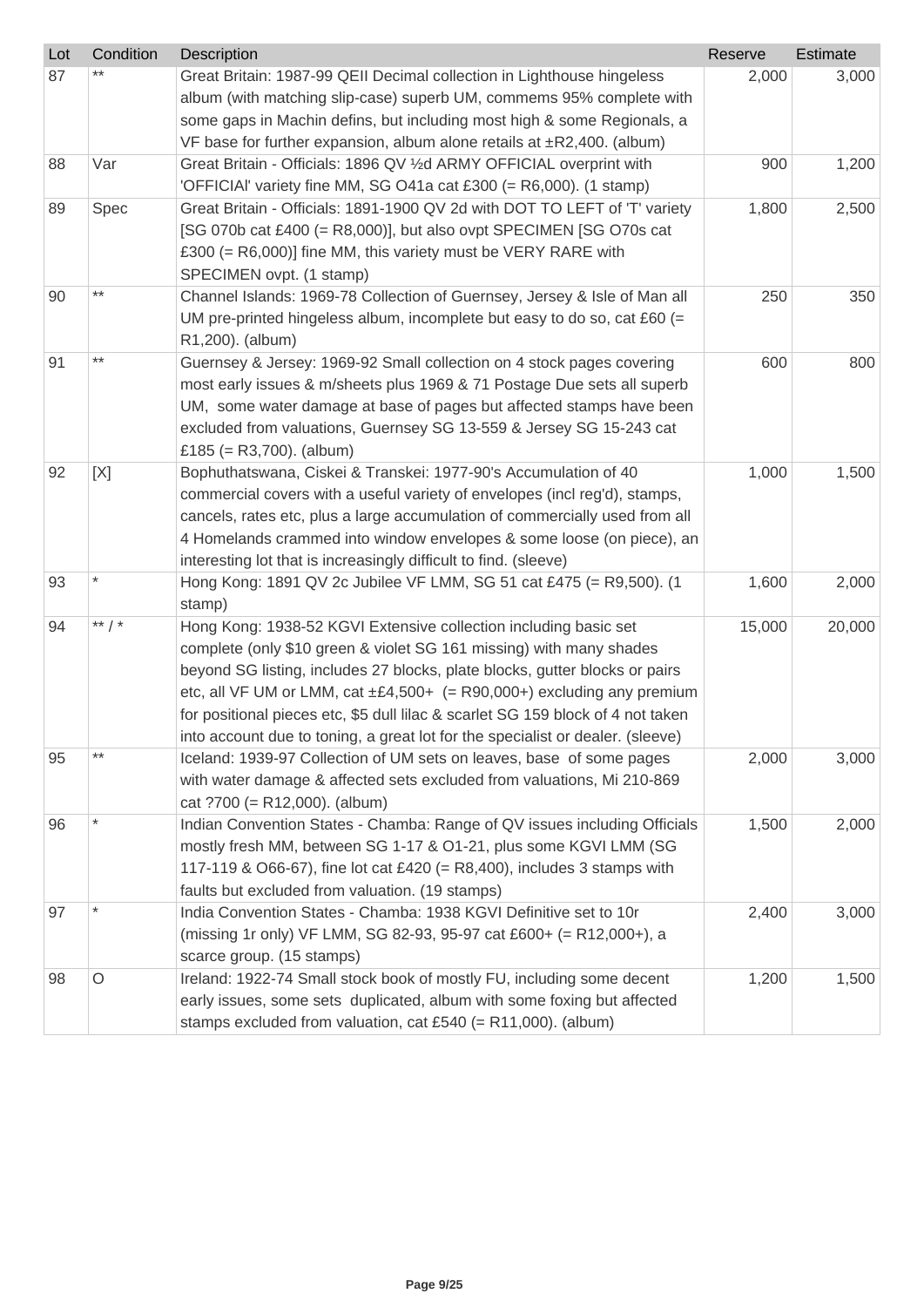| 99  | * $/$ **            | Israel: Collection in 2 ?White Ace? pre-printed albums, 1st album 1948-71<br>primarily LMM but some UM, better items with full tabs are 1949<br>Jerusalem, Coins, UPU & Postage Dues, 1950 University, Airmails,<br>Games, Negev Camel, 1951 Tel Aviv, 1952 Menorah (this is UM cat \$270 =<br>R4,500) & 1963 Halbanon sheet UM (cat $$44 = R730$ ), also some<br>tête-bêche strips etc noted, 2nd album 1972-83 all UM with tabs &<br>m/sheets (fairly complete) plus some plate blocks, better items alone cat<br>$$1,400$ (= R20,000), a clean lot with some early gaps to be filled, bonus of<br>2 additional albums with used oddments included gratis, highly<br>recommended. (4 albums) | 2,000 | 3,000  |
|-----|---------------------|------------------------------------------------------------------------------------------------------------------------------------------------------------------------------------------------------------------------------------------------------------------------------------------------------------------------------------------------------------------------------------------------------------------------------------------------------------------------------------------------------------------------------------------------------------------------------------------------------------------------------------------------------------------------------------------------|-------|--------|
| 100 | ** $/$ *            | Israel: 1949-76 Collection of singles with tabs &/or plate blocks (in most<br>cases both) arranged in 9 ring files & mostly UM with few earlier issues<br>LMM, not complete but VF coverage & a wonderful base for further<br>development, 1st album alone cat $$190 (= \pm R3,000)$ . (large carton)                                                                                                                                                                                                                                                                                                                                                                                          | 2,000 | 3,000  |
| 101 | p.stat              | Israel: 1950-60?s Fine range of 60 airletters plus 12 Postal Cards (mainly<br>mint but some used) mostly mounted up in a springback album, condition<br>for the most part is excellent, an unusual lot well worth viewing.<br>(album)(***Postal only***)                                                                                                                                                                                                                                                                                                                                                                                                                                       | 300   | 400    |
| 102 | $^{\ast\ast}$ / [X] | Israel: 1950-70's Collection with fine range of UM issues with tabs, plus<br>FDC's & maxicards from 1950's to early 1970's contained in 3 albums, 1<br>stockbook & 1 file, not checked for completeness but appears to be fairly<br>comprehensive, includes some earlier oddments & some postal stationery,<br>many attractive thematics noted. (medium carton) (***Postal only***)                                                                                                                                                                                                                                                                                                            | 300   | 450    |
| 103 | $***$               | Israel: 1951-77 Collection of complete sheets apparently all UM & housed<br>in 9 ring files, not complete but VF coverage & a wonderful base for further<br>development, many useful thematic noted, 1st album alone cat \$300 (=<br>$\pm$ R4,500). (large carton)                                                                                                                                                                                                                                                                                                                                                                                                                             | 3,000 | 4,500  |
| 104 | $^{\ast\ast}$ / [X] | Italy: 1973-85 Collection of UM & FU in a 32-page stockbook, plus<br>unaddressed FDC's 1962-84 in 3 albums, appears to be fairly complete for<br>the periods mentioned but not checked, many useful thematics noted,<br>unusual lot in this neck of the woods. (medium box)                                                                                                                                                                                                                                                                                                                                                                                                                    | 1,000 | 1,500  |
| 105 | $***$               | Italian Somaliland: 1932-38 Set complete (excl 7½c value, a cheap stamp)<br>all perf 14 (except 35c, 2.25L & 20L are perf 12) VF UM (odd low value with<br>minor fault but of insignificant value), Mi 171C-88C cat ?2,100+ as LMM (=<br>R35,500+), a very scarce set in this condition. (17 stamps)                                                                                                                                                                                                                                                                                                                                                                                           | 7,000 | 10,000 |
| 106 | $\circ$             | Kenya, Uganda & Tanganyika - East Africa & Uganda: 1912-21 KGV Defin<br>20r FU, very slight perf fault at NW, SG 59 cat £500 (= R10,000), a scarce<br>stamp. (1 stamp)                                                                                                                                                                                                                                                                                                                                                                                                                                                                                                                         | 1,000 | 1,400  |
| 107 |                     | Kenya, Uganda & Tanganyika: 1938-54 KGVI Definitive 10s all 3 perf types<br>VF LMM. SG 149, a & b cat £265 (= R5,300). (3 stamps)                                                                                                                                                                                                                                                                                                                                                                                                                                                                                                                                                              | 1,000 | 1,400  |
| 108 | $***$               | Kenya, Uganda, Tanganyika & Tanzania: 1961-68 Fine base collection on<br>pre-printed pages superb UM, few sets missing & some duplication noted,<br>KUT SG 203-59, Kenya SG 1-35, Tanzania SG 108-251, Uganda SG<br>111-26 cat £295 (= $R6,000$ ) (album).                                                                                                                                                                                                                                                                                                                                                                                                                                     | 1,200 | 1,500  |
| 109 | ** $/$ *            | Kuwait: 1958-69 collection in pre-printed album with only 1st couple of<br>issues LMM otherwise superb UM, fairly complete with odd few sets still<br>required, cat $?600 (= R10,000)$ (album)                                                                                                                                                                                                                                                                                                                                                                                                                                                                                                 | 2,000 | 2,500  |
| 110 | $***$               | Lesotho: 1980-81 6s surcharge on 5c Brown Diamond in a complete B<br>pane of 25 with BASOTHO HAT & 5s OMITTED superb UM, SG 410AC cat<br>£625+ as singles (= $R12,500+$ ), superb exhibition item. (stock page)                                                                                                                                                                                                                                                                                                                                                                                                                                                                                | 2,500 | 3,000  |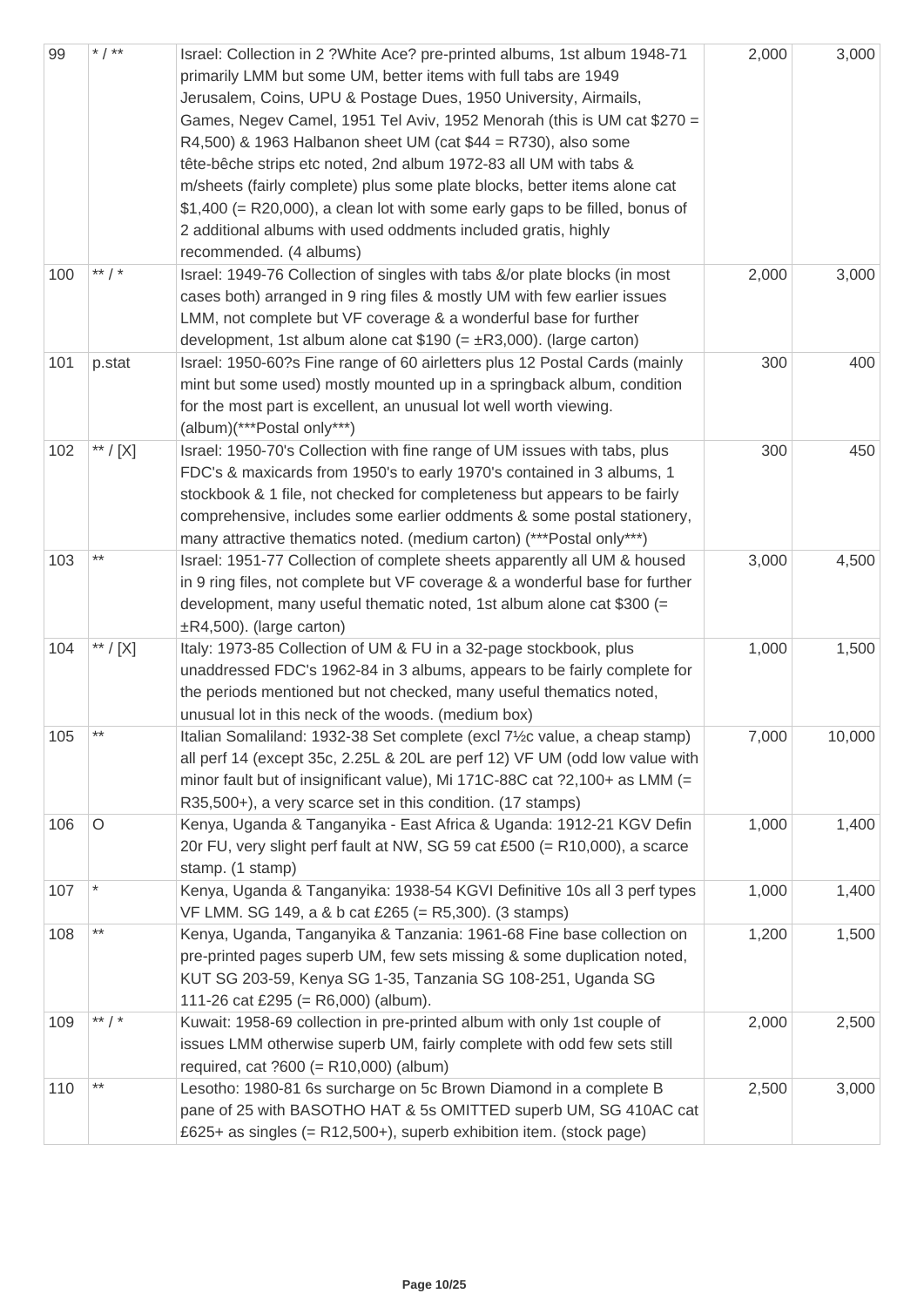| Lot | Condition      | Description                                                                                                                                                                                                                                                                                                                                                                                                                                                                                                                                                                                                                                                                                        | Reserve | Estimate |
|-----|----------------|----------------------------------------------------------------------------------------------------------------------------------------------------------------------------------------------------------------------------------------------------------------------------------------------------------------------------------------------------------------------------------------------------------------------------------------------------------------------------------------------------------------------------------------------------------------------------------------------------------------------------------------------------------------------------------------------------|---------|----------|
| 111 |                | Lesotho: 1980-81 5s surcharge on 6s on 5c Brown Diamond in a complete<br>A pane of 25 with SECOND SURCHARGE (6s & bars) DOUBLE, 2ND<br>STRIKE ALBINO (some inverted due to fold-over & partly offset, sheet<br>should be viewed to to be fully appreciated) superb UM, SG 410Af cat                                                                                                                                                                                                                                                                                                                                                                                                                | 2,000   | 2,500    |
|     |                | £500+ as singles $(= R10,000+)$ , a VF exhibition item. (stock page)                                                                                                                                                                                                                                                                                                                                                                                                                                                                                                                                                                                                                               |         |          |
| 112 | Proof          | Lesotho: 1984 Butterflies - Imperf Progressive Proofs of 9 lower values to<br>the 30 $c$ (x 5 Proofs for each value = 45 Proofs) superb UM, ex the<br>liquidated stocks of Format Security Printers (see SG footnote), a most<br>attractive assembly. (2 sleeves)                                                                                                                                                                                                                                                                                                                                                                                                                                  | 2,400   | 3,000    |
| 113 | $**/O$         | Lesotho: 1986-88 & 1990-91 Surcharges on various Birds Definitives UM,<br>used & some multiples all identified by SG nos & arranged on leaves<br>including some better items, includes 1981 original Bird Defin set in official<br>First Day folder, STC £350+ (= $R7,000$ ), a useful lot for the specialist.<br>(sleeve)                                                                                                                                                                                                                                                                                                                                                                         | 900     | 1,200    |
| 114 | $***$          | Lesotho: 1986-88 Bird Definitive 35s on 25s, SE corner plate 1A block of 6<br>with SURCHARGE DOUBLE plus complete OFFSET OF DOUBLE<br>SURCHARGE on reverse superb UM, SG 720ba cat £600 (= R12,000).<br>(block)                                                                                                                                                                                                                                                                                                                                                                                                                                                                                    | 2,500   | 3,000    |
| 115 | $***$          | Malawi: 1964-75 Collection of commem sets & m/sheets from 1964<br>Christmas to 1975 Ships superb UM, SG 228-489 cat £100 (= R2,000).<br>(leaves)                                                                                                                                                                                                                                                                                                                                                                                                                                                                                                                                                   | 400     | 600      |
| 116 |                | Malaysia - Kelantan: 1937 Sultan Ismail set complete to \$2 (missing \$5<br>only) VF LMM, a very attractive & scarce KGVI issue, SG 40-53 cat £600 (=<br>R12,000). (14 stamps)                                                                                                                                                                                                                                                                                                                                                                                                                                                                                                                     | 2,000   | 3,000    |
| 117 | **/*/0/<br>[X] | Malta: 1863-2016 Fairly comprehensive collection of mint &/or used with<br>most latter material being UM, housed in 4 Davo Hingeless albums with<br>slip-cases, includes sets, singles, m/sheets, Postage Dues etc, additional<br>duplicated stock in looseleaf album plus fine range of FDC?s 1960?s-2013<br>in 5 albums, also some loose material & related literature, condition is<br>mixed with rust intrusion affecting mostly the earlier period but even in<br>some cases into the 1990?s, however better items in good condition cat<br>£1,050+ (= R21,000+) which excludes anything post-1973 with many useful<br>UM thematics noted in this period, viewing is recommended. (2 cartons) | 3,000   | 4,000    |
| 118 | $\circ$        | Mauritius: 1879-2010 QV to QEII collection, scattered ranges used<br>arranged on Prinz Pro-Fil pages, includes 1938-49 & 1950 KGVI sets plus<br>1953-58 QEII set complete FU, these alone cat £220 (= R4,400), STC<br>£500+ (= R10,000+), a useful base. (album)                                                                                                                                                                                                                                                                                                                                                                                                                                   | 900     | 1,200    |
| 119 | [X]            | Natal: 1880 Mourning cover with 3 x 1874 QV 4d SG 69 (x 3) tied by light<br>G.P.O./ NATAL/ 9 6 1880 cds's to UK with part MAIDSTONE/ JY 12 80<br>arrival b/s, minor handling evident, SG 69 rated by SG from £180+ (=<br>R3,600) on cover. (cover)                                                                                                                                                                                                                                                                                                                                                                                                                                                 | 900     | 1,200    |
| 120 | O              | Netherlands: 1852-1977 Collection in one Davo hingless pre-printed album<br>FU, many gaps noted but includes earliest 1800's issues, minor rust<br>evident but affected stamps have been excluded from valuation, Mi cat<br>$?1,100 (= R18,500)$ . (album)                                                                                                                                                                                                                                                                                                                                                                                                                                         | 2,500   | 3,000    |
| 121 | $*$ / O        | Netherlands: 1870-1980 Fine accumulation of material in 2 stockbooks mint<br>& FU, ideal for collector, dealer, exchanges or online trading, includes good<br>range of early postage dues, cat $\pm$ ?650 (= R11,000). (2 albums)                                                                                                                                                                                                                                                                                                                                                                                                                                                                  | 2,000   | 2,500    |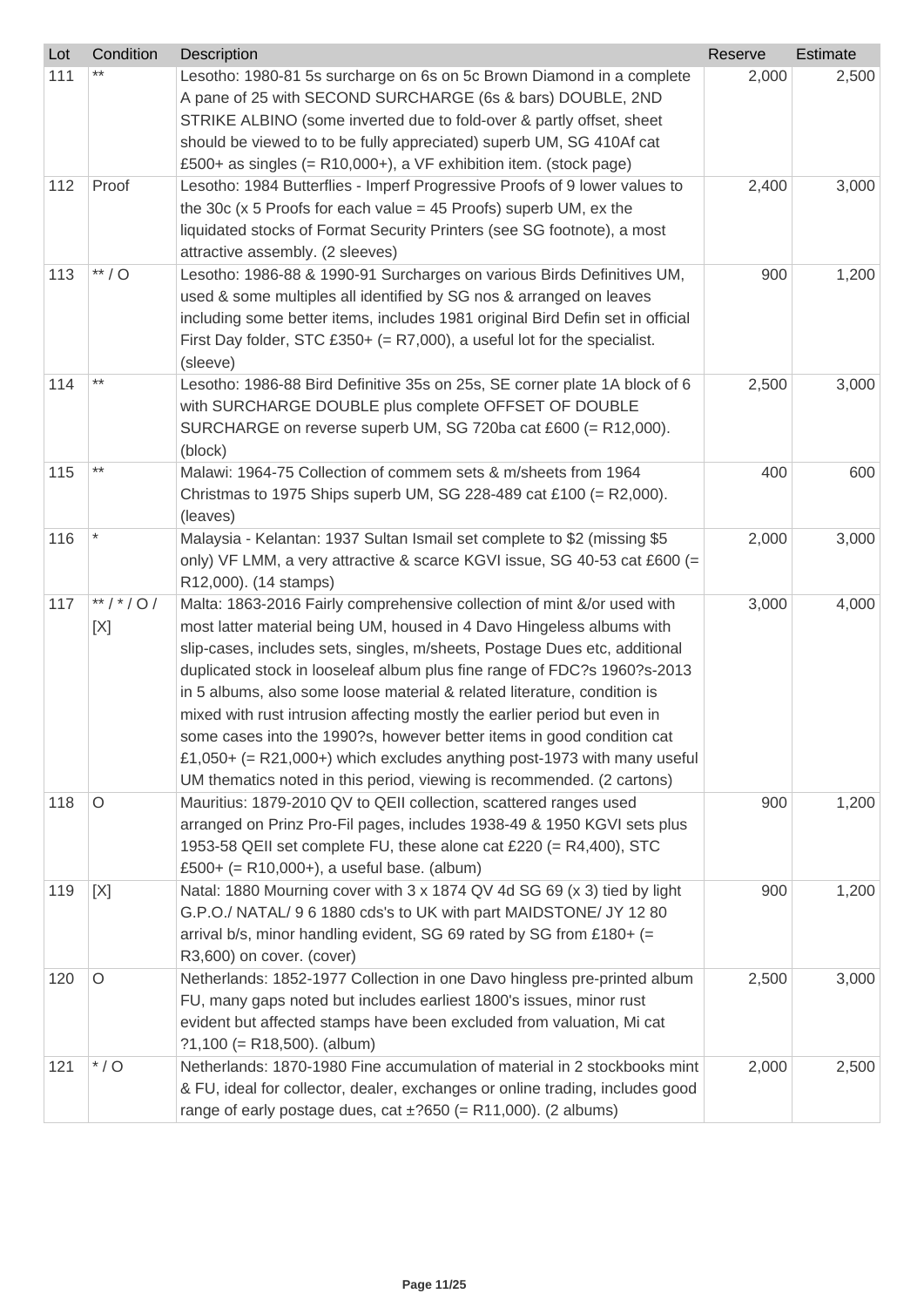| 122 | $\circ$        | Netherlands: 1862-1977, mixed lot in 2 albums; (i) Pre-printed album of<br>Dutch & Dutch colonies FU (including Curaco, Indonesia & New Guinea),<br>minor rust intrusion; (ii) Stockbook of Dutch defins mostly used with<br>duplication, cat $?1,900$ (= R32,000) with valuation largely based on<br>complete sets only. (2 albums)                               | 4,000 | 5,000 |
|-----|----------------|--------------------------------------------------------------------------------------------------------------------------------------------------------------------------------------------------------------------------------------------------------------------------------------------------------------------------------------------------------------------|-------|-------|
| 123 | $*$ / O        | Netherlands Colonies: 1870-1980 Fine collection in stockbook mint & FU,<br>includes Antilles, Curacao, New Guinea & Suriname with many complete<br>sets & duplicates, ideal for a trader or exchanges, cat ?800 (= R13,500).<br>(album)                                                                                                                            | 2,400 | 3,000 |
| 124 |                | New Republic: 1886-87 2d on blue granite paper no Arms (dated 24 May<br>86) VF LMM, SG 27 cat £300 (= R6,000). (1 stamp)                                                                                                                                                                                                                                           | 1,400 | 1,800 |
| 125 | $\circ$        | Northern Rhodesia: 1935 KGV Silver Jubilee 2d value with DOT LEFT OF<br>CHAPEL variety, FU with BROKEN HILL cds close but not obscuring<br>variety, SG 19g cat £350 (= $R7,000$ ), a very scarce item. (1 stamp)                                                                                                                                                   | 1,200 | 1,800 |
| 126 | $\circ$        | Norway: 1856-1981 used collection in Davo hingeless album with slip-case,<br>few pre-1910 period but fairly comprehensive thereafter with some gaps<br>still to fill, a very clean lot. (album)                                                                                                                                                                    | 500   | 750   |
| 127 | [X]            | Nyasaland - British Central Africa: 1893 2d "EXTERNAL" Postal Stationery<br>Card HG 2, VFU from BLANTYRE/ B.C.A./ 27 JY 98 to UK with part<br>BOURNEMOUTH arrival b/s, superb & scarce in such fine condition. (card)                                                                                                                                              | 900   | 1,200 |
| 128 | [X]            | Nyasaland - British Central Africa: 1898 ONE PENNY/ INTERNAL<br>POSTAGE (SG 54-57) fine lot including cover bearing perf 12 tied by<br>TSHIROMO/ JU 24 98 cds, 1d imperf Setting I, 2 others Setting II & 4 x 1d<br>perf 12 all without control nos at back, mostly fine, a VF assembly.<br>(stockcard)                                                            | 2,500 | 3,500 |
| 129 | $**/O$         | Pitcairn Islands: 1940-78 Small collection in stockbook with some<br>duplication mostly UM, STC £280 (= R5,600). (album)                                                                                                                                                                                                                                           | 1,000 | 1,500 |
| 130 | Ppc            | Rhodesia - UDI: Picture postcard of former Prime Minister Ian Smith &<br>signed by him, VF, unusual & scarce. (postcard)                                                                                                                                                                                                                                           | 1,500 | 2,000 |
| 131 | $***$          | Rhodesia & Zimbabwe: 1966-80 part sheets & multiples of various issues<br>superb UM in 3 sheet files, unchecked for varieties, excellent lot for dealer<br>or online trader dealer, cat £530 (= $R10,500$ ). (3 sheet files)                                                                                                                                       | 1,500 | 2,000 |
| 132 | $***$          | Rhodesia - Zimbabwe: 1980-83 Range of complete sets in complete sheets<br>of 50 UM, comprising 1980 Defin set (5 lower values in sheets of 100,<br>excludes later issued 40c value), 1981 Disabled & Trees, 1982 Rock<br>Paintings, Scouts & Dr. Koch plus 1983 World Ploughing Contest & World<br>Communications, SG 576-635 cat £320 (= $R6,400$ ). (sheet file) | 500   | 750   |
| 133 | Pmks           | Rhodesias: 1896-1970 Useful collection of postmarks from all periods with<br>many on piece, from BSA Company to Rhodesia UDI period, mostly<br>arranged alphabetically in 32-page A5 stockbook, well worth closer<br>inspection. (small stockbook)                                                                                                                 | 400   | 600   |
| 134 | **/*/0/<br>[X] | Rhodesias: 1924-2000 A collection/ accumulation of mint (including UM) &<br>used covering all the Rhodesias on stockleaves & in sleeves or envelopes,<br>some better sets noted, airletters & literature, mixed to VF condition,<br>viewing advised. (flat box)                                                                                                    | 400   | 600   |
| 135 | <b>FDC</b>     | Rhodesias: 1931-80's A wide duplicated selection of mostly illustrated<br>FDC's of Southern Rhodesia, Rhodesia & Nyasaland, Rhodesia UDI period<br>plus some Zimbabwe, lot includes some political & special event covers<br>plus good range of defin issues noted, mostly in VF condition, huge cat<br>value, superb lot for a dealer or online trader. (box)     | 2,500 | 3,500 |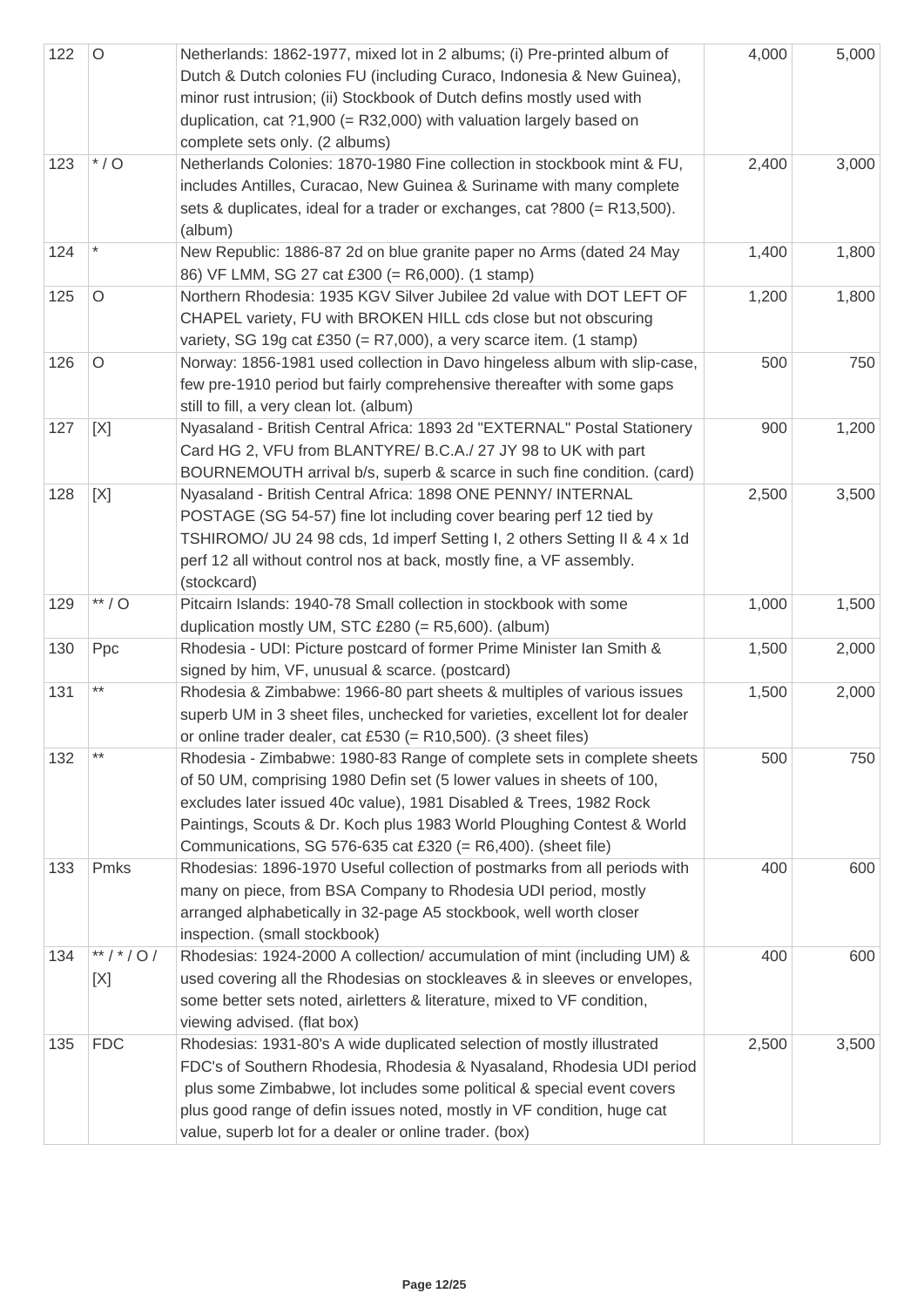| Lot | Condition  | Description                                                                                                                                                                                                                                                                                                                                                                                                | Reserve | Estimate |
|-----|------------|------------------------------------------------------------------------------------------------------------------------------------------------------------------------------------------------------------------------------------------------------------------------------------------------------------------------------------------------------------------------------------------------------------|---------|----------|
| 136 | $*$ / O    | Rhodesias: 1960-1980's with some earlier oddments, a fine accumulation<br>of all Rhodesias in stockbook - contains some high values but also<br>multiples & duplicates of commem sets & defin lower to middle values,<br>ideal for online trader or dealer's stock - mostly UM, cat $\pm \pounds 1,000$ (=<br>R20,000). (album)                                                                            | 3,000   | 4,000    |
| 137 | <b>FDC</b> | Rhodesias: 1963-82 Range of 43 illustrated FDC?s includes 2 ex 1963<br>Rhodesia & Nyasaland Federation period, then a fairly comprehensive run<br>from 1965 ITU to 1973 mostly official types including 1966 Harrison Defin,<br>some interesting variations, registered covers, cancels, labels etc, plus few<br>ex Zimbabwe, mostly VF unaddressed, STC R2,400+. (FDC album)                              | 400     | 600      |
| 138 | **/*/0     | Russia: 1900-1960's Extensive collection/accumulation both LMM & FU in<br>2 stockbooks plus further lot on loose album pages, a VF base to build<br>upon. (2 albums)                                                                                                                                                                                                                                       | 1,500   | 2,000    |
| 139 | [X]        | South Africa Union - Interprovincial: Cape of Good Hope KEVII 4d Postal<br>Stationery Registered Envelope with Transvall KEVII 1d, tied by<br>BURGHERSDORP/ AP 25 12 (OFS) cds with unframed reg'n h/s, sent via<br>PRETORIA to NYLSTROOM/ 27 APR 12 arrival b/s, VF & scarce<br>interprovincial period stationery combination usage. (cover)                                                              | 1,000   | 1,200    |
| 140 | Rev        | South Africa Union: Duplicated range of Revenues from 1913 (vals to £10<br>incl all 3 x £1's & both £2's), 1931 to 5s, 1938 to 1s, 1943 to £1, 1946 to £2,<br>1954 QEII to 2s, 1954 Arms to £5, 1961 to R10, 1968 to R2 arranged in<br>small stockbook, STC £200++ (= R4,000++) excluding duplication. (small<br>stockbook)                                                                                | 500     | 750      |
| 141 | $***$      | South Africa Union: 1927 London Pictorial 2/6d pair (perf 14) VF UM, SG<br>37 cat £150+ as LMM (= R3,000+), SACC 37 cat R6,500 as UM. (pair)                                                                                                                                                                                                                                                               | 1,500   | 2,000    |
| 142 | Lit        | South Africa Union: 1930-32 "Aviation in Africa" Magazine starting with the<br>1st edition - Volume I to 12 almost complete (missing nos 3, 6 & 9 but incl 2<br>x Vol 10), plus Volume II nos 2, 3, 4 & 6, mostly in VF condition, packed<br>with valuable & interesting information & advertising from this early period<br>of commercial avaition, a very scarce lot for the aerophilatelist. (14 items) | 500     | 600      |
| 143 |            | South Africa Union: 1930-44 Rotogravure Unhyphenated 1s yellow-brown<br>& blue pair (wmk inv, SG 48bw, SACC 49b) with BLUE LINE UNDER 'F' of<br>AFRIKA variety (UHB V5, R4/1) VF LMM, of same scarcity & value as the<br>listed 'Twisted Horn' variety, which is cat £225 (= R4,500). (pair)(***Postal<br>$only***$                                                                                        | 1,000   | 1,500    |
| 144 |            | South Africa Union: 1933-48 Hyphenated Unscreened Pictorials - 10s blue<br>& sepia block of 4, 1st stamp with PROJECTION on '1' of right '10/-' (UHB<br>V1, R1/3) plus unlisted WEAK ENTRY of frames on adjacent stamp,<br>superb UM, SG 64cv cat £130+ (= R2,600+), SACC 63v R3,200+ but both<br>valuations excluding any premium for the variety. (block)                                                | 1,500   | 2,000    |
| 145 | **         | South Africa Union: 1935 KGV Silver Jubilee 3d & 6d values in marginal<br>blocks of 4 (3d is NW corner block) superb UM, SG 67-68 cat £90+ as<br>LMM (= R1,800+), SACC 66-67 cat R4,950 as UM. (2 blocks)                                                                                                                                                                                                  | 1,000   | 1,600    |
| 146 | O          | South Africa Union: 1937 KGVI Coronation x 15 sets in pairs FU, SG 71-75<br>cat £150 (= $R3,000$ ), SACC 70-74 cat $R1,560$ , useful lot for dealer or online<br>trader. (75 pairs)                                                                                                                                                                                                                        | 200     | 300      |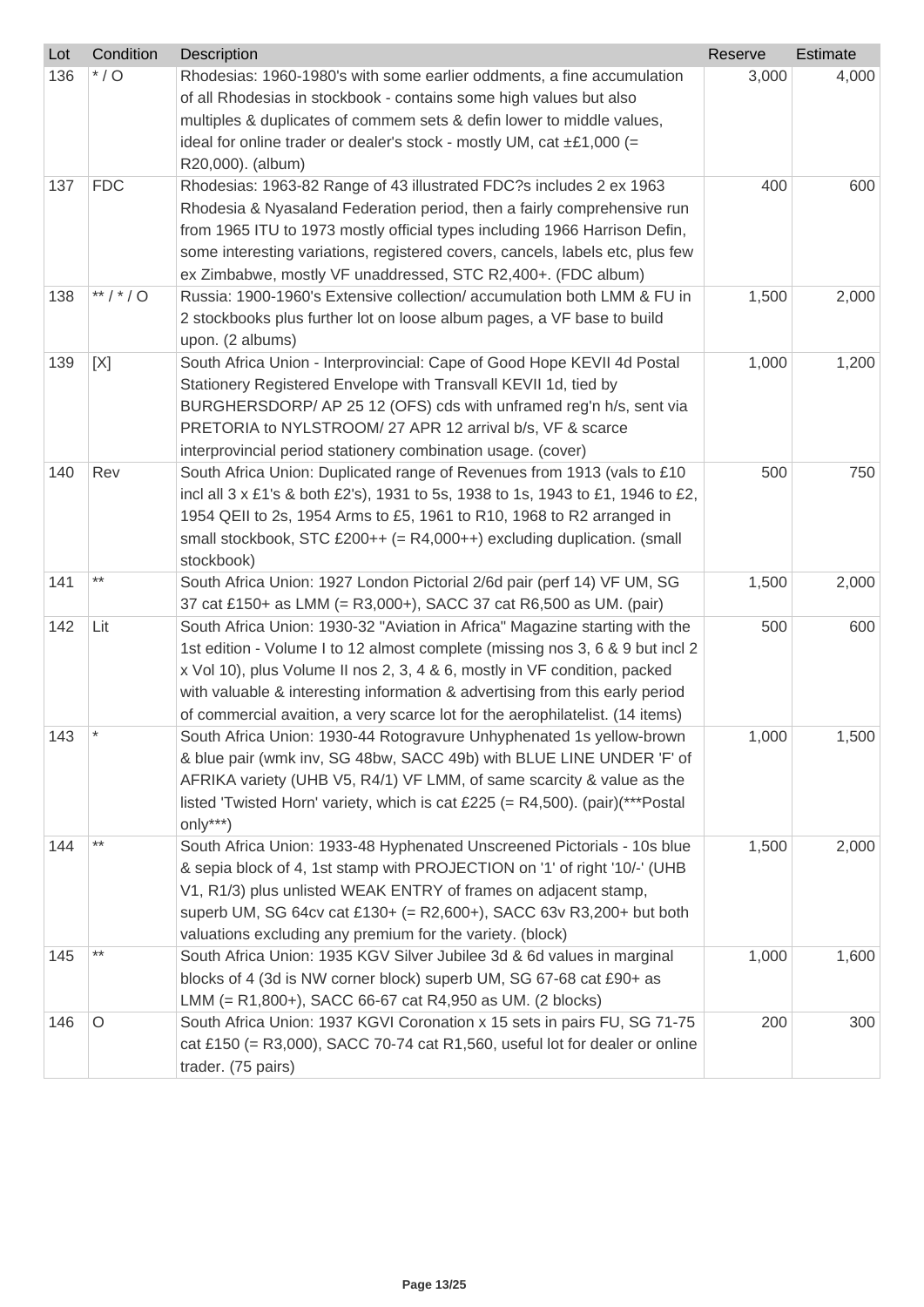| Lot | Condition      | Description                                                                                                                                                                                                                                                                                                                                                                                                                                                                                                                              | Reserve | Estimate |
|-----|----------------|------------------------------------------------------------------------------------------------------------------------------------------------------------------------------------------------------------------------------------------------------------------------------------------------------------------------------------------------------------------------------------------------------------------------------------------------------------------------------------------------------------------------------------------|---------|----------|
| 147 |                | South Africa & SWA: 1938 Official Presentation Folder presented to<br>delegates at the 1938 ITU Conference in Cairo, containing mounted Union<br>of SA & SWA Pictorials & commem pairs including SA 1927 London 10s<br>(perf 14 x 131/2 down), 1930-44 Roto 2d, 3d (blue), 4d (redrawn), 6d, 1s &<br>2/6d (better green & brown shade), 1933-48 Hyphenated 1/2d, 1d, 11/2d & 5s<br>(latter with wmk inv), plus SWA 1931 Pictorial set without the 2 airs (mixed<br>perfs up & down) etc, stamps cat SG £740 (= R15,000), SACC R13,750, a | 3,500   | 4,500    |
|     | ** $/$ *       | most unusual & attractive item. (folder)                                                                                                                                                                                                                                                                                                                                                                                                                                                                                                 |         |          |
| 148 |                | South Africa Union: 1954 Animals (Springbok wmk) 2d Zebra, top marginal<br>block of 4, all 4 stamps with PARTIAL DRY PRINT, LMM on top margin<br>only & with normal block for easy comparison, SACC 153a cat from R3,000<br>per stamp, i.e. $= R12,000$ . (block)                                                                                                                                                                                                                                                                        | 2,000   | 3,000    |
| 149 | $*$ / O        | South Africa Union - Postage Dues: 1927-28 set plus 1932-42 set both in<br>LMM & FU, SG D17-29a cat £190+ (= R3,800+), SACC 17-28a cat<br>R4,000+. (sleeve)                                                                                                                                                                                                                                                                                                                                                                              | 700     | 1,000    |
| 150 |                | South Africa Union - Postage Dues: 1927-28 & 1932-42 sets fairly<br>complete fine LMM, 1st set - 3d value with small tone spot, 6d black &<br>greenish grey shade included (SACC 21a, recently listed but unpriced), 2nd<br>set complete including duplication of 6d values & difficult to assemble with<br>all the shades, SG D17-21 & D22-9, SACC 17-21a & 24-28 etc, cat<br>R6,600+. (sleeve)                                                                                                                                         | 1,000   | 1,500    |
| 151 | **             | South Africa Union - Postage Dues: 1948-49 set complete in blocks of 4<br>superb UM, SG D34-8 cat £320 (= R6,400), SACC 33-7 cat R7,200. (5<br>blocks)                                                                                                                                                                                                                                                                                                                                                                                   | 1,500   | 2,000    |
| 152 | **             | South Africa Union - Postage Dues: 1948-49 Capital ?D? issue - 2d strip of<br>4, right pair both with THICK (DOUBLE) '2D' varieties VF UM, SG 36a cat<br>£248+ (= R5,000+), SACC 36a cat R5,000+. (strip)(***Postal only***)                                                                                                                                                                                                                                                                                                             | 1,000   | 1,500    |
| 153 | **/*/0/<br>[X] | South Africa pre-Union, Union & Republic collection of mostly mint (some<br>UM) & /or used, plus some covers & maxicards, few pre-Union incl<br>Transvaal 1895 1d SG 215c SW corner block of 6 UM, 2nd stamp with<br>CRACKED PLATE variety (SACC 222c cat R2,200), scattered range of<br>Union with some useful Pictorial pairs noted, 1926 4d Triangle FU on 1926<br>cover, RSA period to 1994 mixed LMM (some UM) &/or used & not<br>included in valuation, worth buying for Union period alone. (album)                               | 1,000   | 1,500    |
| 154 | **/*/0/<br>[X] | South Africa Union & Republic: 1910-92 Extensive collection neatly written<br>up & housed in 13 ring binders incl LMM, UM, FU & covers, from Union<br>1910 21/2d & KGV set to 10s used (excl 1/3d & £1), nice Union coverage,<br>RSA period includes VF range of control blocks, m/sheets, FDC's &<br>Maxicards etc. (large carton)                                                                                                                                                                                                      | 2,000   | 3,000    |
| 155 | ** / * / O     | South Africa Union & Republic: 1913-75 Mixed lot of LMM, UM & FU with<br>many duplicates in 4 stockbooks, useful lot for dealer or online trader,<br>minor rust intrusion but affected stamps excluded from valuation. (4<br>albums)                                                                                                                                                                                                                                                                                                     | 700     | 850      |
| 156 | $*$ / O        | South Africa Union & Republic: 1926-77 Mixed LMM, UM & FU collections<br>in 3 similar DAVO pre-printed albums, definitive sets mostly excluded but<br>with most commemoratives for this period - ideal for online trader or dealer,<br>STC ±R13,000. (3 albums)                                                                                                                                                                                                                                                                          | 2,000   | 3,000    |
| 157 | $***$          | South Africa Union & Republic: 1948-78 part sheets & multiples in 5 sheet<br>files superb UM & unchecked for varieties etc, contents of each file fully<br>listed, superb dealer lot cat £5,200 (= $R100,000+$ ). (5 sheet files)                                                                                                                                                                                                                                                                                                        | 10,000  | 15,000   |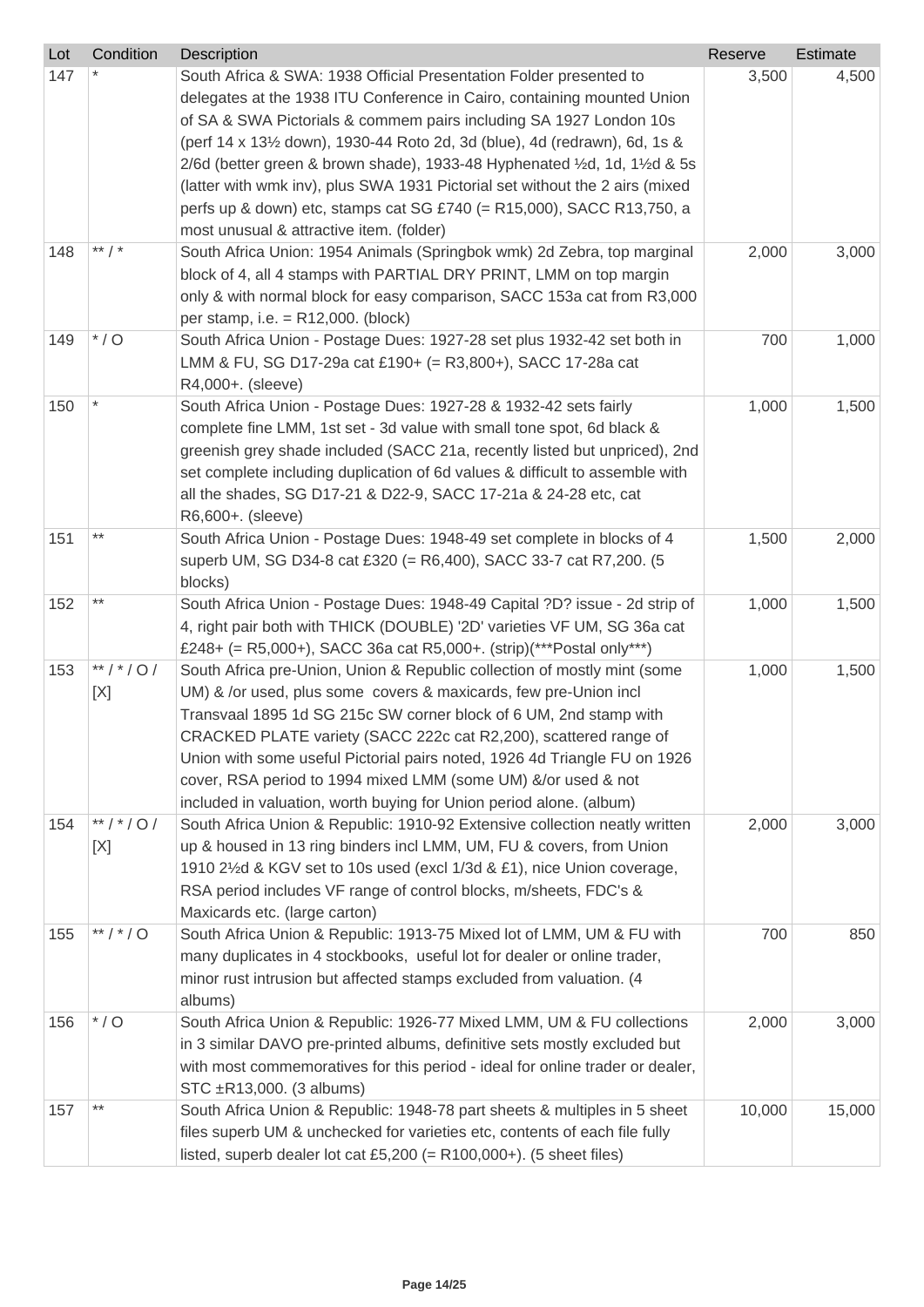| Lot | Condition | Description                                                                                                                                                                                                                                                                                                                                                                                                                                          | Reserve | Estimate |
|-----|-----------|------------------------------------------------------------------------------------------------------------------------------------------------------------------------------------------------------------------------------------------------------------------------------------------------------------------------------------------------------------------------------------------------------------------------------------------------------|---------|----------|
| 158 | [X]       | South Africa Union & Republic: 1950-90's Large accumulation mostly RSA<br>with some Union commercial covers plus a useful range of philatelic covers<br>created to obtain unusual postmarks, wide variety of Reg Envelopes,<br>adhesives, postmarks, rates, tax & instructional markings etc noted, partly<br>sorted into 6 smaller boxes, a wonderful original lot for the postmark<br>specialist or postal historian, weighs 18kgs. (large carton) | 1,500   | 2,000    |
| 159 | Lit       | South Africa Union & Republic: The Special & Commemorative Postmarks,<br>Cachets & Covers of South Africa 1892-1975 (by H. Reisener, 1975),<br>special subscriber?s edition signed by author, in VF condition, dust jacket<br>affixed to cover, a must-have book for the Union & RSA collector or dealer.<br>(book)                                                                                                                                  | 250     | 400      |
| 160 | $**/O$    | South Africa Republic: 1961-88 Dealer's 32-page stockbook very well-filled<br>with duplicated commems UM & fine mostly commercially used (not CTO),<br>neatly arranged in catalogue order, VF condition & huge catalogue value.<br>(stockbook)                                                                                                                                                                                                       | 600     | 900      |
| 161 | $***$     | South Africa Republic: 1965-93 Collection of UM commems & defin cyl<br>blocks with few better early items & some Union oddments noted, strength<br>in 1977-81 Protea Defins most of which which are written up on leaves,<br>room for further expansion, viewing recommended. (2 albums)                                                                                                                                                             | 300     | 400      |
| 162 | $***$     | South Africa Republic: 1970-77 accumulation of cylinder blocks & strips for<br>this period mostly UM in stockbook, with some rust evident & priced<br>accordingly. (album)                                                                                                                                                                                                                                                                           | 250     | 300      |
| 163 | $***$     | South Africa Republic: 1972-90 Good accumulation of cylinder blocks/<br>strips & m/sheets for this period (including some date / wmk varieties), in<br>stockbook superb UM, STC ±R4,500. (1 album)                                                                                                                                                                                                                                                   | 800     | 1,000    |
| 164 | [X]       | South Africa Republic - First Flight covers: 1979-89 Wide range of ±200<br>flown covers from & into RSA with many signed, includes fine batch<br>Kempair & AIRPHILSA issues etc, also includes some literature, condition<br>appears to be VF throughout. (small box)                                                                                                                                                                                | 1,000   | 2,000    |
| 165 |           | South Africa Republic: 1974-77 Considerable stock of 2nd Defins (Birds,<br>Fish & Flowers) cylinder blocks (many duplicates & date varieties), plus few<br>SA Union sets & cyls & selection of world bird & flower thematics, all in<br>stockbook, some rust intrusion noted & excluded from valuation. Mostly<br>UM, STC ±R3,500. (album)                                                                                                           | 700     | 900      |
| 166 | [X]       | South Africa Republic: 1978-86 Collection of unaddressed SA Airforce<br>covers from 1-24 incl no.2 x 2, no.4 both ordinary & signed, thereafter<br>ordinary &/or signed, plus SA Airways Flight covers from no 4-42, plus<br>some other oddments, duplication in places, in fine FDC album. (album)                                                                                                                                                  | 400     | 600      |
| 167 | [X]       | South Africa Republic Special covers: 1978-91 Duplicated range of ±200<br>covers including SA Airforce (nos 1-49), SA Navy (nos 1-10) plus other<br>Military covers, ordinary &/or signed, mostly fine but backflaps stuck down<br>in many cases, some scarce covers noted, should be viewed. (small box)                                                                                                                                            | 1,000   | 1,500    |
| 168 | $**/O$    | South Africa Republic: 1982-87 4th Definitive Buildings, duplicated dealer's<br>stock of cylinder blocks incl original set plus reprints & varieties superb UM<br>with some VFU-CTO, STC ±R2,600. (album)                                                                                                                                                                                                                                            | 500     | 600      |
| 169 | $***$     | South Africa Republic: 1982-87 Building Definitive set including 4 new<br>values in complete sheets, all but 7c & 9c are reprints ex 1983-88 period &<br>all VF UM, SG 511-27a cat ±£500 (= R10,000+), SACC cat R5,500+, face<br>value alone is R357. (large sleeve)                                                                                                                                                                                 | 600     | 1,000    |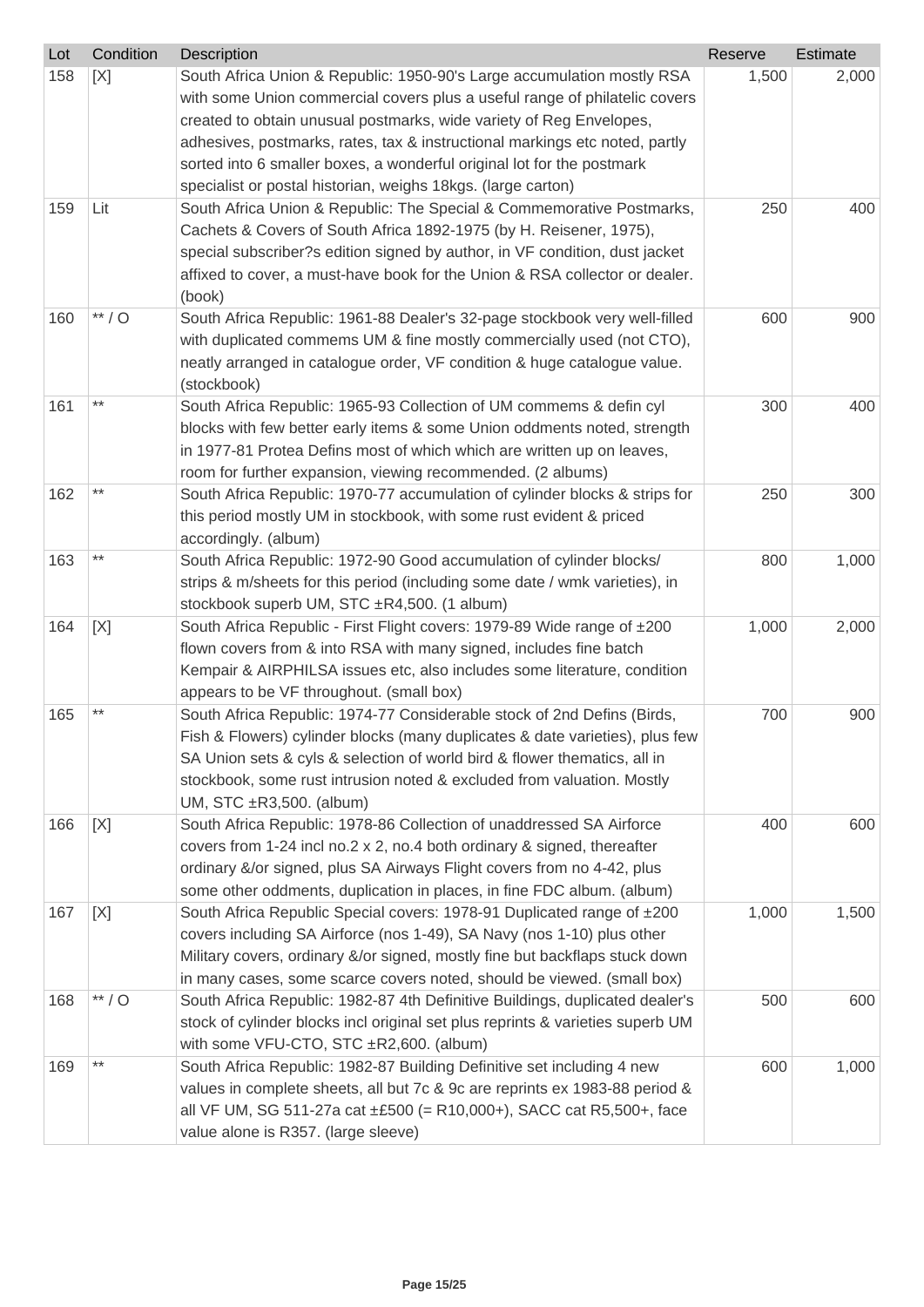| Lot | Condition           | Description                                                                                                                      | Reserve | Estimate |
|-----|---------------------|----------------------------------------------------------------------------------------------------------------------------------|---------|----------|
| 170 |                     | South Africa Republic: 1993-97 6th Definitive Succulent series, dealer's                                                         | 1,500   | 2,000    |
|     |                     | stock in cylinder blocks with multiple date & plate no varieties superb UM,                                                      |         |          |
|     |                     | includes Readers Digest strips, various sheetlets, booklets & postcards                                                          |         |          |
|     |                     | with some explanatory notes for this series, useful dealer or online trader                                                      |         |          |
|     |                     | lot, STC ±R9,000. (stockbook)                                                                                                    |         |          |
| 171 | $***$               | South Africa Republic: 1993-97 6th Definitive - 60c Cape Hunting Dog,                                                            | 600     | 900      |
|     |                     | exceptional lot of 9 x SW corner blocks of 9, 3rd stamp with ENGLISH                                                             |         |          |
|     |                     | INSCRIPTION OVER LATIN NAME variety superb UM, ideal stock for                                                                   |         |          |
|     |                     | dealer, online trader or exchanges, SG 812/812a cat £225 (= R4,500),                                                             |         |          |
|     |                     | SACC 834/834d cat R2,250. (9 blocks)                                                                                             |         |          |
| 172 | $^{\ast\ast}$ / [X] | South Africa Republic: 1995 Rugby World Cup x 5 complete Presentation                                                            | 750     | 900      |
|     |                     | Packs containing the set in sheetlets plus m/sheet UM, both booklets, set                                                        |         |          |
|     |                     | of FDC's, set of 16 Post Cards plus set of 9 Maxicards, cat ±R4,500, face                                                        |         |          |
| 173 | $***$               | value of mint stamps only is R1,150+. (box file)<br>South Africa Republic: 1966-85 Duplicated range of Christmas Stamps in       | 450     | 550      |
|     |                     | complete sheetlets (38) fairly complete for the period, Easter Stamps in                                                         |         |          |
|     |                     | sheets, sheetlets & panes (19 items ex 1969-81 period), plus some Family                                                         |         |          |
|     |                     | Stamps & various other related oddments including Danish Christmas                                                               |         |          |
|     |                     | issues, mostly fine & UM. (sleeve)                                                                                               |         |          |
| 174 | **/*/0              | South West Africa: 1900-80 Stock book containing most sets for this                                                              | 3,500   | 4,500    |
|     |                     | period, many with duplicates, mostly MM. Cat R19,000 (1 album)                                                                   |         |          |
| 175 | **/*/0              | South West Africa: 1901-87 Collection LMM (some UM) & FU in ring file,                                                           | 750     | 1,000    |
|     |                     | includes some GSWA Yacht low values, 1931 Definitive part set etc,                                                               |         |          |
|     |                     | post-1980 sets in cylinder blocks, also of note are multiples of 1937 11/2d                                                      |         |          |
|     |                     | Mail Train with some UM, cat $\pm$ £500 (= R10,000). (album)                                                                     |         |          |
| 176 |                     | South West Africa: 1923 (ovpt Type I) KGV 10s pair overprinted vertically                                                        | 12,000  | 18,000   |
|     |                     | SPECIMEN superb LMM, SG only lists SPECIMEN set in singles @ £1,700                                                              |         |          |
|     |                     | (= R34,000), SACC cat R150,000 as set in pairs, an exceptionally scarce                                                          |         |          |
|     |                     | item. (pair)                                                                                                                     |         |          |
| 177 |                     | South West Africa: 1923 (ovpt Type I) KGV £1 pair overprinted SPECIMEN                                                           | 12,000  | 20,000   |
|     |                     | superb LMM, SG only list SPECIMEN set in singles @ £1,700 (= R34,000),                                                           |         |          |
|     |                     | SACC cat R150,000 as set in pairs, an exceptionally scarce item. (pair)                                                          |         |          |
| 178 |                     | South West Africa: 1923 (Ovpt Type Ia - Litho) KGV 1/3d SE corner Plate                                                          | 5,000   | 6,000    |
|     |                     | No 1 pair VF LMM, SG 8b cat £85+ (= R1,700+) as ordinary pair, SACC 8L                                                           |         |          |
|     |                     | cat R20,000 as Plate pair, a very scarce item. (pair)                                                                            |         |          |
| 179 | $***$               | South West Africa: 1924-26 (Ovpt Type VIa - 'South West' 161/2mm long)                                                           | 5,000   | 7,000    |
|     |                     | KGV 1/2d (SG 29) top marginal gutter block of 8 superb UM, including 2                                                           |         |          |
|     |                     | varieties - (i) stamp 5 with 'A' & 'f' of 'Afrika' JOINED AT BASE; (ii) stamp 8                                                  |         |          |
|     |                     | with SPUR under 'u' of 'South', SACC 52 cat R21,000 as UM gutter block, a                                                        |         |          |
|     | $***$               | very scarce & attractive multiple. (block)                                                                                       |         |          |
| 180 |                     | South West Africa: 1924-26 (Ovpt Type VIa - 'South West' 161/2 mm long)                                                          | 4,000   | 6,000    |
|     |                     | KGV 1d (SG 30) in gutter block of 8 superb UM with overprint SHIFTED                                                             |         |          |
| 181 |                     | RIGHT, SACC 53 cat R21,000 as UM gutter block. (block)<br>South West Africa: 1924-26 (Ovpt Type VI - 'South West' 16mm long) KGV | 1,000   | 1,500    |
|     |                     | 5s & 10s pairs VF LMM, SG 38-39 cat £155 (= R3,100), SACC 49-50                                                                  |         |          |
|     |                     | R6,300 but seemingly overpriced thus. (2 pairs)                                                                                  |         |          |
| 182 | $*$ / O             | South West Africa: 1931-77 Small box containing stock of used (& some                                                            | 200     | 300      |
|     |                     | mint) mostly singles partly sorted into glassine bags, includes range of                                                         |         |          |
|     |                     | 1961-72 Definitives but not identified by wmk etc, unchecked with possible                                                       |         |          |
|     |                     | postmark interest. (small box)                                                                                                   |         |          |
|     |                     |                                                                                                                                  |         |          |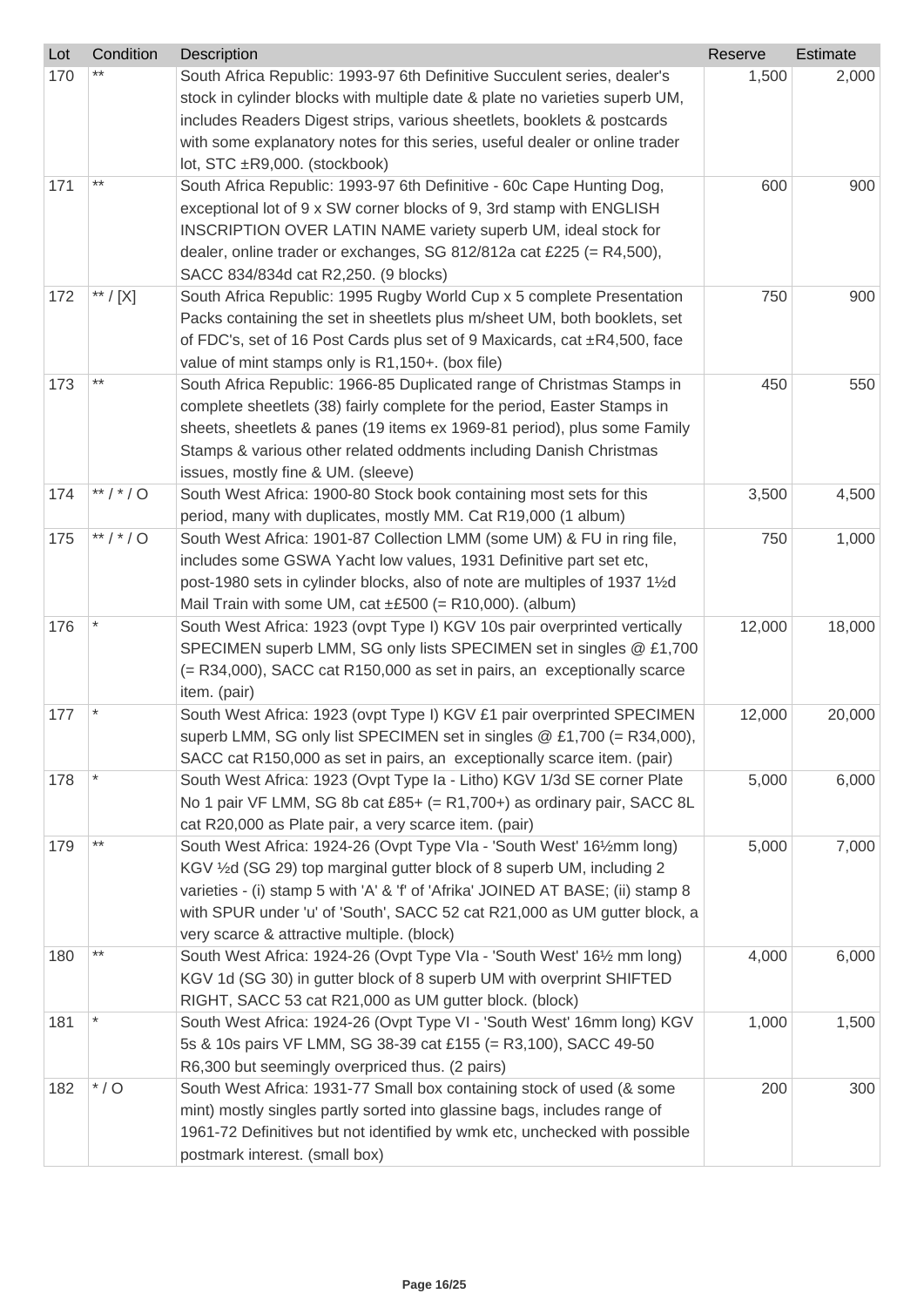| Lot | Condition | Description                                                                   | Reserve | Estimate |
|-----|-----------|-------------------------------------------------------------------------------|---------|----------|
| 183 | * $/$ **  | South West Africa: 1931-1954 Range of issues incl some in multiples UM        | 300     | 400      |
|     |           | or LMM, cat £140 (= $R2,800$ ). (sleeve)                                      |         |          |
| 184 | ** $/$ *  | South West Africa; 1935-89 Collection in pairs & singles in 2 stockbooks      | 2,000   | 3,000    |
|     |           | VF LMM & UM, nearly complete up to independence, SG 88-537 cat £900           |         |          |
|     |           | (= R18,000), SACC 115-553 cat R12,400. (2 albums)                             |         |          |
| 185 | ** $/$ *  | South West Africa: 1937 Mail Train complete right pane of 60 VF LMM &         | 1,500   | 2,000    |
|     |           | UM, some splitting perfs & hinge reinforced affecting 4 pairs only, SG 96     |         |          |
|     |           | cat £750 (= R15,000), SACC 123 cat $\pm$ R7,000. (sheet)                      |         |          |
| 186 | **/*/0    | South West Africa: 1937 KGVI Coronation issue, a small collection             | 200     | 300      |
|     |           | comprising the set complete in blocks of 4 LMM/UM & FU (plus few extra        |         |          |
|     |           | used pairs & singles with some useful postmarks noted) neatly written up      |         |          |
|     |           | on album leaves, SG 97-104 cat £20+ (= R400+), SACC cat R300+, plus           |         |          |
|     |           | more oddments in pairs, blocks, inscriptional pieces etc mostly UM (these     |         |          |
|     |           | cat SACC R800+), a useful lot for specialist or study. (sleeve)               |         |          |
| 187 | [X]       | South West Africa: 1938 Trek cover with 1935-36 Voortrekker Memorial          | 1,000   | 1,500    |
|     |           | Fund set tied by WINDHOEK cds's, 2d & 3d pairs both with OVERPRINT            |         |          |
|     |           | SHIFTED DOWN varieties (SACC 121b & 122b), plus 1938 Voortrekker              |         |          |
|     |           | Centenary Fund & 1938 Commemoration sets tied to reverse by GOBABIS           |         |          |
|     |           | cds's, most unusual & 1st time we have recorded something this, SG 92-95      |         |          |
|     |           | & 105-10 cat £280+ (= R5,600+), SACC 119-122b & 132-37 cat R3,000+            |         |          |
|     |           | but both valuations as used pairs only, minor handling hardly detracts.       |         |          |
|     |           | (cover)(***Postal only***)                                                    |         |          |
| 188 | $*$ / O   | South West Africa: 1941-44 Collection of Large & Bantam War Effort issues     | 1,200   | 1,800    |
|     |           | in blocks & pairs or units as required in both mint (some UM) & FU, neatly    |         |          |
|     |           | mounted up on album leaves (plus some singles used to balance the             |         |          |
|     |           | write-up), with some varieties highlighted, STC £470 (= R10,000), a VF        |         |          |
|     |           | base for further development or for resale. (album leaves)                    |         |          |
| 189 | ** / [X]  | South West Africa: 1961-82 Collection of UM sets & official FDC's complete    | 800     | 1,200    |
|     |           | including 1961-73 Defins in Intersapa album with slip-case, only few later    |         |          |
|     |           | covers ex 1980 onwards missing, SACC cat R6,200+. (album)                     |         |          |
| 190 | $*$ / O   | South West Africa: Collection, 1961-76 period LMM & used, 1977-90             | 300     | 400      |
|     |           | mostly used mounted up on leaves, includes good section of 1st Decimal        |         |          |
|     |           | Definitives & early commems, cat value up to 1973 only = $R4,000+$ , a        |         |          |
|     |           | useful base. (springback album)                                               |         |          |
| 191 | $**/O$    | South West Africa: 1980-89 3rd Definitive Animals in cylinder blocks / strips | 600     | 750      |
|     |           | with most date / plate no variations in two stockbooks mostly UM with some    |         |          |
|     |           | VFU-CTO, original set almost complete in plated strips ex A-D panes           |         |          |
|     |           | (including details how to identify each pane), ideal dealer stock, SACC cat   |         |          |
|     |           | R2,000+. (2 albums)                                                           |         |          |
| 192 | [X]       | South West Africa: 1980's Collection of covers all with Animals Definitives   | 1,000   | 2,000    |
|     |           | posted by the collector from post offices across South West Africa,           |         |          |
|     |           | arranged in alphabetic order in 7 x Prima FDC albums. (medium box)            |         |          |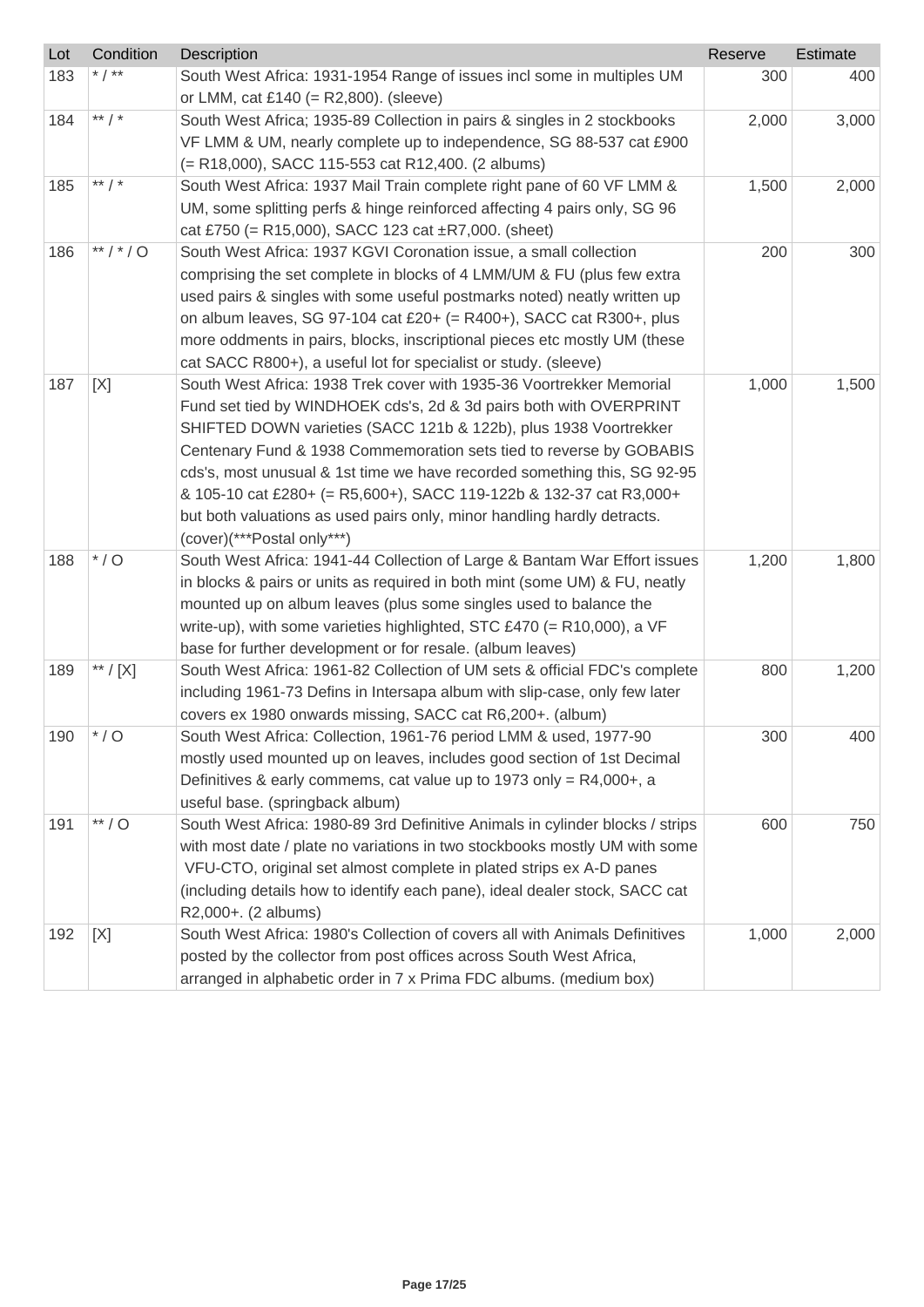| Lot | Condition    | Description                                                                                                                                        | Reserve | Estimate |
|-----|--------------|----------------------------------------------------------------------------------------------------------------------------------------------------|---------|----------|
| 193 | Proof        | South West Africa: 1980 Water Conservation 5c value in IMPERF<br>CONTROL STRIP OF 5 but with the central design from the issued 20c                | 7,000   | 10,000   |
|     |              | value, ex PRINTER?S PROOF or TRIAL PRINTING, showing the correct                                                                                   |         |          |
|     |              | cyl no 482 for the 5c value tablet (but without the band of colour through                                                                         |         |          |
|     |              | the water emblem at left, as per the issued stamp/s) plus the cyls nos                                                                             |         |          |
|     |              | 493-496 as per the issued 20c stamp, superb UM (lot includes issued set of                                                                         |         |          |
|     |              | stamps, cyls, FDC & 1986 SA Stamps Monthly Magazine with details for                                                                               |         |          |
|     |              | reference), previously listed as SACC 378a @ R5,000 for a pair, the cyl                                                                            |         |          |
|     |              | strip would be cat ±R15,000+, A MOST SPECTACULAR & PROBABLY<br>UNIQUE PIECE. (1 item)                                                              |         |          |
| 194 | [X]          | South West Africa - First Flight covers: 1982-89 Duplicated range of 100+                                                                          | 500     | 1,000    |
|     |              | Namib Air official covers from nos 14 to 37 complete, with signed examples                                                                         |         |          |
|     |              | from no 19 onwards, plus 1989 GSWA Flight Anniversary card x 8 all in VF                                                                           |         |          |
|     |              | condition, lot includes some literature. (small box)                                                                                               |         |          |
| 195 | $***$        | South West Africa - Officials: 1951-52 1d in a SW corner block of 4, both                                                                          | 1,000   | 1,400    |
|     |              | pairs with OVERPRINT TRANSPOSED superb UM, SG O24a cat £200 (=                                                                                     |         |          |
|     |              | R4,000), SACC 24a cat R4,000. (block)                                                                                                              |         |          |
| 196 | $***$        | South West Africa - Officials: 1951-52 1d value in a complete vertical strip                                                                       | 2,500   | 3,500    |
|     |              | of 20 with imprint at base superb UM, rows 1-4 with normal ovpts, rows 5 &                                                                         |         |          |
|     |              | 6 with top pair normal & lower pair TRANSPOSED OVPT, rows 7-10                                                                                     |         |          |
|     |              | (including inscriptional pair) all with TRANSPOSED OVPTS, SG O24-24a                                                                               |         |          |
|     |              | cat £520++ (= R10,500++), SACC 24-24a cat R10,900+, a very scarce                                                                                  |         |          |
|     |              | proving/ exhibition piece. (block)                                                                                                                 |         |          |
| 197 | ** / * / O   | Southern Africa: Collection of mint (including UM) & used ranges from                                                                              | 800     | 1,200    |
|     |              | pre-Union to RSA, SWA, Rhodesias etc neatly arranged in 2 x 32-page                                                                                |         |          |
|     |              | stockbooks, some useful sets, oddments, Revenues & Cinderellas noted                                                                               |         |          |
| 198 | **/*/0       | plus small group of B.C.A. ovpts to 3s used, worth viewing. (2 stockbooks)<br>Pre-Union, Union, RSA & SWA: 1900-86 Collection of mint with much UM | 1,500   | 2,000    |
|     |              | & used, scattered pre-Union & Union period with odd useful pair noted,                                                                             |         |          |
|     |              | fairly comprehensive from 1961 onwards with vast majority being UM &                                                                               |         |          |
|     |              | later period used is CTO, good duplication throughout with up to 10 of each                                                                        |         |          |
|     |              | (often folded back so quantity not obvious), neatly arranged in 4 x 32-page                                                                        |         |          |
|     |              | stockbooks, odd trace of toning affecting some material apparently in top                                                                          |         |          |
|     |              | rows only (& ignored in valuation) but mostly VF condition, an excellent lot.                                                                      |         |          |
|     |              | (wine box)                                                                                                                                         |         |          |
| 199 | ** / * / 0 / | Southern Africa 1925-60 Extensive collection covering the numerous Royal                                                                           | 2,500   | 5,000    |
|     | [X]          | Visits to South Africa, SWA, Basutoland, Bechuanaland & Swaziland plus                                                                             |         |          |
|     |              | the Rhodesias & the Congo, from 1925 though to 1960 including mint                                                                                 |         |          |
|     |              | stamps (much UM with some varieties noted), covers & FDC's (incl SA                                                                                |         |          |
|     |              | 1947 FDC signed by the designer, J. Prentice & 1947 Official Presentation                                                                          |         |          |
|     |              | folder signed by Minister of Posts) plus post cards, postmarks, Cinderellas                                                                        |         |          |
|     |              | etc, mostly written up for exhibition in 3 x Ring-22 albums, with some extra                                                                       |         |          |
|     |              | loose items plus a superb batch of related literature etc in 2 box-files, a                                                                        |         |          |
|     |              | wonderful lot with many scarce items noted, viewing is highly                                                                                      |         |          |
|     |              | recommended. (small carton)                                                                                                                        |         |          |
| 200 | Proof        | Southern Rhodesia: 1937 Definitive 1d, PRINTER'S FILE EXAMPLE ex                                                                                   | 1,000   | 1,400    |
|     |              | Waterlow archives in a SE corner block of 12 with usual security                                                                                   |         |          |
|     |              | punch-holes (2 of which have torn away a little extra paper, not uncommon                                                                          |         |          |
|     |              | on this material). (block)                                                                                                                         |         |          |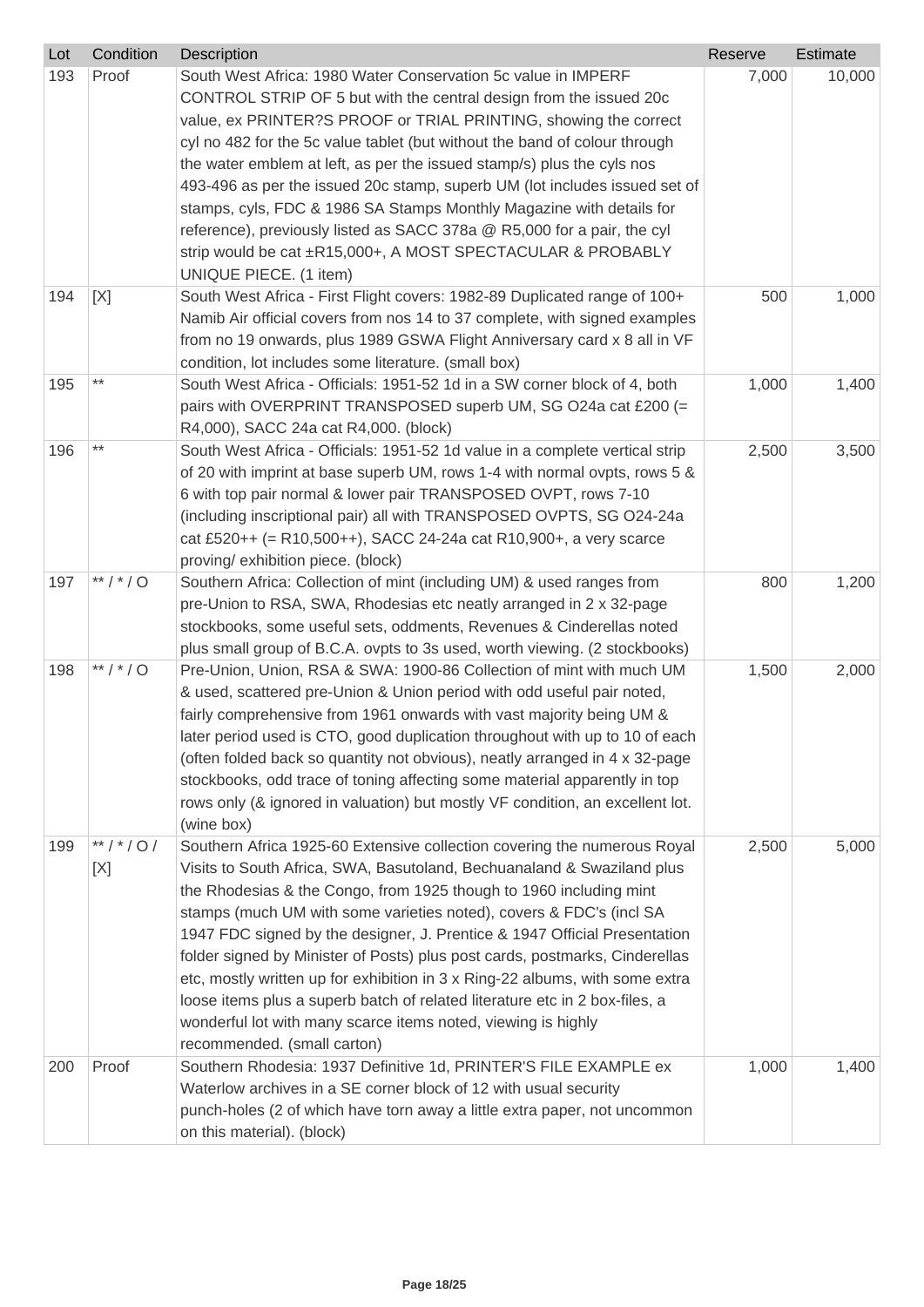| 201 | $**$ / $*$ / O /<br>[X] | Swaziland: Collection of mint (much UM) with some used, few covers &<br>FDC's, arranged in stamp mounts in Utile springback album with some<br>loose material, scattered pre-1948 & post-1971 period with strength in<br>1962-66 Pictorial Definitives & 1968 Independence ovpt Definitives<br>including singles, corner/positional blocks, inv wmks, varieties, sheets &<br>part sheets etc, just these 2 defin sets (as singles) cat £900+ (= R18,000) &<br>inv wmks cat £3,200+ (= $R64,000+$ ) excluding other issues, extras &<br>varieties, a superb lot for the specialist or dealer. (album & sleeve) | 8,000  | 12,000 |
|-----|-------------------------|---------------------------------------------------------------------------------------------------------------------------------------------------------------------------------------------------------------------------------------------------------------------------------------------------------------------------------------------------------------------------------------------------------------------------------------------------------------------------------------------------------------------------------------------------------------------------------------------------------------|--------|--------|
| 202 | [X]                     | Swaziland 1963-2012 Batch of 46 commercial & mostly registered covers<br>including official Registered Envelopes with a wide variety of cancels, h/s's,<br>cachets, postal rates & stamps, 7 items are ±A4 size, mostly in fine<br>condition, an unusual assembly. (flat box)                                                                                                                                                                                                                                                                                                                                 | 300    | 450    |
| 203 | $***$                   | Swaziland: 1968 Independence ovpt Definitive 5c Widow Bird in a SW<br>corner block of 4 with INVERTED WMK superb UM, SG 194w cat £260 (=<br>R5,200), clearly quite scarce. (block)(***Postal only***)                                                                                                                                                                                                                                                                                                                                                                                                         | 900    | 1,200  |
| 204 | $***$                   | Swaziland: 1984 Surcharges, the set of 10 values complete including all<br>types, perfs & date imprints, in matched SW bottom marginal control/<br>imprint/ gutter strips of 6 superb UM, SG 471-476a cat £470+ (= $R9,500$ )<br>as singles excluding any premium for these positional pieces, a very scarce<br>assembly. (stock pages)                                                                                                                                                                                                                                                                       | 2,000  | 2,500  |
| 205 | $\circ$                 | Switzerland: 1923 10c ?Tell? in horizontal gutter pair with punch-hole,<br>superb used with ZURICH cds?s, Zum S22 cat SF1,500 (= R26,500), a<br>scarce item. (pair)                                                                                                                                                                                                                                                                                                                                                                                                                                           | 4,000  | 5,000  |
| 206 |                         | Switzerland: 1927-75 Collection in 2 Davo hingeless pre-printed albums<br>mostly VF LMM, early period mostly missing but fairly complete from 1948<br>onwards. Also includes some Swiss International Organization sets.<br>Includes Mi 222-1066 cat ?730 (= R12,500). (2 albums)                                                                                                                                                                                                                                                                                                                             | 2,000  | 2,500  |
| 207 | Lit                     | Thematics - Topicals: Selection of 5 books comprising The Great Steam<br>Trek in SA (by Lewis & Jorgensen, 2nd edition 1984), The Great Book of<br>Trains (by Hollingworth & Cook, 1987), The Spirit of Steam in SA (by Smith<br>& Bourne, 1987), Electric & Diesel Locomotives of SA (by Zurnamer, 1987),<br>The First 75 Years of SATS (in Afrikaans, 1985) plus 7 x SA Railways<br>magazine ex 1987-89 period, mostly in fine condition, a great lot for the<br>railway enthusiast. (small wine box)                                                                                                       | 300    | 400    |
| 208 | Proof                   | Transkei: 1976 Proof of the Independence FDC 1.1 unfolded envelope<br>(without gum on backflap), plus a piece of the gold foil with full impression<br>of the cachet (note FDC no at SE, which is at NW on issued FDC), plus a<br>proof of the front cover of Collector Sheet 1.1a in black on thin glossy board<br>(finally issued in green), with normal FDC & Collector Sheet for comparison<br>& display, quite possibly a unique assembly. (5 items)                                                                                                                                                     | 900    | 1,400  |
| 209 | **/*/0/<br>[X]          | Transvaal 1878-1909 (some odds pre-1878) collection of mint (with much<br>UM), used & few covers, accumulated over a number of years but never<br>fully sorted or written up, lots of VF UM multiples & panes including control<br>pieces, also 3 x Specimens, lot of Fournier forgeries, numerous varieties,<br>postage dues, postmarks etc, a superb assembly that should be viewed to<br>be appreciated, huge catalogue value. (ring album)                                                                                                                                                                | 20,000 | 30,000 |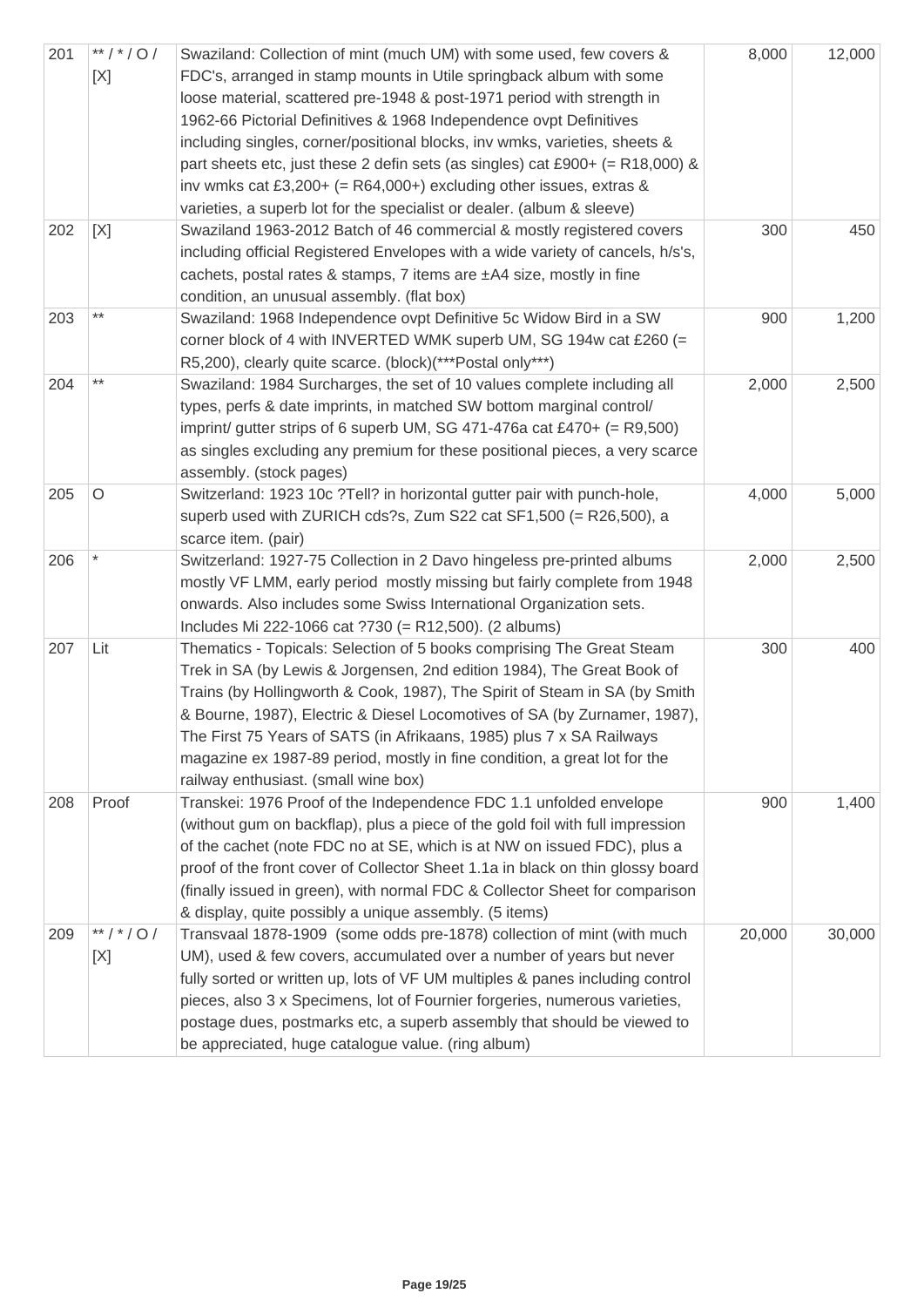| 210 | ** / * / O     | Transvaal - Pietersburg: 1901 Superb original collection starting with a pair<br>of the 1d & 2d Essays in blue on white paper (light tone spotting) followed<br>by 38 singles all signed (some used, others mint) plus 5 unsigned & 1/2d<br>block of 12 all signed, then complete unsigned panes of 20 for 2d (1st<br>printing with '2' INVERTED) & later printing, plus 4d (some damage &<br>repaired), plus 1d complete pane all signed with bottom 2 rows cancelled, a<br>VF lot mounted up in springback album. (album) | 18,000 | 24,000 |
|-----|----------------|-----------------------------------------------------------------------------------------------------------------------------------------------------------------------------------------------------------------------------------------------------------------------------------------------------------------------------------------------------------------------------------------------------------------------------------------------------------------------------------------------------------------------------|--------|--------|
| 211 | **/*/0/<br>[X] | United Nations: 1951-80 Collection of mint mostly UM including some<br>blocks & odd used plus some covers, neatly written up on leaves in stamp<br>mounts in 2 large 4-ring albums, includes scarce 1955 Anniv m/sheet UM &<br>on plain FDC, appears to be fairly comprehensive, STC ?2,000 (=<br>R34,000), an attractive collection. (2 albums)                                                                                                                                                                            | 1,000  | 2,000  |
| 212 | $***$          | United Nations - New York: 1951-2004 Superb fairly complete UM<br>collection on Borek hingeless pre-printed pages in 4 lever arch files,<br>includes many m/sheets plus 1980's Flag issues in singles, pairs, blocks &<br>sheetlets, cat $?2,100 (= R 36,000)$ . (4 albums)                                                                                                                                                                                                                                                 | 6,000  | 8,000  |
| 213 | $***$          | United Nations - Geneva: 1969-94 Fairly complete UM collection in Borek<br>pre-printed hingeless album, includes many m/sheets & sheetlets, cat ?388<br>$(= R6,700)$ . (album)                                                                                                                                                                                                                                                                                                                                              | 1,200  | 1,800  |
| 214 |                | United Nations-Vienna 1979-2004 Virtually complete UM collection in 2<br>Borek pre-printed hingeless albums, some pages duplicated with extra<br>sets, includes many m/sheets & sheetlets, cat ?1,290 (= R 22,000). (2<br>albums)                                                                                                                                                                                                                                                                                           | 4,000  | 5,000  |
| 215 | [X]            | USA: 1975-84 Collection of 40 covers mounted in 2 special pre-printed<br>albums, about half being USA issues & others ex various countries, all<br>relating to the USA Bicentennial, a clean lot. (2 albums)                                                                                                                                                                                                                                                                                                                | 200    | 300    |
| 216 | $^{\star}$ / O | Vatican City: 1929-69 Most sets for this period (plus some Papal States)<br>with many duplicates in stockbook, mint & used, also some 1960's FDCs,<br>cat $\pm$ R3,000. (album)                                                                                                                                                                                                                                                                                                                                             | 500    | 650    |
| 217 | $***$          | Vatican: 1933-94 Fine collection mostly superb UM in 3 pre-printed<br>hingeless albums, includes some early high value issues, Mi 17-912 cat<br>$?2,100+ (= R36,000)$ , well worth viewing. (3 albums)                                                                                                                                                                                                                                                                                                                      | 6,000  | 8,000  |
| 218 | **/*/0/<br>[X] | World: 1899-Thematic collection of "Telegraphs & Telegrams" comprising<br>mint (incl UM, see scan of SG AT1 for example), used, covers, unused &<br>used telegram forms, postmarks etc, partly written up for exhibition on<br>leaves in protective sleeves, some extra loose items & literature included,<br>an unusual lot. (ring file)                                                                                                                                                                                   | 1,000  | 1,500  |
| 219 | **/*/0/<br>[X] | World - Thematics/Topicals: Various collections in mint (much UM) &/or<br>used including sets, singles, m/sheets plus some booklets & covers, neatly<br>arranged on leaves for exhibition in 6 files or in 3 stockbooks, themes are<br>Aircraft, African Musical Instruments, Animals, Birds, Cats, Dancing &<br>Dancers, Dogs, Famous People, Fish, Flowers, Lace Making,<br>Mountaineering, Music, Ships, Skiing & Space, condition mostly fine but<br>some foxing noted in stockbooks, should be viewed. (large carton)  | 2,000  | 3,000  |
| 220 | **/*/0/<br>[X] | World: Old-time lot in 7 albums with mostly earlier used material (some a<br>bit sparse) plus cigar box & sweet tin with stamps partly sorted into<br>envelopes, batch of postal history & pre-1960 FDC's, plus sleeve with USA<br>1986 Year pack & plastic bag with Rhodesia & Zimbabwe FDC's (virtually<br>the only modern material in the lot), well worth viewing. (large wine box)                                                                                                                                     | 400    | 600    |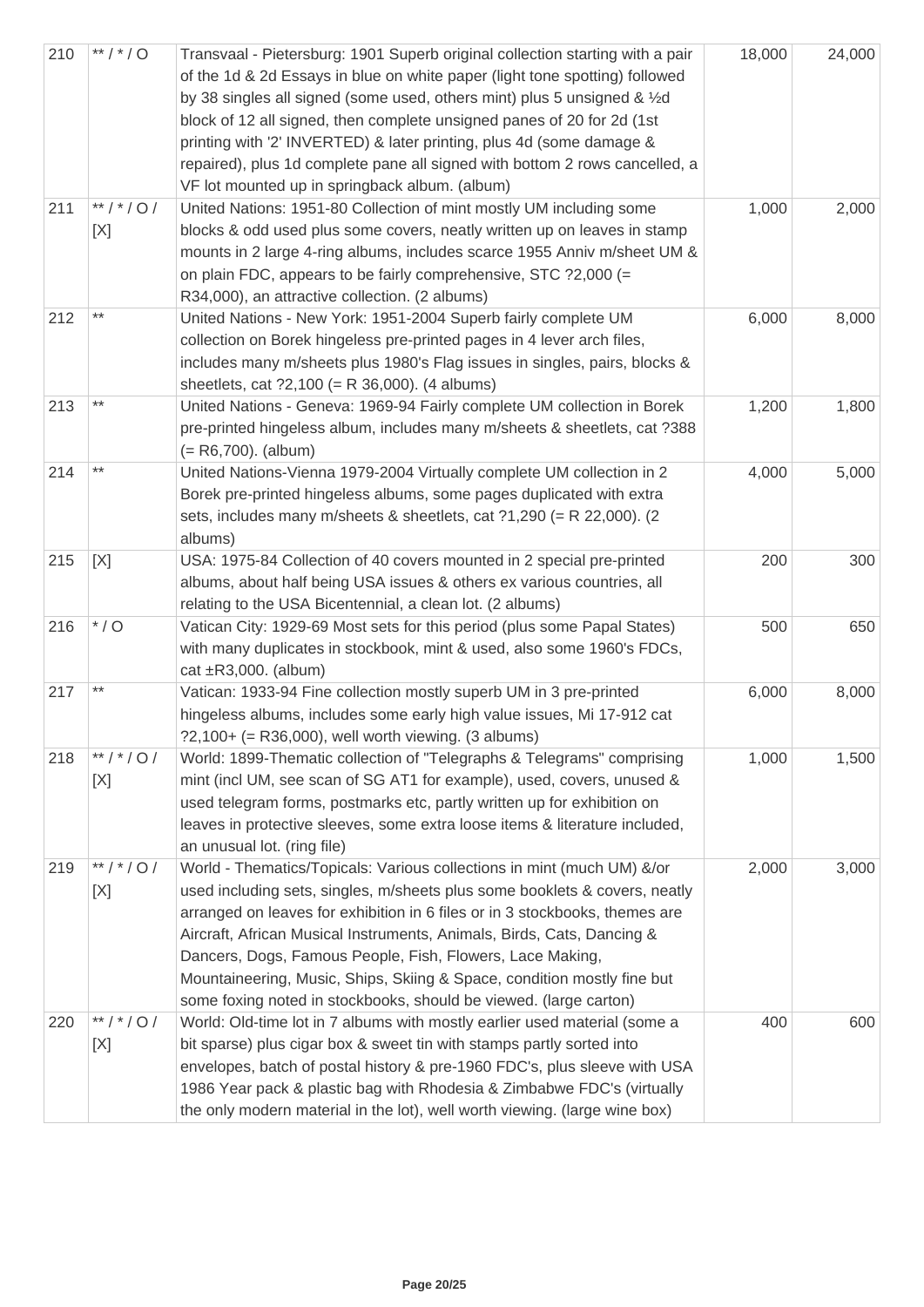| $*$ / * / 0 /<br>221<br>World: A diverse accumulation of mint, used & covers etc, a worldwide<br>250<br>350<br>spread with some useful covers noted, also some RSA material but many<br>[X]<br>other countries that make this lot worth checking. (small carton)<br>$\circ$<br>1,000<br>222<br>World: Large accumulation of early to modern material appears to be<br>1,600<br>mostly used with few FDC's & booklets noted, partly sorted into envelopes,<br>sleeves, sorting trays etc, packed in 6 smaller boxes, completely original &<br>unchecked, some literature also noted, plus 5 stockbooks but many stamps<br>damaged from previous "home-made" stockbooks using sticky tape &<br>discounted completely, careful viewing & sorting should be rewarding<br>(weighs 7.7kgs). (large & small carton)<br>223<br>Ppc<br>World: Late 1800 to early 1900's Postal Stationery Postal Cards & picture<br>200<br>300<br>post cards comprising 200+ items from Austria, Belgium, Czechoslovakia,<br>Denmark, France, GB, Netherlands, Romania, Switzerland, Sweden &<br>USA. Some cards have filing punch holes. Overall condition is mixed to<br>very fine. (230 cards)<br>$*$ / O<br>224<br>3,000<br>World: 1850-1960's mixed accumulation including Australia & States, other<br>4,500<br>British Commonwealth, Czechoslovakia, Great Britain, South West Africa,<br>Switzerland (with some early complete sets), plus selection of Postage<br>Dues in stockbook LMM & FU, useful stock for dealer &/or exchanges,<br>STC $?1,130 + £390 (= R27,000)$ . (album)<br>**/*/0/<br>225<br>World: 1898-2000 Thematic collection of "Christmas" comprising mint (incl<br>500<br>750<br>UM), used, booklets, covers, Postal Stationery, Airletters, FDC's, post<br>[X]<br>cards, postmarks etc with odd interesting item noted (see scan for e.g.),<br>mostly written up for exhibition on leaves in protective sleeves, some extra<br>loose items & literature included, an attractive lot. (ring file)<br>$^{\star}$ / O<br>226<br>World: 1900-1950's Accumulation including German Reich, German states<br>12,000<br>16,000<br>& colonies, Germany DDR, Netherlands & some Commonwealth sets in<br>stock book, LMM & FU, also includes some Postage Due sets m/sheets,<br>would suit collector, dealer or online trader, cat ±R78,000, worth careful<br>examination. (album)<br>$^{\star}$ / O<br>1,200<br>227<br>World: 1900-70's Large early to not-so-modern accumulation of mostly<br>600<br>used stamps with some mint noted, partly sorted by country into envelopes,<br>an original lot completely unchecked by us, careful sorting will be<br>rewarding, weighs 6kgs. (large carton)<br>Pmks<br>World: 1900-70 Collection of postmarks many ex Australian States (fine lot<br>228<br>400<br>600<br>of TPO strikes & Barred Numerals) & various Commonwealth countries<br>plus some foreign, in 16-page A5 stockbook, worth closer viewing. (small<br>stockbook)<br>$*$ / O<br>World: 1900-70's accumulation mostly used in 6 stockbooks containing<br>229<br>1,000<br>1,500 | Lot | Condition | Description | Reserve | Estimate |
|-----------------------------------------------------------------------------------------------------------------------------------------------------------------------------------------------------------------------------------------------------------------------------------------------------------------------------------------------------------------------------------------------------------------------------------------------------------------------------------------------------------------------------------------------------------------------------------------------------------------------------------------------------------------------------------------------------------------------------------------------------------------------------------------------------------------------------------------------------------------------------------------------------------------------------------------------------------------------------------------------------------------------------------------------------------------------------------------------------------------------------------------------------------------------------------------------------------------------------------------------------------------------------------------------------------------------------------------------------------------------------------------------------------------------------------------------------------------------------------------------------------------------------------------------------------------------------------------------------------------------------------------------------------------------------------------------------------------------------------------------------------------------------------------------------------------------------------------------------------------------------------------------------------------------------------------------------------------------------------------------------------------------------------------------------------------------------------------------------------------------------------------------------------------------------------------------------------------------------------------------------------------------------------------------------------------------------------------------------------------------------------------------------------------------------------------------------------------------------------------------------------------------------------------------------------------------------------------------------------------------------------------------------------------------------------------------------------------------------------------------------------------------------------------------------------------------------------------------------------------------------------------------------------------------------------------------------------------------------------------------------------------------------------------------------------------------------------|-----|-----------|-------------|---------|----------|
|                                                                                                                                                                                                                                                                                                                                                                                                                                                                                                                                                                                                                                                                                                                                                                                                                                                                                                                                                                                                                                                                                                                                                                                                                                                                                                                                                                                                                                                                                                                                                                                                                                                                                                                                                                                                                                                                                                                                                                                                                                                                                                                                                                                                                                                                                                                                                                                                                                                                                                                                                                                                                                                                                                                                                                                                                                                                                                                                                                                                                                                                                   |     |           |             |         |          |
|                                                                                                                                                                                                                                                                                                                                                                                                                                                                                                                                                                                                                                                                                                                                                                                                                                                                                                                                                                                                                                                                                                                                                                                                                                                                                                                                                                                                                                                                                                                                                                                                                                                                                                                                                                                                                                                                                                                                                                                                                                                                                                                                                                                                                                                                                                                                                                                                                                                                                                                                                                                                                                                                                                                                                                                                                                                                                                                                                                                                                                                                                   |     |           |             |         |          |
|                                                                                                                                                                                                                                                                                                                                                                                                                                                                                                                                                                                                                                                                                                                                                                                                                                                                                                                                                                                                                                                                                                                                                                                                                                                                                                                                                                                                                                                                                                                                                                                                                                                                                                                                                                                                                                                                                                                                                                                                                                                                                                                                                                                                                                                                                                                                                                                                                                                                                                                                                                                                                                                                                                                                                                                                                                                                                                                                                                                                                                                                                   |     |           |             |         |          |
|                                                                                                                                                                                                                                                                                                                                                                                                                                                                                                                                                                                                                                                                                                                                                                                                                                                                                                                                                                                                                                                                                                                                                                                                                                                                                                                                                                                                                                                                                                                                                                                                                                                                                                                                                                                                                                                                                                                                                                                                                                                                                                                                                                                                                                                                                                                                                                                                                                                                                                                                                                                                                                                                                                                                                                                                                                                                                                                                                                                                                                                                                   |     |           |             |         |          |
|                                                                                                                                                                                                                                                                                                                                                                                                                                                                                                                                                                                                                                                                                                                                                                                                                                                                                                                                                                                                                                                                                                                                                                                                                                                                                                                                                                                                                                                                                                                                                                                                                                                                                                                                                                                                                                                                                                                                                                                                                                                                                                                                                                                                                                                                                                                                                                                                                                                                                                                                                                                                                                                                                                                                                                                                                                                                                                                                                                                                                                                                                   |     |           |             |         |          |
|                                                                                                                                                                                                                                                                                                                                                                                                                                                                                                                                                                                                                                                                                                                                                                                                                                                                                                                                                                                                                                                                                                                                                                                                                                                                                                                                                                                                                                                                                                                                                                                                                                                                                                                                                                                                                                                                                                                                                                                                                                                                                                                                                                                                                                                                                                                                                                                                                                                                                                                                                                                                                                                                                                                                                                                                                                                                                                                                                                                                                                                                                   |     |           |             |         |          |
|                                                                                                                                                                                                                                                                                                                                                                                                                                                                                                                                                                                                                                                                                                                                                                                                                                                                                                                                                                                                                                                                                                                                                                                                                                                                                                                                                                                                                                                                                                                                                                                                                                                                                                                                                                                                                                                                                                                                                                                                                                                                                                                                                                                                                                                                                                                                                                                                                                                                                                                                                                                                                                                                                                                                                                                                                                                                                                                                                                                                                                                                                   |     |           |             |         |          |
|                                                                                                                                                                                                                                                                                                                                                                                                                                                                                                                                                                                                                                                                                                                                                                                                                                                                                                                                                                                                                                                                                                                                                                                                                                                                                                                                                                                                                                                                                                                                                                                                                                                                                                                                                                                                                                                                                                                                                                                                                                                                                                                                                                                                                                                                                                                                                                                                                                                                                                                                                                                                                                                                                                                                                                                                                                                                                                                                                                                                                                                                                   |     |           |             |         |          |
|                                                                                                                                                                                                                                                                                                                                                                                                                                                                                                                                                                                                                                                                                                                                                                                                                                                                                                                                                                                                                                                                                                                                                                                                                                                                                                                                                                                                                                                                                                                                                                                                                                                                                                                                                                                                                                                                                                                                                                                                                                                                                                                                                                                                                                                                                                                                                                                                                                                                                                                                                                                                                                                                                                                                                                                                                                                                                                                                                                                                                                                                                   |     |           |             |         |          |
|                                                                                                                                                                                                                                                                                                                                                                                                                                                                                                                                                                                                                                                                                                                                                                                                                                                                                                                                                                                                                                                                                                                                                                                                                                                                                                                                                                                                                                                                                                                                                                                                                                                                                                                                                                                                                                                                                                                                                                                                                                                                                                                                                                                                                                                                                                                                                                                                                                                                                                                                                                                                                                                                                                                                                                                                                                                                                                                                                                                                                                                                                   |     |           |             |         |          |
|                                                                                                                                                                                                                                                                                                                                                                                                                                                                                                                                                                                                                                                                                                                                                                                                                                                                                                                                                                                                                                                                                                                                                                                                                                                                                                                                                                                                                                                                                                                                                                                                                                                                                                                                                                                                                                                                                                                                                                                                                                                                                                                                                                                                                                                                                                                                                                                                                                                                                                                                                                                                                                                                                                                                                                                                                                                                                                                                                                                                                                                                                   |     |           |             |         |          |
|                                                                                                                                                                                                                                                                                                                                                                                                                                                                                                                                                                                                                                                                                                                                                                                                                                                                                                                                                                                                                                                                                                                                                                                                                                                                                                                                                                                                                                                                                                                                                                                                                                                                                                                                                                                                                                                                                                                                                                                                                                                                                                                                                                                                                                                                                                                                                                                                                                                                                                                                                                                                                                                                                                                                                                                                                                                                                                                                                                                                                                                                                   |     |           |             |         |          |
|                                                                                                                                                                                                                                                                                                                                                                                                                                                                                                                                                                                                                                                                                                                                                                                                                                                                                                                                                                                                                                                                                                                                                                                                                                                                                                                                                                                                                                                                                                                                                                                                                                                                                                                                                                                                                                                                                                                                                                                                                                                                                                                                                                                                                                                                                                                                                                                                                                                                                                                                                                                                                                                                                                                                                                                                                                                                                                                                                                                                                                                                                   |     |           |             |         |          |
|                                                                                                                                                                                                                                                                                                                                                                                                                                                                                                                                                                                                                                                                                                                                                                                                                                                                                                                                                                                                                                                                                                                                                                                                                                                                                                                                                                                                                                                                                                                                                                                                                                                                                                                                                                                                                                                                                                                                                                                                                                                                                                                                                                                                                                                                                                                                                                                                                                                                                                                                                                                                                                                                                                                                                                                                                                                                                                                                                                                                                                                                                   |     |           |             |         |          |
|                                                                                                                                                                                                                                                                                                                                                                                                                                                                                                                                                                                                                                                                                                                                                                                                                                                                                                                                                                                                                                                                                                                                                                                                                                                                                                                                                                                                                                                                                                                                                                                                                                                                                                                                                                                                                                                                                                                                                                                                                                                                                                                                                                                                                                                                                                                                                                                                                                                                                                                                                                                                                                                                                                                                                                                                                                                                                                                                                                                                                                                                                   |     |           |             |         |          |
|                                                                                                                                                                                                                                                                                                                                                                                                                                                                                                                                                                                                                                                                                                                                                                                                                                                                                                                                                                                                                                                                                                                                                                                                                                                                                                                                                                                                                                                                                                                                                                                                                                                                                                                                                                                                                                                                                                                                                                                                                                                                                                                                                                                                                                                                                                                                                                                                                                                                                                                                                                                                                                                                                                                                                                                                                                                                                                                                                                                                                                                                                   |     |           |             |         |          |
|                                                                                                                                                                                                                                                                                                                                                                                                                                                                                                                                                                                                                                                                                                                                                                                                                                                                                                                                                                                                                                                                                                                                                                                                                                                                                                                                                                                                                                                                                                                                                                                                                                                                                                                                                                                                                                                                                                                                                                                                                                                                                                                                                                                                                                                                                                                                                                                                                                                                                                                                                                                                                                                                                                                                                                                                                                                                                                                                                                                                                                                                                   |     |           |             |         |          |
|                                                                                                                                                                                                                                                                                                                                                                                                                                                                                                                                                                                                                                                                                                                                                                                                                                                                                                                                                                                                                                                                                                                                                                                                                                                                                                                                                                                                                                                                                                                                                                                                                                                                                                                                                                                                                                                                                                                                                                                                                                                                                                                                                                                                                                                                                                                                                                                                                                                                                                                                                                                                                                                                                                                                                                                                                                                                                                                                                                                                                                                                                   |     |           |             |         |          |
|                                                                                                                                                                                                                                                                                                                                                                                                                                                                                                                                                                                                                                                                                                                                                                                                                                                                                                                                                                                                                                                                                                                                                                                                                                                                                                                                                                                                                                                                                                                                                                                                                                                                                                                                                                                                                                                                                                                                                                                                                                                                                                                                                                                                                                                                                                                                                                                                                                                                                                                                                                                                                                                                                                                                                                                                                                                                                                                                                                                                                                                                                   |     |           |             |         |          |
|                                                                                                                                                                                                                                                                                                                                                                                                                                                                                                                                                                                                                                                                                                                                                                                                                                                                                                                                                                                                                                                                                                                                                                                                                                                                                                                                                                                                                                                                                                                                                                                                                                                                                                                                                                                                                                                                                                                                                                                                                                                                                                                                                                                                                                                                                                                                                                                                                                                                                                                                                                                                                                                                                                                                                                                                                                                                                                                                                                                                                                                                                   |     |           |             |         |          |
|                                                                                                                                                                                                                                                                                                                                                                                                                                                                                                                                                                                                                                                                                                                                                                                                                                                                                                                                                                                                                                                                                                                                                                                                                                                                                                                                                                                                                                                                                                                                                                                                                                                                                                                                                                                                                                                                                                                                                                                                                                                                                                                                                                                                                                                                                                                                                                                                                                                                                                                                                                                                                                                                                                                                                                                                                                                                                                                                                                                                                                                                                   |     |           |             |         |          |
|                                                                                                                                                                                                                                                                                                                                                                                                                                                                                                                                                                                                                                                                                                                                                                                                                                                                                                                                                                                                                                                                                                                                                                                                                                                                                                                                                                                                                                                                                                                                                                                                                                                                                                                                                                                                                                                                                                                                                                                                                                                                                                                                                                                                                                                                                                                                                                                                                                                                                                                                                                                                                                                                                                                                                                                                                                                                                                                                                                                                                                                                                   |     |           |             |         |          |
|                                                                                                                                                                                                                                                                                                                                                                                                                                                                                                                                                                                                                                                                                                                                                                                                                                                                                                                                                                                                                                                                                                                                                                                                                                                                                                                                                                                                                                                                                                                                                                                                                                                                                                                                                                                                                                                                                                                                                                                                                                                                                                                                                                                                                                                                                                                                                                                                                                                                                                                                                                                                                                                                                                                                                                                                                                                                                                                                                                                                                                                                                   |     |           |             |         |          |
|                                                                                                                                                                                                                                                                                                                                                                                                                                                                                                                                                                                                                                                                                                                                                                                                                                                                                                                                                                                                                                                                                                                                                                                                                                                                                                                                                                                                                                                                                                                                                                                                                                                                                                                                                                                                                                                                                                                                                                                                                                                                                                                                                                                                                                                                                                                                                                                                                                                                                                                                                                                                                                                                                                                                                                                                                                                                                                                                                                                                                                                                                   |     |           |             |         |          |
|                                                                                                                                                                                                                                                                                                                                                                                                                                                                                                                                                                                                                                                                                                                                                                                                                                                                                                                                                                                                                                                                                                                                                                                                                                                                                                                                                                                                                                                                                                                                                                                                                                                                                                                                                                                                                                                                                                                                                                                                                                                                                                                                                                                                                                                                                                                                                                                                                                                                                                                                                                                                                                                                                                                                                                                                                                                                                                                                                                                                                                                                                   |     |           |             |         |          |
|                                                                                                                                                                                                                                                                                                                                                                                                                                                                                                                                                                                                                                                                                                                                                                                                                                                                                                                                                                                                                                                                                                                                                                                                                                                                                                                                                                                                                                                                                                                                                                                                                                                                                                                                                                                                                                                                                                                                                                                                                                                                                                                                                                                                                                                                                                                                                                                                                                                                                                                                                                                                                                                                                                                                                                                                                                                                                                                                                                                                                                                                                   |     |           |             |         |          |
|                                                                                                                                                                                                                                                                                                                                                                                                                                                                                                                                                                                                                                                                                                                                                                                                                                                                                                                                                                                                                                                                                                                                                                                                                                                                                                                                                                                                                                                                                                                                                                                                                                                                                                                                                                                                                                                                                                                                                                                                                                                                                                                                                                                                                                                                                                                                                                                                                                                                                                                                                                                                                                                                                                                                                                                                                                                                                                                                                                                                                                                                                   |     |           |             |         |          |
|                                                                                                                                                                                                                                                                                                                                                                                                                                                                                                                                                                                                                                                                                                                                                                                                                                                                                                                                                                                                                                                                                                                                                                                                                                                                                                                                                                                                                                                                                                                                                                                                                                                                                                                                                                                                                                                                                                                                                                                                                                                                                                                                                                                                                                                                                                                                                                                                                                                                                                                                                                                                                                                                                                                                                                                                                                                                                                                                                                                                                                                                                   |     |           |             |         |          |
|                                                                                                                                                                                                                                                                                                                                                                                                                                                                                                                                                                                                                                                                                                                                                                                                                                                                                                                                                                                                                                                                                                                                                                                                                                                                                                                                                                                                                                                                                                                                                                                                                                                                                                                                                                                                                                                                                                                                                                                                                                                                                                                                                                                                                                                                                                                                                                                                                                                                                                                                                                                                                                                                                                                                                                                                                                                                                                                                                                                                                                                                                   |     |           |             |         |          |
|                                                                                                                                                                                                                                                                                                                                                                                                                                                                                                                                                                                                                                                                                                                                                                                                                                                                                                                                                                                                                                                                                                                                                                                                                                                                                                                                                                                                                                                                                                                                                                                                                                                                                                                                                                                                                                                                                                                                                                                                                                                                                                                                                                                                                                                                                                                                                                                                                                                                                                                                                                                                                                                                                                                                                                                                                                                                                                                                                                                                                                                                                   |     |           |             |         |          |
|                                                                                                                                                                                                                                                                                                                                                                                                                                                                                                                                                                                                                                                                                                                                                                                                                                                                                                                                                                                                                                                                                                                                                                                                                                                                                                                                                                                                                                                                                                                                                                                                                                                                                                                                                                                                                                                                                                                                                                                                                                                                                                                                                                                                                                                                                                                                                                                                                                                                                                                                                                                                                                                                                                                                                                                                                                                                                                                                                                                                                                                                                   |     |           |             |         |          |
|                                                                                                                                                                                                                                                                                                                                                                                                                                                                                                                                                                                                                                                                                                                                                                                                                                                                                                                                                                                                                                                                                                                                                                                                                                                                                                                                                                                                                                                                                                                                                                                                                                                                                                                                                                                                                                                                                                                                                                                                                                                                                                                                                                                                                                                                                                                                                                                                                                                                                                                                                                                                                                                                                                                                                                                                                                                                                                                                                                                                                                                                                   |     |           |             |         |          |
|                                                                                                                                                                                                                                                                                                                                                                                                                                                                                                                                                                                                                                                                                                                                                                                                                                                                                                                                                                                                                                                                                                                                                                                                                                                                                                                                                                                                                                                                                                                                                                                                                                                                                                                                                                                                                                                                                                                                                                                                                                                                                                                                                                                                                                                                                                                                                                                                                                                                                                                                                                                                                                                                                                                                                                                                                                                                                                                                                                                                                                                                                   |     |           |             |         |          |
|                                                                                                                                                                                                                                                                                                                                                                                                                                                                                                                                                                                                                                                                                                                                                                                                                                                                                                                                                                                                                                                                                                                                                                                                                                                                                                                                                                                                                                                                                                                                                                                                                                                                                                                                                                                                                                                                                                                                                                                                                                                                                                                                                                                                                                                                                                                                                                                                                                                                                                                                                                                                                                                                                                                                                                                                                                                                                                                                                                                                                                                                                   |     |           |             |         |          |
|                                                                                                                                                                                                                                                                                                                                                                                                                                                                                                                                                                                                                                                                                                                                                                                                                                                                                                                                                                                                                                                                                                                                                                                                                                                                                                                                                                                                                                                                                                                                                                                                                                                                                                                                                                                                                                                                                                                                                                                                                                                                                                                                                                                                                                                                                                                                                                                                                                                                                                                                                                                                                                                                                                                                                                                                                                                                                                                                                                                                                                                                                   |     |           |             |         |          |
|                                                                                                                                                                                                                                                                                                                                                                                                                                                                                                                                                                                                                                                                                                                                                                                                                                                                                                                                                                                                                                                                                                                                                                                                                                                                                                                                                                                                                                                                                                                                                                                                                                                                                                                                                                                                                                                                                                                                                                                                                                                                                                                                                                                                                                                                                                                                                                                                                                                                                                                                                                                                                                                                                                                                                                                                                                                                                                                                                                                                                                                                                   |     |           |             |         |          |
|                                                                                                                                                                                                                                                                                                                                                                                                                                                                                                                                                                                                                                                                                                                                                                                                                                                                                                                                                                                                                                                                                                                                                                                                                                                                                                                                                                                                                                                                                                                                                                                                                                                                                                                                                                                                                                                                                                                                                                                                                                                                                                                                                                                                                                                                                                                                                                                                                                                                                                                                                                                                                                                                                                                                                                                                                                                                                                                                                                                                                                                                                   |     |           |             |         |          |
|                                                                                                                                                                                                                                                                                                                                                                                                                                                                                                                                                                                                                                                                                                                                                                                                                                                                                                                                                                                                                                                                                                                                                                                                                                                                                                                                                                                                                                                                                                                                                                                                                                                                                                                                                                                                                                                                                                                                                                                                                                                                                                                                                                                                                                                                                                                                                                                                                                                                                                                                                                                                                                                                                                                                                                                                                                                                                                                                                                                                                                                                                   |     |           |             |         |          |
|                                                                                                                                                                                                                                                                                                                                                                                                                                                                                                                                                                                                                                                                                                                                                                                                                                                                                                                                                                                                                                                                                                                                                                                                                                                                                                                                                                                                                                                                                                                                                                                                                                                                                                                                                                                                                                                                                                                                                                                                                                                                                                                                                                                                                                                                                                                                                                                                                                                                                                                                                                                                                                                                                                                                                                                                                                                                                                                                                                                                                                                                                   |     |           |             |         |          |
| Australia, Austria, Germany East, Israel, Italy, Singapore LMM & FU, plus                                                                                                                                                                                                                                                                                                                                                                                                                                                                                                                                                                                                                                                                                                                                                                                                                                                                                                                                                                                                                                                                                                                                                                                                                                                                                                                                                                                                                                                                                                                                                                                                                                                                                                                                                                                                                                                                                                                                                                                                                                                                                                                                                                                                                                                                                                                                                                                                                                                                                                                                                                                                                                                                                                                                                                                                                                                                                                                                                                                                         |     |           |             |         |          |
| some SA P/Dues & Cinderellas, cat ±R6,500. (6 albums)<br>$^{\star}$ / O<br>1,500<br>2,000<br>230<br>World: 1900-1980 Mixed accumulation in stockbook containing Austria,                                                                                                                                                                                                                                                                                                                                                                                                                                                                                                                                                                                                                                                                                                                                                                                                                                                                                                                                                                                                                                                                                                                                                                                                                                                                                                                                                                                                                                                                                                                                                                                                                                                                                                                                                                                                                                                                                                                                                                                                                                                                                                                                                                                                                                                                                                                                                                                                                                                                                                                                                                                                                                                                                                                                                                                                                                                                                                          |     |           |             |         |          |
| Cyprus, Germany, Liberia, Luxembourg, Monaco, Mozambique &                                                                                                                                                                                                                                                                                                                                                                                                                                                                                                                                                                                                                                                                                                                                                                                                                                                                                                                                                                                                                                                                                                                                                                                                                                                                                                                                                                                                                                                                                                                                                                                                                                                                                                                                                                                                                                                                                                                                                                                                                                                                                                                                                                                                                                                                                                                                                                                                                                                                                                                                                                                                                                                                                                                                                                                                                                                                                                                                                                                                                        |     |           |             |         |          |
| Mozambique Company, Nyassa, San Marino & USA, LMM & FU, STC                                                                                                                                                                                                                                                                                                                                                                                                                                                                                                                                                                                                                                                                                                                                                                                                                                                                                                                                                                                                                                                                                                                                                                                                                                                                                                                                                                                                                                                                                                                                                                                                                                                                                                                                                                                                                                                                                                                                                                                                                                                                                                                                                                                                                                                                                                                                                                                                                                                                                                                                                                                                                                                                                                                                                                                                                                                                                                                                                                                                                       |     |           |             |         |          |
| $\pm$ ?615 (= R10,500). (album)                                                                                                                                                                                                                                                                                                                                                                                                                                                                                                                                                                                                                                                                                                                                                                                                                                                                                                                                                                                                                                                                                                                                                                                                                                                                                                                                                                                                                                                                                                                                                                                                                                                                                                                                                                                                                                                                                                                                                                                                                                                                                                                                                                                                                                                                                                                                                                                                                                                                                                                                                                                                                                                                                                                                                                                                                                                                                                                                                                                                                                                   |     |           |             |         |          |
| World: 1905-70's Early to not-too-modern collection of 3,000 to 4,000<br>1,000<br>2,000<br>231<br>Ppc                                                                                                                                                                                                                                                                                                                                                                                                                                                                                                                                                                                                                                                                                                                                                                                                                                                                                                                                                                                                                                                                                                                                                                                                                                                                                                                                                                                                                                                                                                                                                                                                                                                                                                                                                                                                                                                                                                                                                                                                                                                                                                                                                                                                                                                                                                                                                                                                                                                                                                                                                                                                                                                                                                                                                                                                                                                                                                                                                                             |     |           |             |         |          |
| picture post cards neatly housed in 11 post card albums, wide variety of                                                                                                                                                                                                                                                                                                                                                                                                                                                                                                                                                                                                                                                                                                                                                                                                                                                                                                                                                                                                                                                                                                                                                                                                                                                                                                                                                                                                                                                                                                                                                                                                                                                                                                                                                                                                                                                                                                                                                                                                                                                                                                                                                                                                                                                                                                                                                                                                                                                                                                                                                                                                                                                                                                                                                                                                                                                                                                                                                                                                          |     |           |             |         |          |
| countries & themes, condition appears to be good, unchecked for                                                                                                                                                                                                                                                                                                                                                                                                                                                                                                                                                                                                                                                                                                                                                                                                                                                                                                                                                                                                                                                                                                                                                                                                                                                                                                                                                                                                                                                                                                                                                                                                                                                                                                                                                                                                                                                                                                                                                                                                                                                                                                                                                                                                                                                                                                                                                                                                                                                                                                                                                                                                                                                                                                                                                                                                                                                                                                                                                                                                                   |     |           |             |         |          |
| postmarks, viewing is recommended, (2 cartons)                                                                                                                                                                                                                                                                                                                                                                                                                                                                                                                                                                                                                                                                                                                                                                                                                                                                                                                                                                                                                                                                                                                                                                                                                                                                                                                                                                                                                                                                                                                                                                                                                                                                                                                                                                                                                                                                                                                                                                                                                                                                                                                                                                                                                                                                                                                                                                                                                                                                                                                                                                                                                                                                                                                                                                                                                                                                                                                                                                                                                                    |     |           |             |         |          |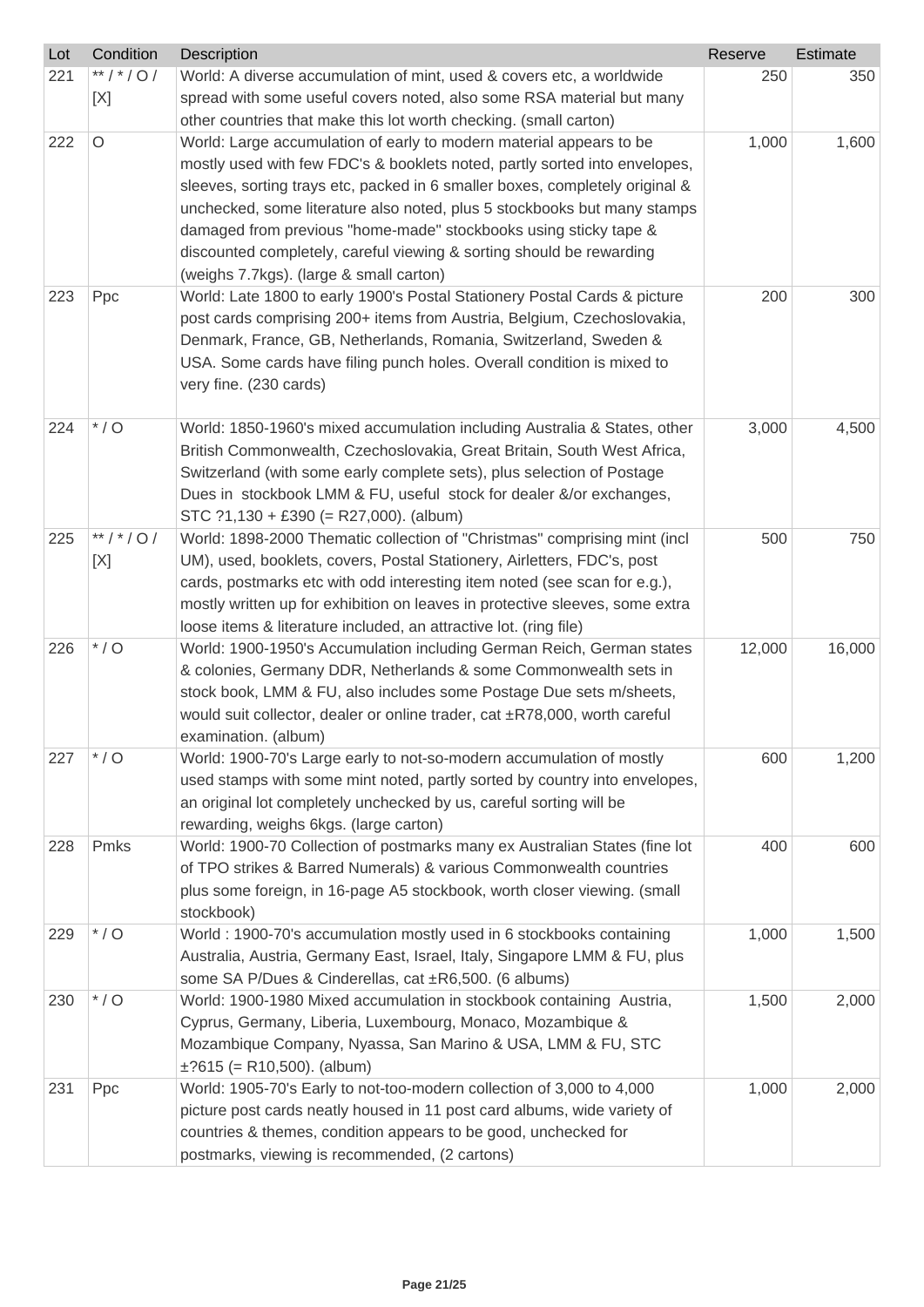| Lot | Condition  | <b>Description</b>                                                         | Reserve | Estimate |
|-----|------------|----------------------------------------------------------------------------|---------|----------|
| 232 | <b>Ppc</b> | World: 1905-70's Early to not-too-modern collection of picture post cards  | 1,000   | 2,000    |
|     |            | (balance of previous lot) but not in albums, estimated to be another 3,000 |         |          |
|     |            | to 4,000 cards but probably more, again a wide variety of countries &      |         |          |
|     |            | themes, condition appears to be mixed to fine, unchecked for postmarks     |         |          |
|     |            | etc, viewing is recommended, (2 cartons)                                   |         |          |
| 233 | $***$      | World - Literature: Batch of 2nd-hand catalogues etc comprising SG         | 500     | 750      |
|     |            | Commonwealth 1997 (2 volumes complete), 1998 SG World (2 volumes           |         |          |
|     |            | complete), 1985 SG Elizabethan, 1970-71 Stamp Encyclopaedia (6             |         |          |
|     |            | volumes complete), plus 1951 Postage Stamps (by Williams) & 1972 World     |         |          |
|     |            | of Stamps (by Blair), offers a wealth of information. (large carton)       |         |          |
| 234 | [X]        | World: 1960-80's Batch of 110+ airmail covers from New Zealand, New        | 300     | 400      |
|     |            | Caledonia, Nepal, Norway, Oman, Pakistan, Peru, Philippines & Poland all   |         |          |
|     |            | posted to South Africa in albums, some useful thematics noted. (2 albums)  |         |          |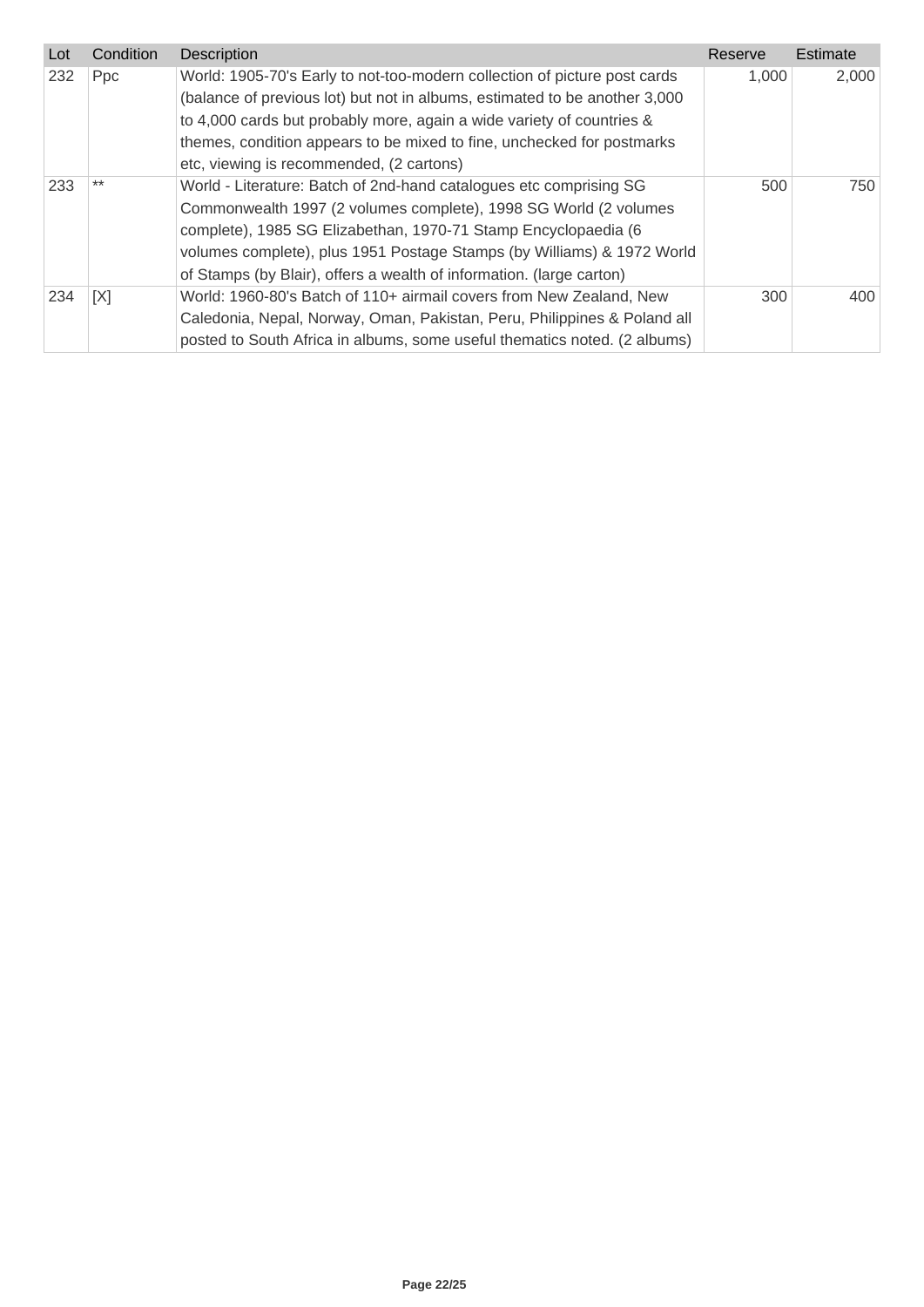## **Auction terms index**

**Queen Victoria:** Page:1, Antigua, row 1 Page:2, British Commonwealth / Empire, row 4 Page:2, British Commonwealth / Empire, row 5 Page:9, Great Britain - Officials, row 1 Page:9, Great Britain - Officials, row 2 Page:9, Hong Kong, row 1 Page:11, Natal, row 1 **Imperforate:** Page:2, Bechuanaland, Stellaland, row 1 **Error / Major Error:** Page:2, Bechuanaland, Stellaland, row 1 **Variety:** Page:2, Bechuanaland, Stellaland, row 1 Page:9, Great Britain - Officials, row 1 Page:9, Great Britain - Officials, row 2 Page:10, Lesotho, row 1 Page:10, Lesotho, row 2 Page:10, Lesotho, row 5 Page:12, Northern Rhodesia, row 1 Page:13, South Africa Union, row 5 Page:13, South Africa Union, row 10 Page:14, South Africa Union - Postage Dues, row 2 Page:14, South Africa Union - Postage Dues, row 4 Page:15, South Africa Republic, row 12 Page:16, South West Africa, row 3 Page:16, South West Africa, row 4 Page:16, South West Africa, row 14 Page:16, South West Africa, row 20 Page:18, South West Africa - Officials, row 2 Page:18, Swaziland, row 3 **King George V:** Page:2, Bechuanaland Protectorate, row 1 Page:2, British Commonwealth / Empire, row 4 Page:2, British Commonwealth / Empire, row 5 Page:2, British Commonwealth / Empire, row 6 Page:2, British Commonwealth / Empire, row 8 Page:2, British Commonwealth / Empire, row 9 Page:2, British Commonwealth / Empire, row 11 Page:13, South Africa Union, row 7 Page:16, South West Africa, row 3 Page:16, South West Africa, row 4 Page:16, South West Africa, row 5 Page:16, South West Africa, row 7 Page:16, South West Africa, row 8 **Postage Due:** Page:2, Bechuanaland Protectorate - Postage Dues, row 1 Page:2, Bechuanaland Protectorate - Postage Dues, row 2 Page:14, South Africa Union - Postage Dues, row 1 Page:14, South Africa Union - Postage Dues, row 2 Page:14, South Africa Union - Postage Dues, row 3 Page:14, South Africa Union - Postage Dues, row 4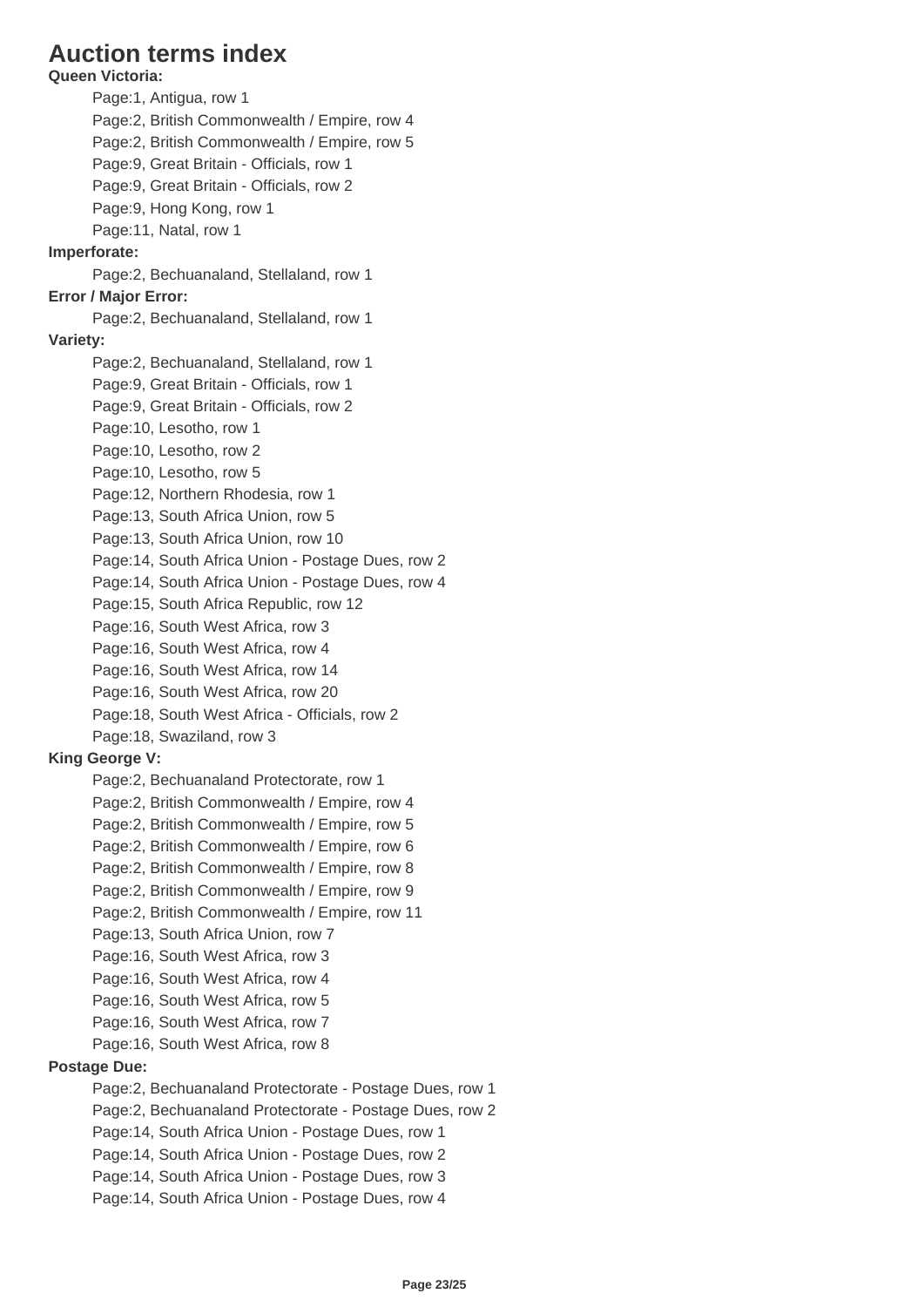Page:20, World, row 7 Page:20, World, row 12 **King Edward 7th:** Page:2, British Commonwealth / Empire, row 4 Page:2, British Commonwealth / Empire, row 5 Page:2, British Commonwealth / Empire, row 6 Page:7, Great Britain, row 3 **King George VI:** Page:2, British Commonwealth / Empire, row 4 Page:2, British Commonwealth / Empire, row 5 Page:2, British Commonwealth / Empire, row 6 Page:2, British Commonwealth / Empire, row 9 Page:2, British Commonwealth / Empire, row 11 Page:2, British Commonwealth / Empire, row 12 Page:2, British Commonwealth / Empire, row 13 Page:4, Canada, row 1 Page:7, Gibraltar, row 1 Page:7, Great Britain, row 5 Page:9, Indian Convention States - Chamba, row 2 Page:10, Kenya, Uganda & Tanganyika, row 1 Page:11, Malaysian States, row 1 Page:12, Pitcairn Islands, row 1 Page:18, Southern Rhodesia, row 1 **QEII:** Page:2, British Commonwealth / Empire, row 4 Page:2, British Commonwealth / Empire, row 5 Page:2, British Commonwealth / Empire, row 6 Page:2, British Commonwealth / Empire, row 9 Page:2, British Commonwealth / Empire, row 11 Page:2, British Commonwealth / Empire, row 12 Page:2, British Commonwealth / Empire, row 13 Page:7, Gibraltar, row 1 Page:7, Great Britain, row 5 Page:7, Great Britain, row 7 Page:10, Lesotho, row 5 Page:12, Pitcairn Islands, row 1 **coil/s:** Page:4, Canada, row 1 **Post card:** Page:6, Germany, row 2 Page:6, Germany, row 3 Page:6, Germany Reich, row 1 Page:7, Germany West, row 4 Page:9, Israel, row 3 Page:12, Rhodesia - UDI, row 1 Page:20, World, row 6 **Postal history:** Page:6, Germany, row 2 Page:6, Germany, row 3 Page:6, Germany Reich, row 1 Page:11, Natal, row 1 Page:12, Nyasaland - British Central Africa, row 1 Page:20, World, row 6